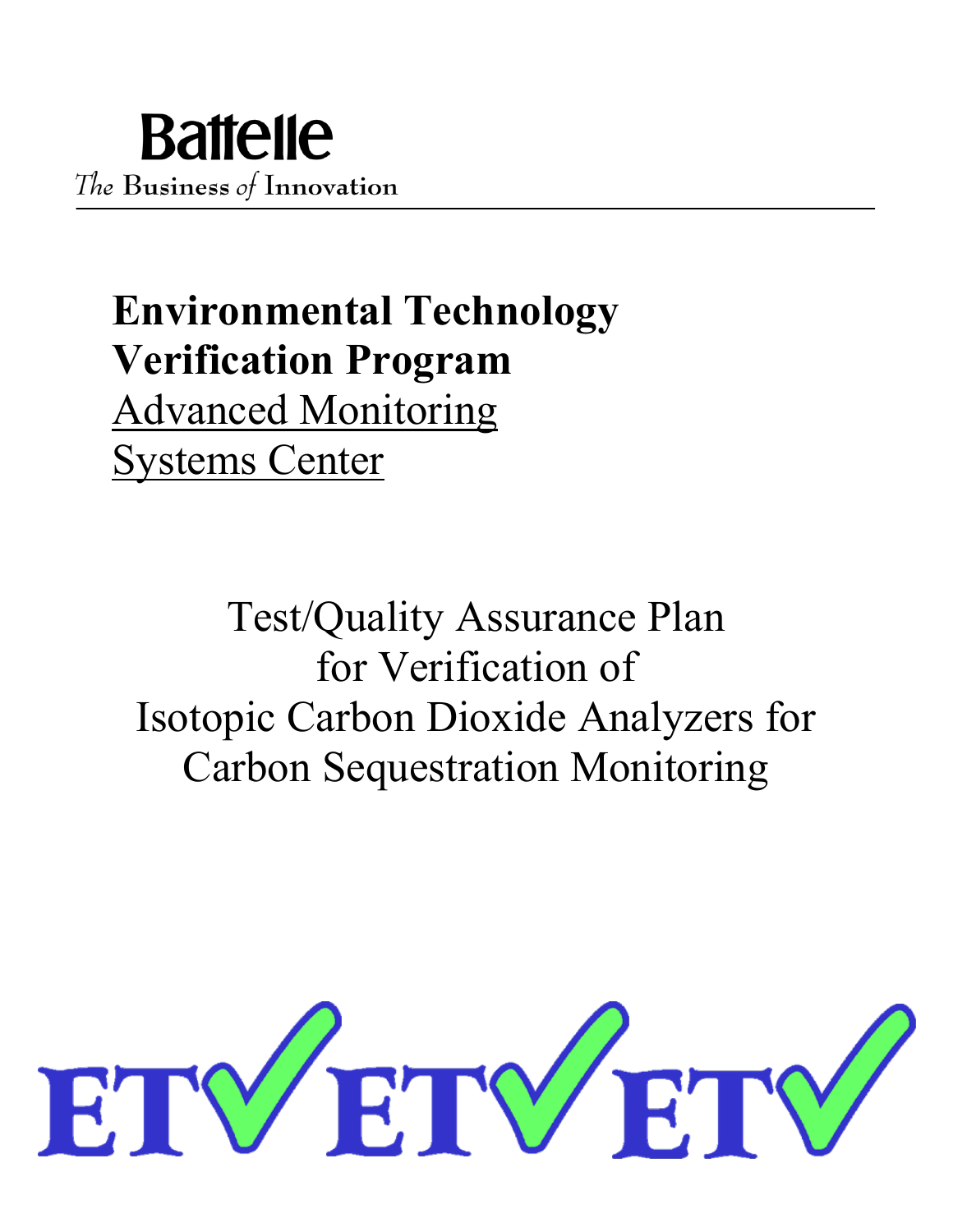# **TEST/QUALITY ASSURANCE PLAN**

**for**

# Verification of Isotopic Carbon Dioxide Analyzers for Carbon Sequestration Monitoring

Version 1.0

**July 1, 2010**

**Prepared by**

**Battelle 505 King Avenue Columbus, OH 43201-2693**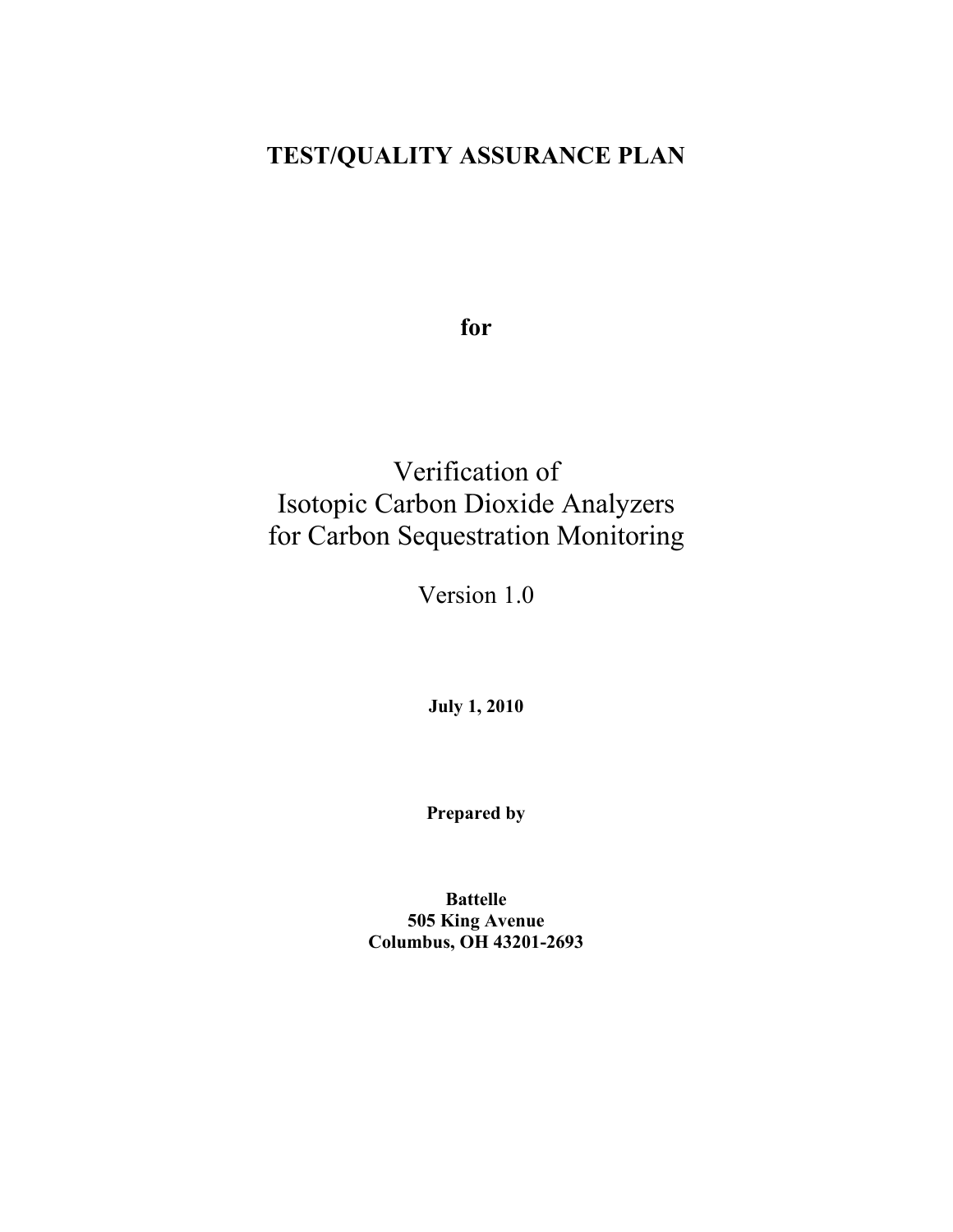*Isotopic CO2 Analyzers TQAP Page 1 of 48 Version 1.0 July 1, 2010*

# **SECTION A**

# **PROJECT MANAGEMENT**

### <span id="page-2-1"></span><span id="page-2-0"></span>**A1 VENDOR APPROVAL PAGE**

ETV Advanced Monitoring Systems Center

Test/Quality Assurance Plan for Verification of Isotopic Carbon Dioxide Analyzers for Carbon Sequestration Monitoring

Version 1.0

July 1, 2010 APPROVAL:

Name \_\_\_\_\_\_\_\_\_\_\_\_\_\_\_\_\_\_\_\_\_\_\_\_\_\_\_\_\_\_\_\_\_\_

Company \_\_\_\_\_\_\_\_\_\_\_\_\_\_\_\_\_\_\_\_\_\_\_\_\_\_\_\_\_\_\_

Date \_\_\_\_\_\_\_\_\_\_\_\_\_\_\_\_\_\_\_\_\_\_\_\_\_\_\_\_\_\_\_\_\_\_\_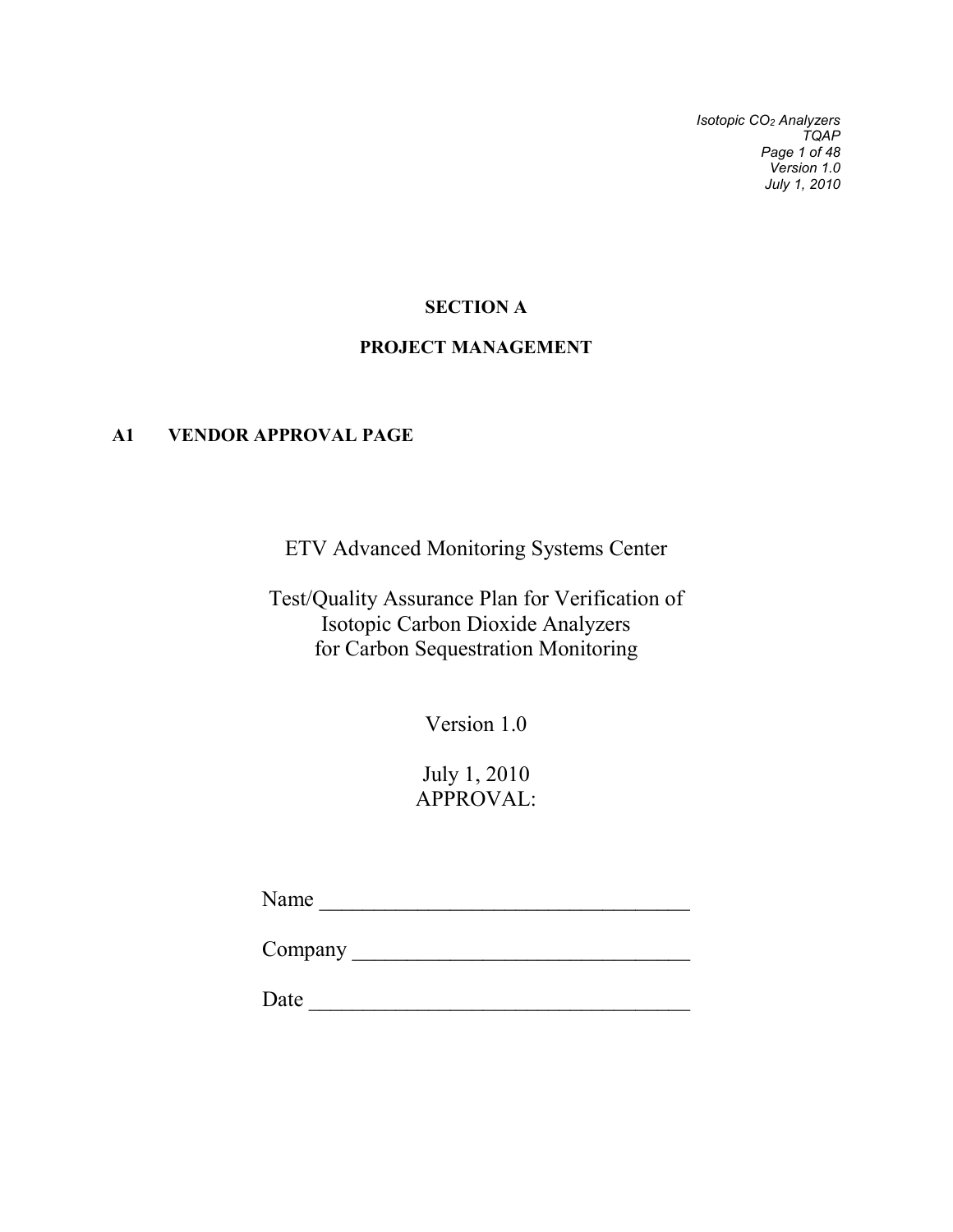Isotopic CO<sub>2</sub> Analyzers<br>TQAP<br>Page 2 of 48<br>Version 1.0<br>July 1, 2010

# <span id="page-3-0"></span>**A2 TABLE OF CONTENTS** Section

| A <sub>1</sub> |  |
|----------------|--|
| A2             |  |
| A <sub>3</sub> |  |
| A <sup>4</sup> |  |
| A <sub>5</sub> |  |
| A6             |  |
| A7             |  |
| A8             |  |
| A <sup>9</sup> |  |
| A10            |  |
|                |  |
| B1             |  |
| B2             |  |
| B <sub>3</sub> |  |
| <b>B4</b>      |  |
| B <sub>5</sub> |  |
| <b>B6</b>      |  |
| B7             |  |
| <b>B8</b>      |  |
| <b>B</b> 9     |  |
| <b>B10</b>     |  |
|                |  |
| C <sub>1</sub> |  |
| C <sub>2</sub> |  |
|                |  |
| D <sub>1</sub> |  |
| D2             |  |
| D <sub>3</sub> |  |
|                |  |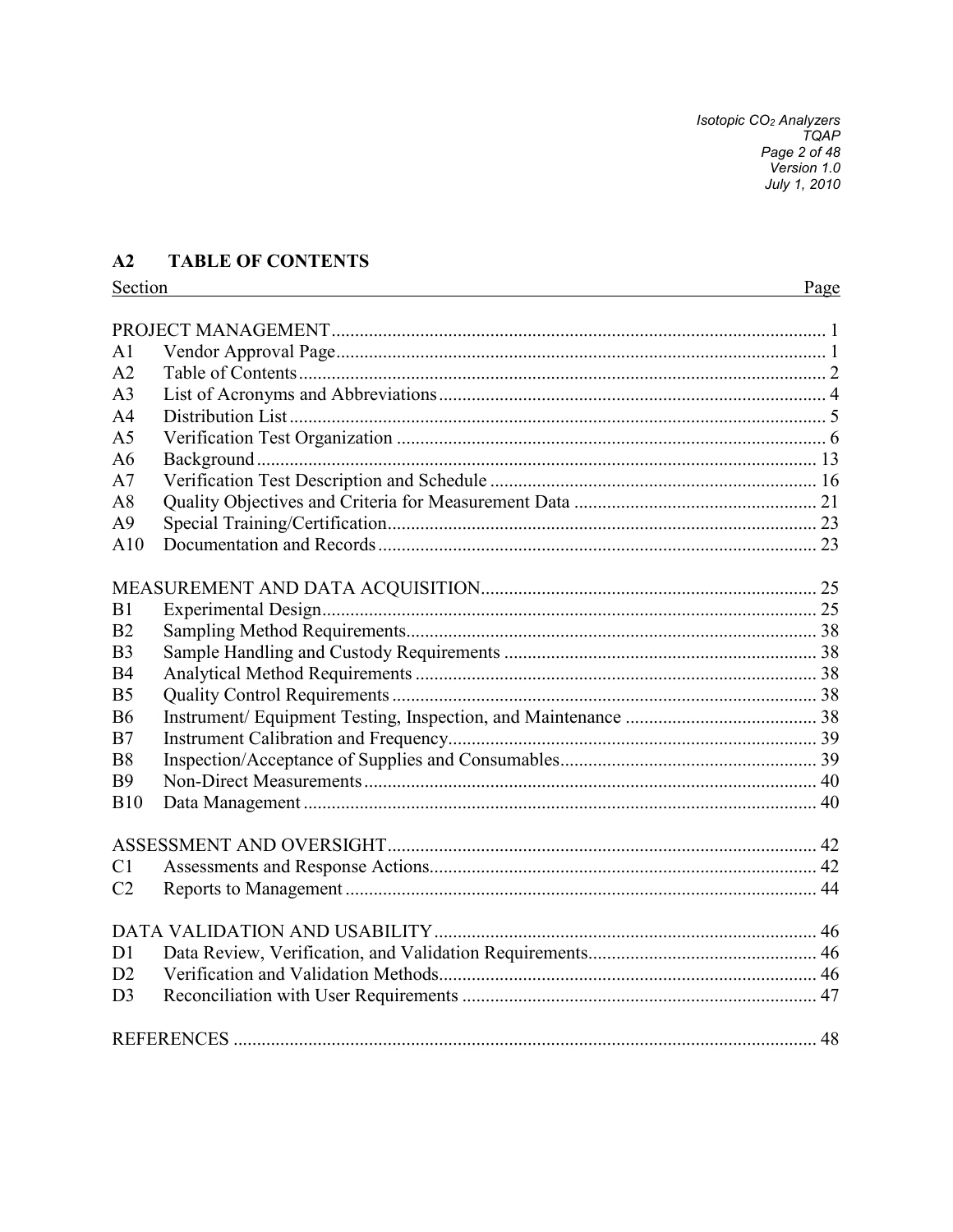*Isotopic CO2 Analyzers TQAP Page 3 of 48 Version 1.0 July 1, 2010*

### Section Page

# **Figures**

# **Tables**

| Table 1.  |  |
|-----------|--|
| Table 2.  |  |
| Table 3.  |  |
| Table 5.  |  |
| Table 6.  |  |
| Table 7.  |  |
| Table 8.  |  |
| Table 9.  |  |
| Table 10. |  |
|           |  |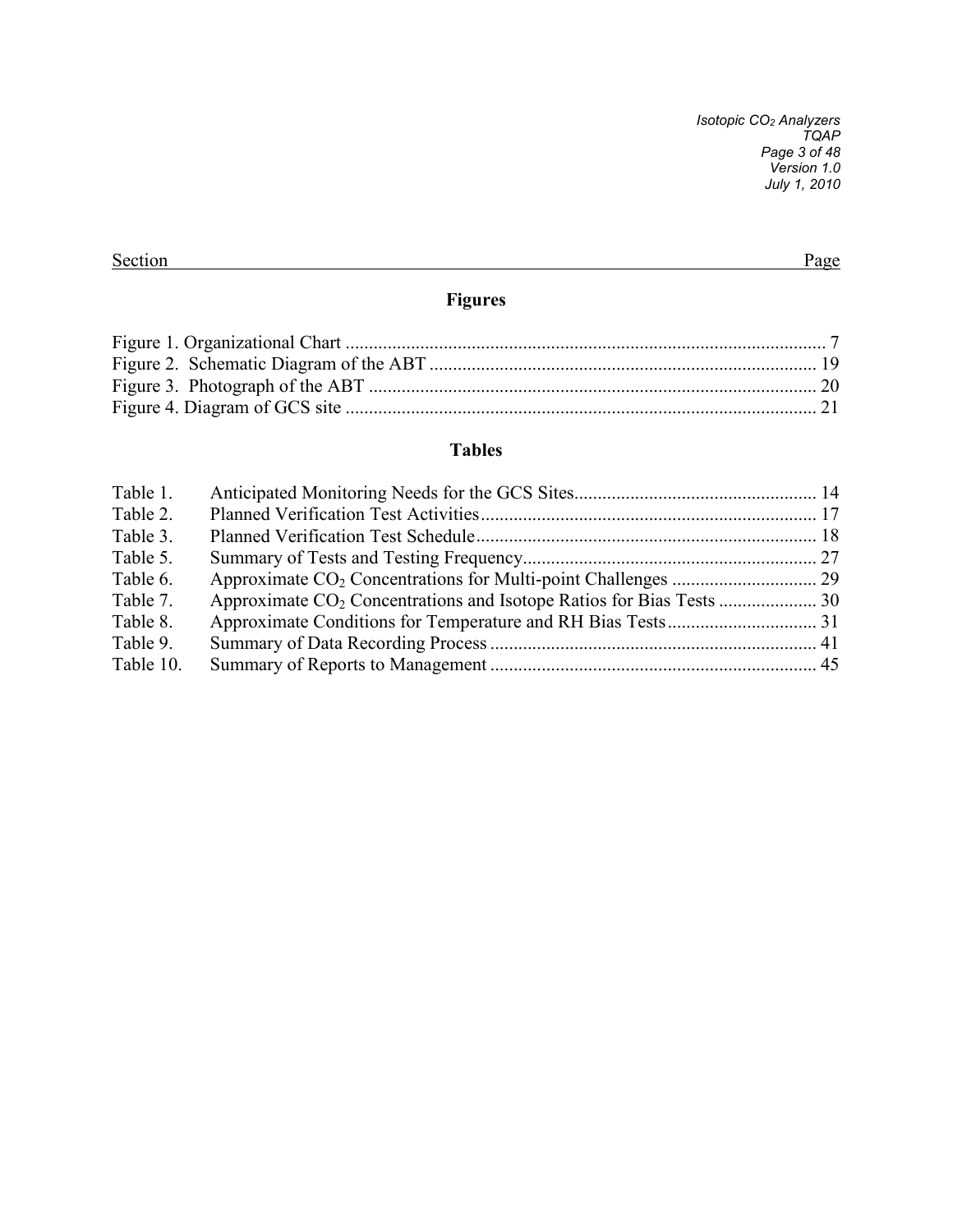*Isotopic CO2 Analyzers TQAP Page 4 of 48 Version 1.0 July 1, 2010*

# <span id="page-5-0"></span>**A3 LIST OF ACRONYMS AND ABBREVIATIONS**

| $\%D$           | percent difference                           |
|-----------------|----------------------------------------------|
| $\%R$           | percent recovery                             |
| $%$ RSD         | percent relative standard deviation          |
| <b>ABT</b>      | ambient breeze tunnel                        |
| <b>ADQ</b>      | audit of data quality                        |
| <b>AMS</b>      | <b>Advanced Monitoring Systems</b>           |
| cfm             | cubic feet per minute                        |
| CO <sub>2</sub> | carbon dioxide                               |
| <b>COA</b>      | certificates of analysis                     |
| <b>CRDS</b>     | cavity ring down spectroscopy                |
| <b>DQIs</b>     | data quality indicators                      |
| <b>EPA</b>      | U.S. Environmental Protection Agency         |
| QMP             | <b>Quality Management Plan</b>               |
| <b>ETV</b>      | <b>Environmental Technology Verification</b> |
| GCS             | geologic carbon sequestration                |
| <b>IRMS</b>     | isotope ratio mass spectrometry              |
| Lpm             | liter per minute                             |
| <b>LRB</b>      | laboratory record book                       |
| ppm             | parts per million by volume                  |
| <b>PDB</b>      | Pee Dee Belemnite                            |
| PE              | performance evaluation                       |
| PO              | project officer                              |
| QA              | quality assurance                            |
| QC              | quality control                              |
| <b>QCL</b>      | quantum cascade laser                        |
| QMP             | <b>Quality Management Plan</b>               |
| <b>RMO</b>      | Records Management Office                    |
| <b>TQAP</b>     | test/quality assurance plan                  |
| <b>TSA</b>      | technical systems audit                      |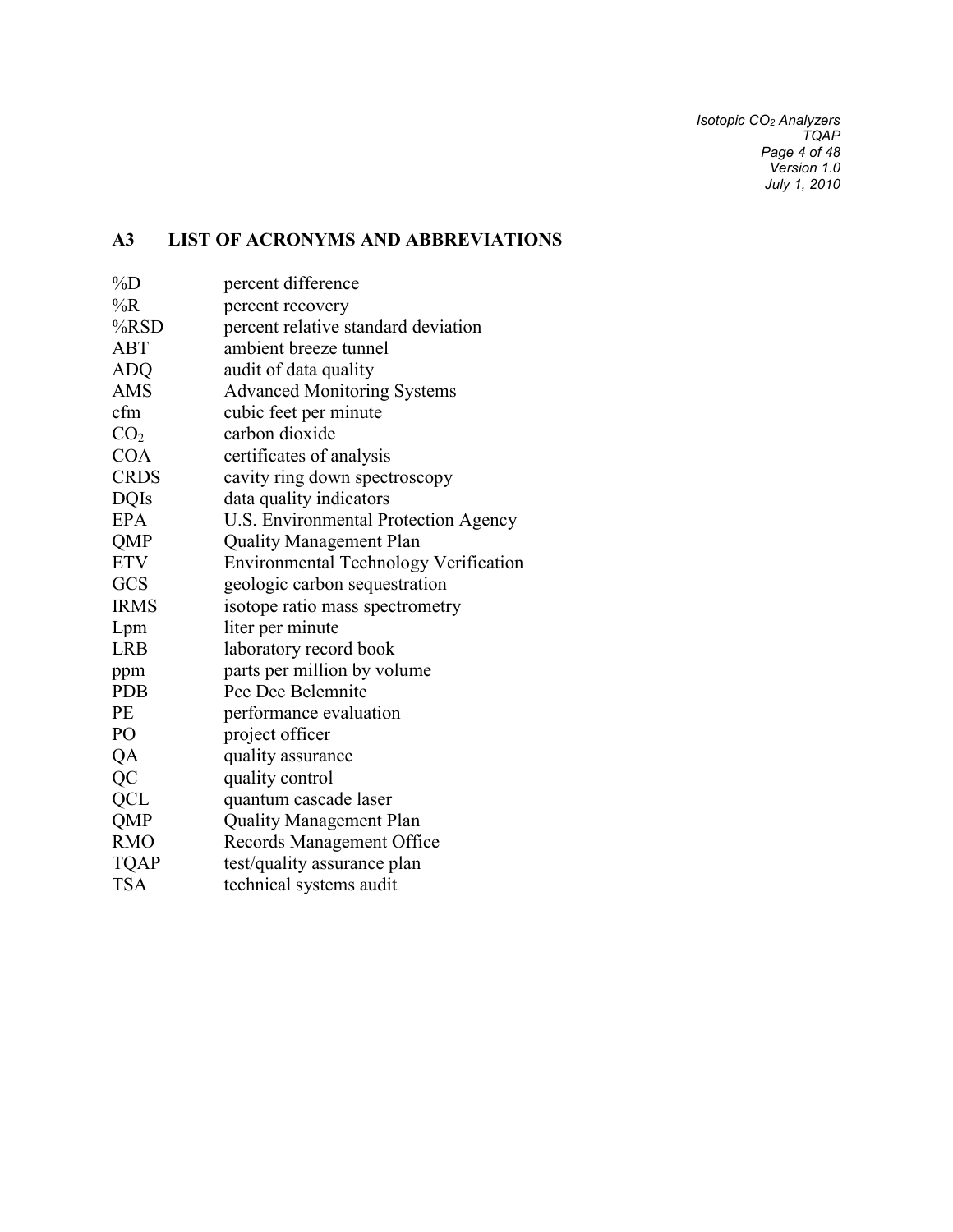*Isotopic CO2 Analyzers TQAP Page 5 of 48 Version 1.0 July 1, 2010*

#### <span id="page-6-0"></span>**A4 DISTRIBUTION LIST**

#### **Vendors**

Chris Rella, Ph.D. Picarro Inc. 480 Oakmead Parkway Sunnyvale, CA 94085

#### **EPA**

Michelle Henderson U.S. Environmental Protection Agency National Risk Management Research Laboratory 26 W. ML King Dr. Cincinnati, OH 45268

John McKernan, Sc.D. U.S. Environmental Protection Agency National Risk Management Research Laboratory 26 W. ML King Dr. Cincinnati, OH 45268

#### **Battelle**

Ann Louise Sumner, Ph.D. Amy Dindal Rodney Osborne, Ph.D. Elizabeth Cutie Rosanna Buhl Battelle 505 King Ave. Columbus, OH 43201

#### **Peer Reviewers**

Professor Sally M. Benson Stanford University Y2E2 Building, Mail Code 4230 473 Via Ortega, Ste. 324 Stanford, CA 94305

Chuck Dene Electric Power Research Institute 3412 Hillview Avenue Palo Alto, CA 94304-1395

Dominic C. DiGiulio, Ph.D. U.S. Environmental Protection Agency Office of Research and Development National Risk Management Research Laboratory Ground Water and Ecosystem Restoration Division 919 Kerr Research Drive Ada, Oklahoma 74820

Eben Thoma, Ph.D. U.S. Environmental Protection Agency (E343-02) Office of Research and Development National Risk Management Research Laboratory 109 TW Alexander Drive Research Triangle Park, NC 27711

Bruce J. Kobelski U.S. Environmental Protection Underground Injection Control Program - (4606M) Office of Ground Water and Drinking Water Ariel Rios Building 1200 Pennsylvania Avenue, N. W. Washington, DC 20460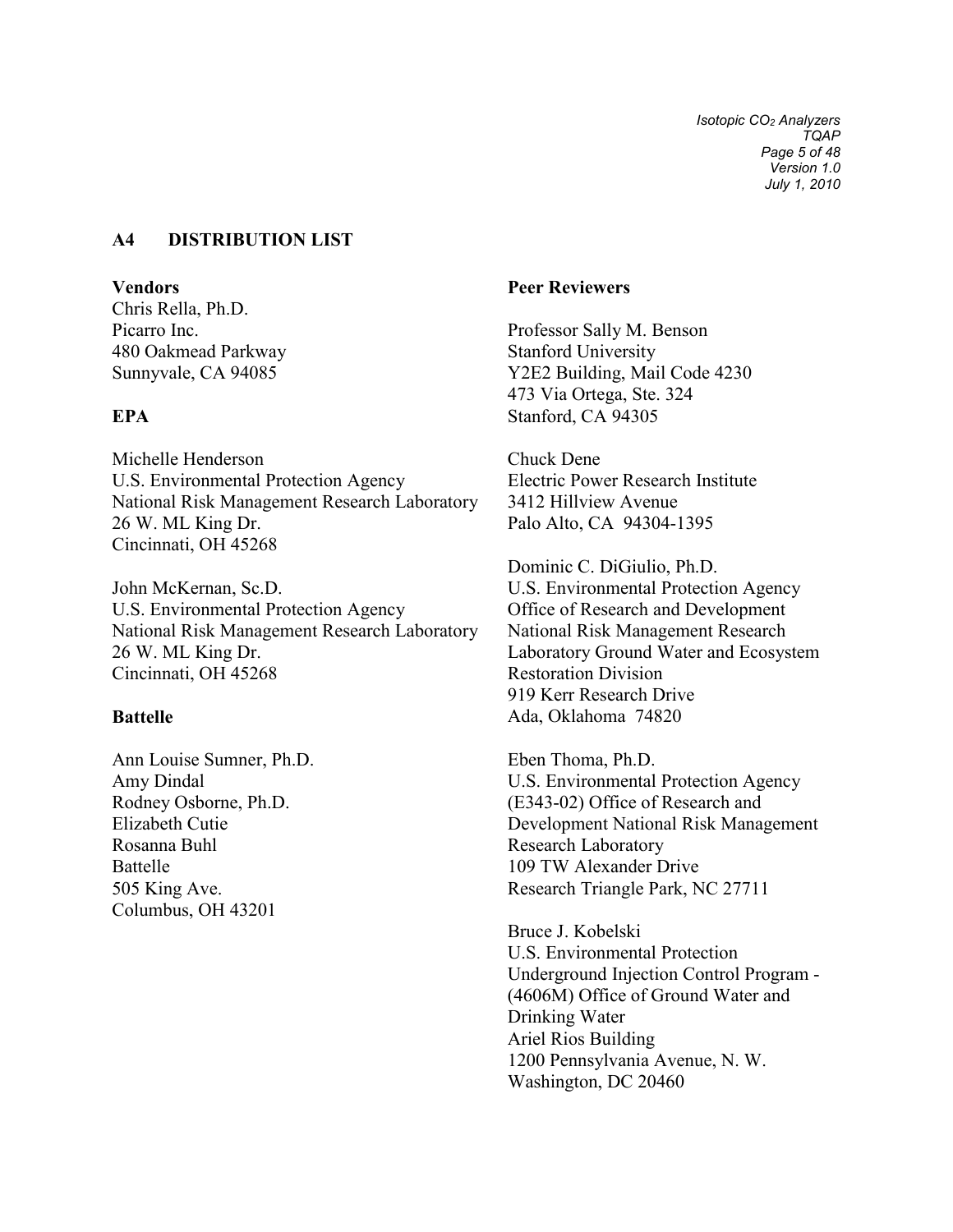#### <span id="page-7-0"></span>**A5 VERIFICATION TEST ORGANIZATION**

The verification test described in this document will be conducted under the Environmental Technology Verification (ETV) Program. It will be performed by Battelle, which is managing the ETV Advanced Monitoring Systems (AMS) Center through a cooperative agreement with the U.S. Environmental Protection Agency (EPA). The scope of the AMS Center covers verification of monitoring technologies for contaminants and natural species in air, water, and soil.

This verification test will be coordinated and directed by Battelle in cooperation with the EPA, with the support of staff at a geologic carbon sequestration (GCS) site. Laboratory and field testing will be conducted over a five-week period at three testing locations: a Battelle laboratory in Columbus, Ohio; a Battelle testing facility in West Jefferson, Ohio; and a coal-fired power plant where carbon dioxide  $(CO<sub>2</sub>)$  captured from the flue gas is being geologically sequestered. The testing will involve the evaluation of commercial isotopic  $CO<sub>2</sub>$  analyzers, which may include cavity ring down spectroscopy (CRDS) and pulsed quantum cascade laser (QCL) spectroscopy monitoring systems specifically for the measurement of stable carbon isotope ratios ( ${}^{13}C/{}^{12}C$ ) and CO<sub>2</sub> concentration ( ${}^{12}CO_2 + {}^{13}CO_2$ ). Battelle staff at the sequestration site will provide on-site support during the verification test.

The vendors of the  $CO<sub>2</sub>$  analyzers being tested will install, operate, and repair or maintain one of their systems during the verification test.

Quality assurance (QA) oversight will be provided by the Battelle AMS Center Quality Manager, and by the EPA AMS Center QA Manager at her discretion. The organization chart in Figure 1 identifies the responsibilities of the organizations and individuals associated with the verification test. Roles and responsibilities are defined further below.

#### **A5.1 Battelle**

Dr. Ann Louise Sumner is the AMS Center Verification Test Coordinator for this test. In this role, Dr. Sumner will have overall responsibility for ensuring that the technical, schedule, and cost goals established for the verification test are met. Specifically, she will:

• Assemble a team of qualified technical staff to conduct the verification test.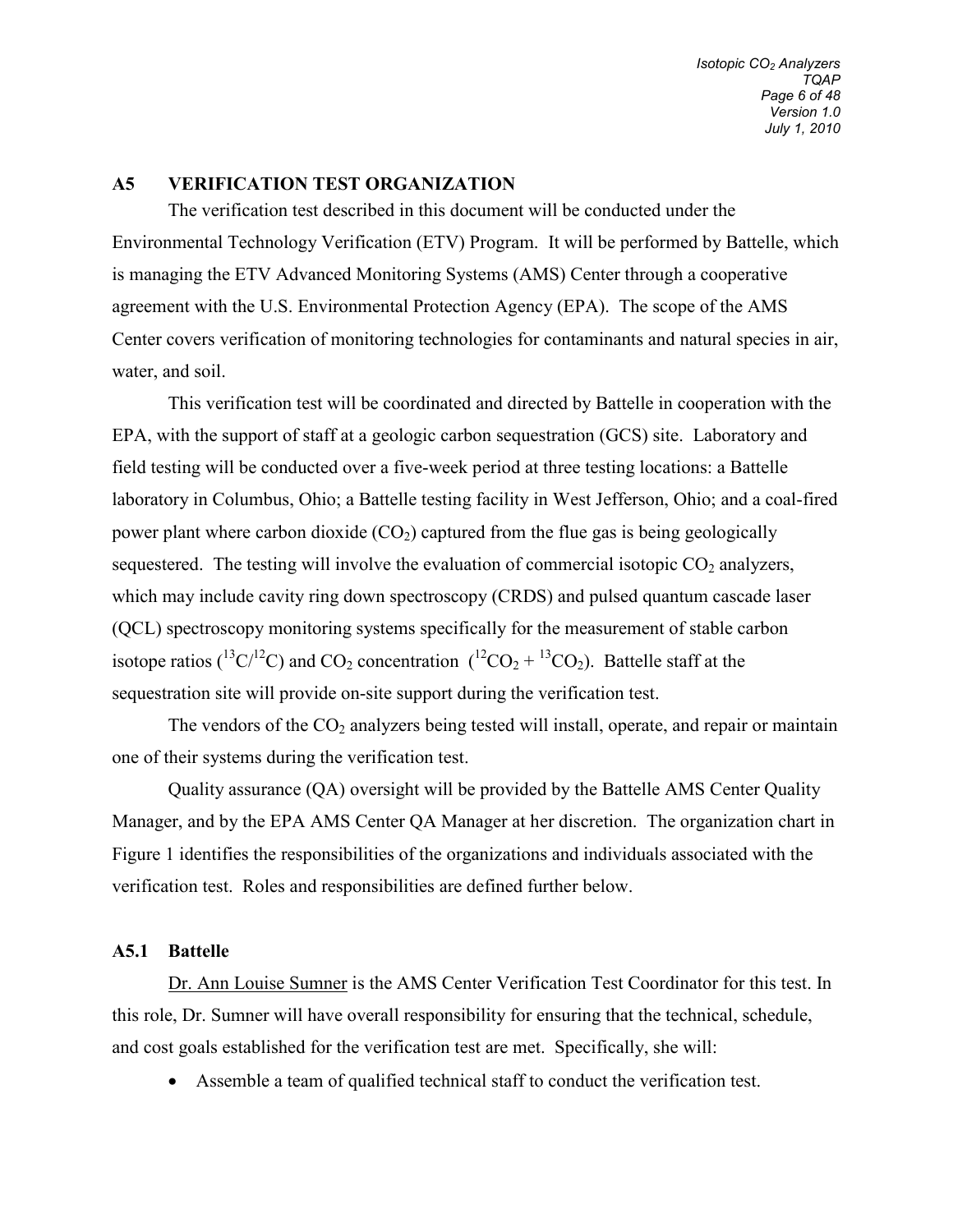

**Figure 1. Organizational Chart**

- Hold a kick-off meeting approximately one week prior to the start of the verification test to review the critical logistical, technical, and administrative aspects of the verification test. Responsibility for each aspect of the verification test will be confirmed.
- Direct the team (Battelle testing staff and vendor) in performing the verification test in accordance with this test/QA plan (TQAP).
- Ensure that all quality procedures specified in the TQAP and in the AMS Center Quality Management  $Plan<sup>1</sup>$  (QMP) are followed.
- Maintain real-time communication with the Battelle AMS Center Manager and EPA AMS Center Project Officer and Quality Assurance Manager on any potential or actual deviations from the TQAP.
- Coordinate with Battelle Testing Staff to ensure that the planned testing will not interfere with the carbon sequestration site operations.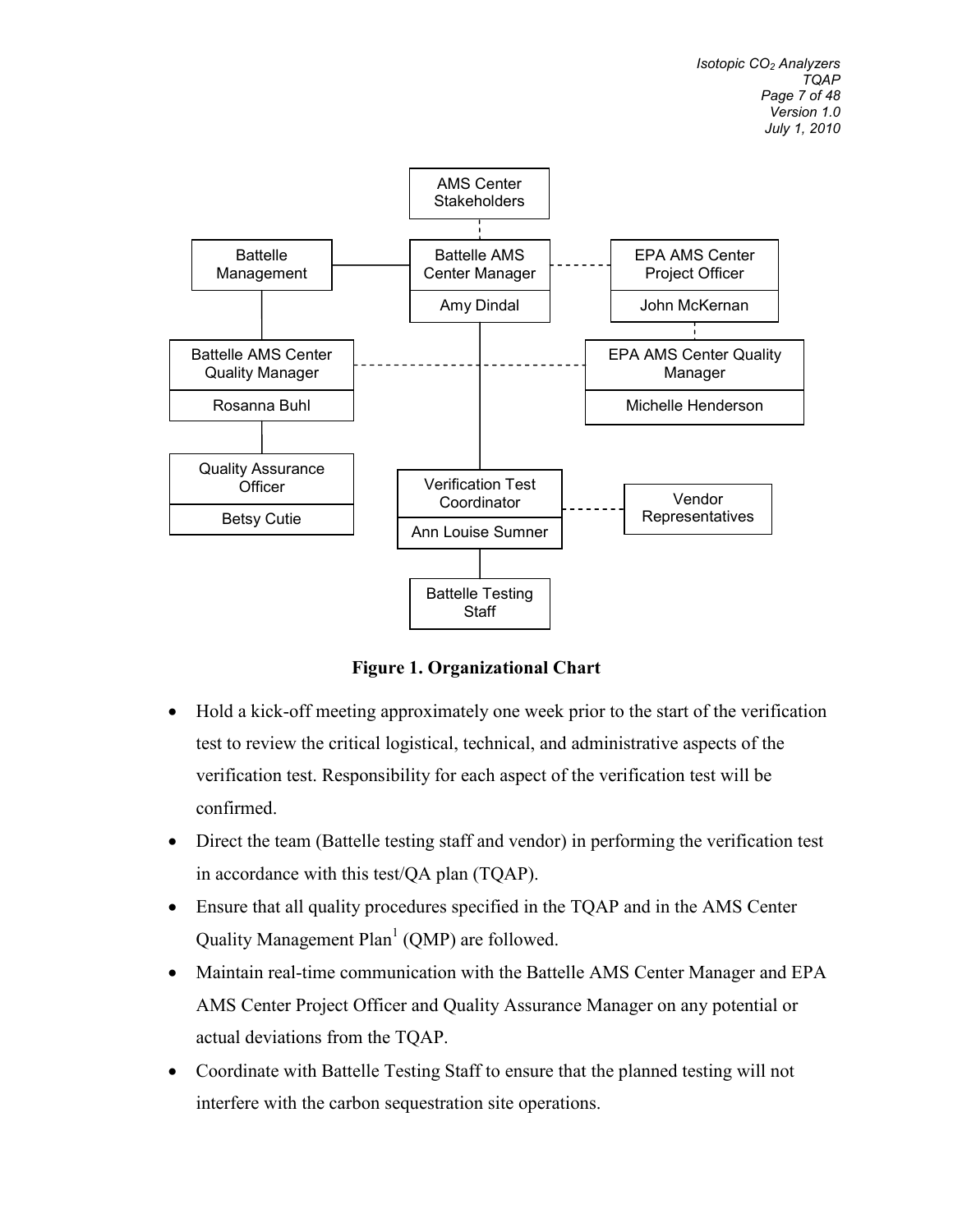- Provide test data, including data from the first day of testing, to the Battelle AMS Center Manager and EPA AMS Center Project Officer and Quality Assurance Manager
- Prepare the draft and final TQAP, verification report(s), and verification statement(s).
- Conduct a technical review of all test data. Designate an appropriate Battelle technical staff member to review data generated by the Verification Test Coordinator.
- Revise the draft TQAP, verification report(s), and verification statement(s) in response to reviewers' comments.
- Compile data from the first day of the verification test and provide the data to EPA for review.
- Respond to any issues raised in assessment reports and audits, including instituting corrective action as necessary.
- Serve as the primary point of contact for vendor representatives and collaborators.
- Coordinate distribution of the final TQAP, verification report(s), and statement(s).
- Establish a budget for the verification test and manage staff to ensure the budget is not exceeded.

Ms. Amy Dindal is Battelle's manager for the AMS Center. Ms. Dindal will:

- Review the draft and final TQAP.
- Review the draft and final verification report(s) and verification statement(s).
- Ensure that necessary Battelle resources, including staff and facilities, are committed to the verification test.
- Ensure that confidentiality of sensitive vendor information is maintained.
- Maintain communication with EPA's AMS Center Project Officer and Quality Manager.
- Facilitate a stop work order if Battelle or EPA QA staff discover adverse findings that will compromise data quality or test results.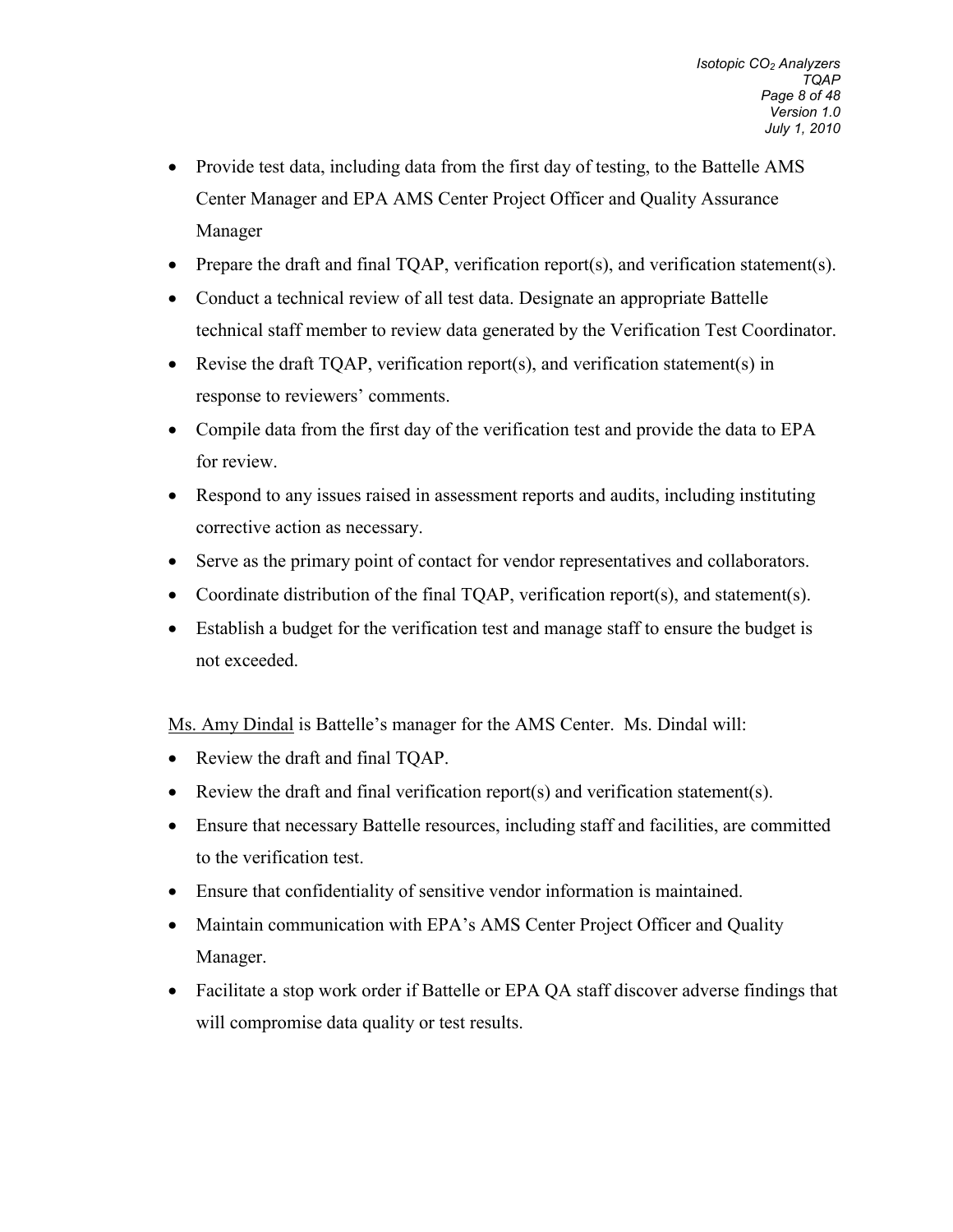Battelle Testing Staff will conduct portions of the testing of the CO<sub>2</sub> analyzers at each of the three sites and will be in weekly communication with the Verification Test Coordinator, and with technology vendors as needed. The responsibilities of the field testing staff will be to:

- Coordinate with the test site to ensure that Battelle testing staff, vendors, EPA, and subcontractors have appropriate access to the test site.
- Coordinate with test site to ensure suitable space and electrical power to perform the necessary testing activities at the test site.
- Coordinate the operation of the test site for the purposes of ETV testing.
- Coordinate the installation of vendors' equipment at the test sites.
- Communicate needs for safety and other training of staff working at the test site.
- Perform the verification test as described in the TQAP.
- Record qualitative observations about the maintenance and operation of the  $CO<sub>2</sub>$ analyzers during testing.
- Ensure that the data from the  $CO<sub>2</sub>$  analyzers are immediately checked, and on at least a weekly basis, compiled, recorded, and transmitted to the Verification Test Coordinator.
- Provide input in responding to any issues raised in assessment reports and audits related to facility operations.
- Perform analysis of the collected data to carry out the statistical evaluations in Section B1.2.
- Provide input on test procedures, technology operation and maintenance, and field conditions for the draft verification reports.
- Review draft verification reports and statements as needed.

Ms. Rosanna Buhl is Battelle's Quality Manager for the AMS Center. Ms. Buhl will:

- Review the draft and final TQAP.
- Assign a Quality Assurance Officer (QAO) for this verification test.
- Delegate to other Battelle quality staff any OAO responsibilities assigned below as needed to meet project schedules.
- Review any audit checklists prepared by the QAO for completeness and detail.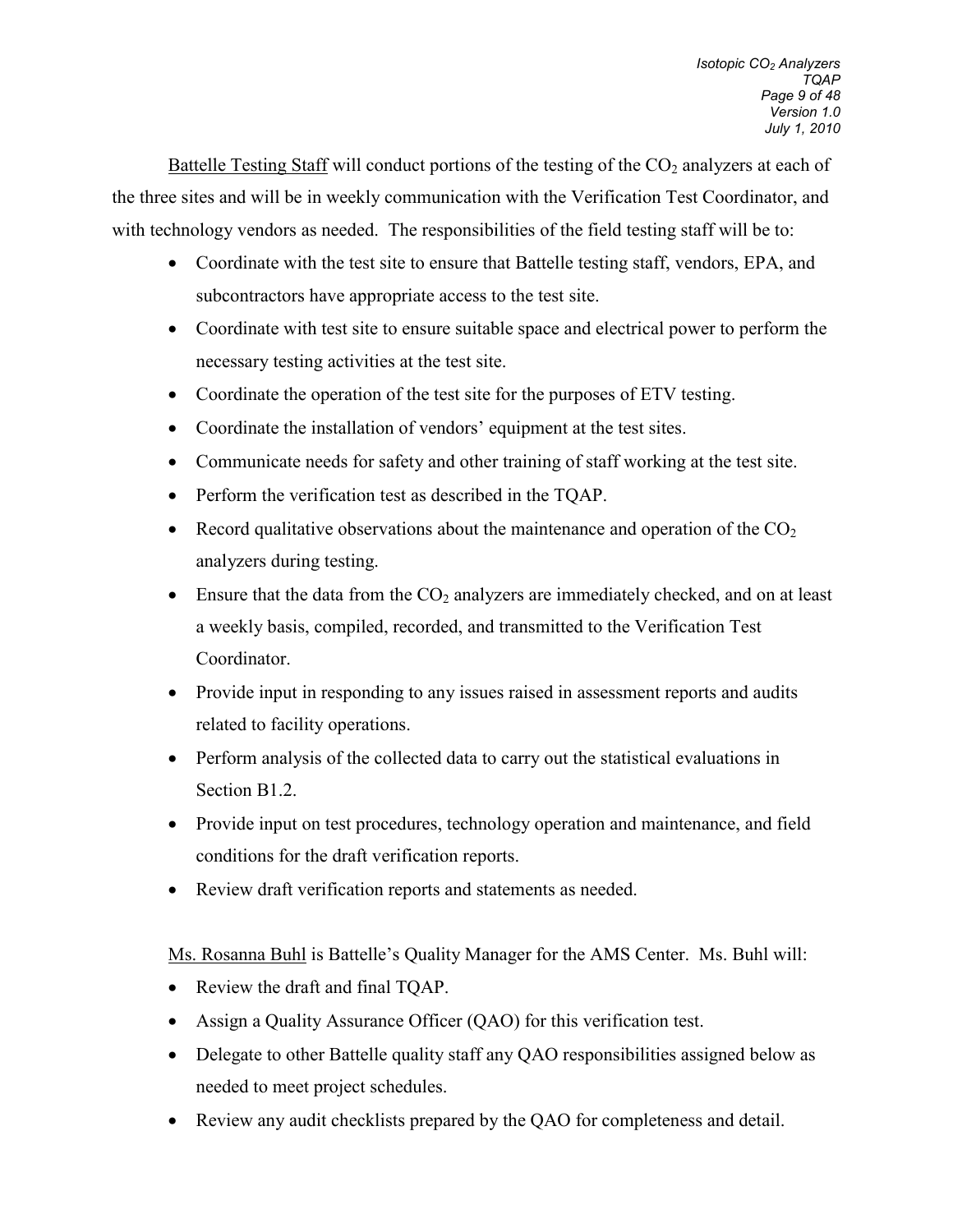- Review draft and final audit reports prior to release to the VTC and/or EPA for clarity and appropriate assessment of findings.
- Review audit responses for appropriateness.
- Review and approve TQAPs and deviations.
- Review draft and final verification report(s) and verification statement(s).
- Maintain real-time communication with the QAO on QA activities, audit results, and concerns.
- Work with the QAO, VTC, and Battelle's AMS Center Manager to resolve data quality concerns and disputes.
- Recommend a stop work order if audits indicate that data quality or safety is being compromised.

Ms. Betsy Cutie is Battelle's QAO for this test. Ms. Cutie will:

- Attend the verification test kick-off meeting and lead the discussion of the QA elements of the kick-off meeting checklist.
- Prior to the start of verification testing, verify the presence of applicable training records, including any vendor training on test equipment.
- Conduct a technical systems audit at least once near the beginning of the verification test.
- Conduct audits to verify data quality.
- Prepare and distribute an audit report for each audit.
- Verify that audit responses for each audit finding and observation are appropriate and that corrective action has been implemented effectively.
- Communicate to the VTC and/or technical staff the need for immediate corrective action if an audit identifies TQAP deviations or practices that threaten data quality.
- Provide a summary of the QA/QC activities and results for the verification reports.
- Review the draft and final verification report(s) and verification statement(s).
- Maintain real-time communication with the Battelle Quality Manager on QA activities, audit results, and concerns, including potential schedule and budget problems.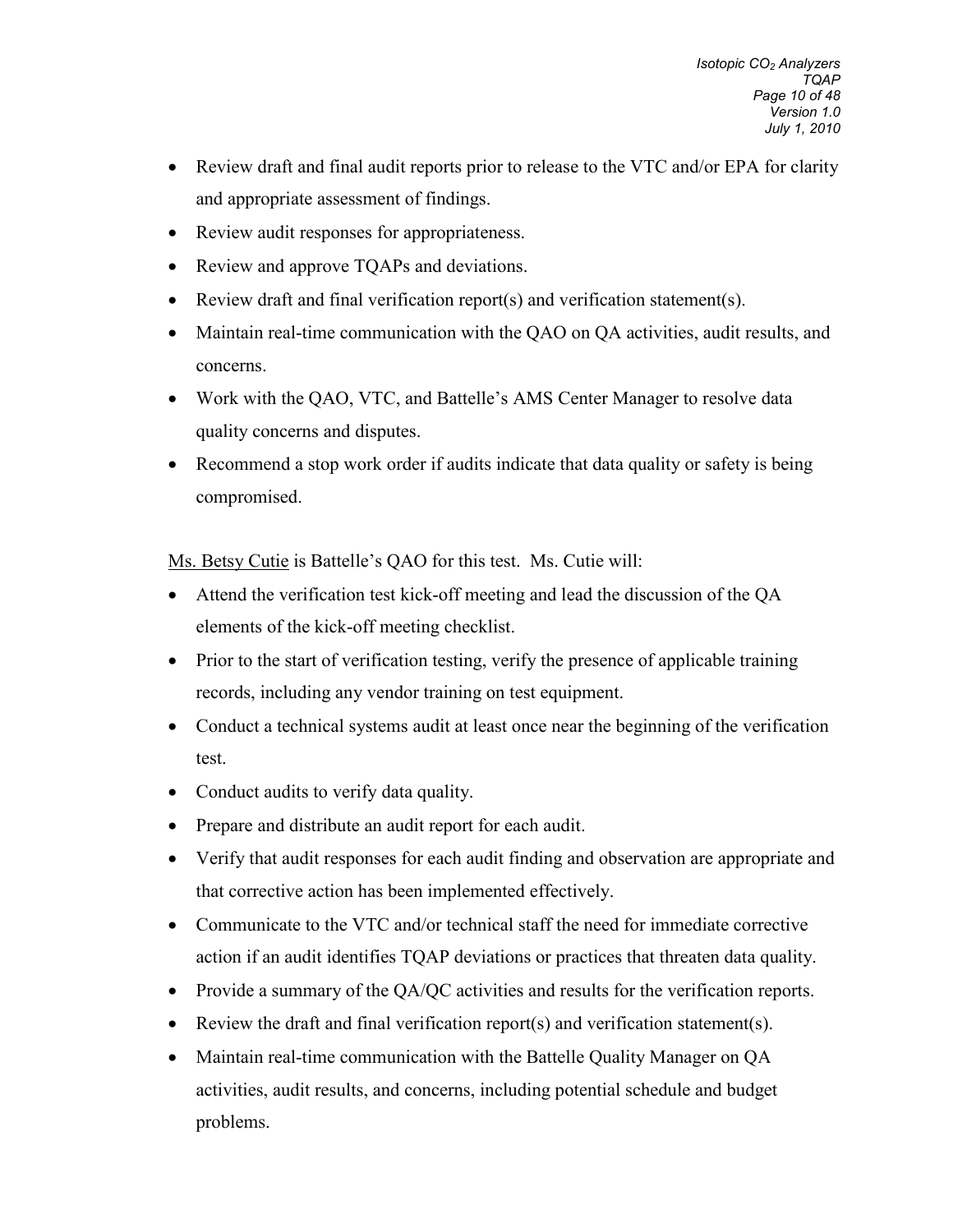• Communicate data quality concerns to the VTC and/or Battelle's AMS Center Quality Manager; recommend the need for a stop work order if audits indicate that data quality or safety is being compromised.

# **A5.2 Vendors**

The responsibilities of the  $CO<sub>2</sub>$  analyzer vendors are as follows:

- Review and provide comments on the draft TQAP.
- Approve the final TQAP prior to test initiation.
- Provide a complete  $CO_2$  analyzer for evaluation during the verification test.
- Provide all other equipment/supplies/reagents/consumables needed to operate their monitoring system for the duration of the verification test.
- Supply a representative to install and maintain their technology, and to operate it in portions of the test specified in this TQAP, or provide written consent and instructions for Battelle staff to carry out these activities.
- Provide the data from the monitoring system to the Battelle field testing staff within one week of collection.
- Provide training to site operator(s) and others associated with supervising and/or maintaining system operation including during the verification testing period.
- Provide written instructions for routine operation of their technologies, including a daily checklist of diagnostic and/or maintenance activities.
- Review and provide comments on the draft verification report and statement for their monitoring system.

# **A5.3 EPA**

EPA's responsibilities are based on the requirements stated in the "Environmental Technology Verification Program Quality Management Plan"2 (ETV QMP). The roles of specific EPA testing staff are as follows: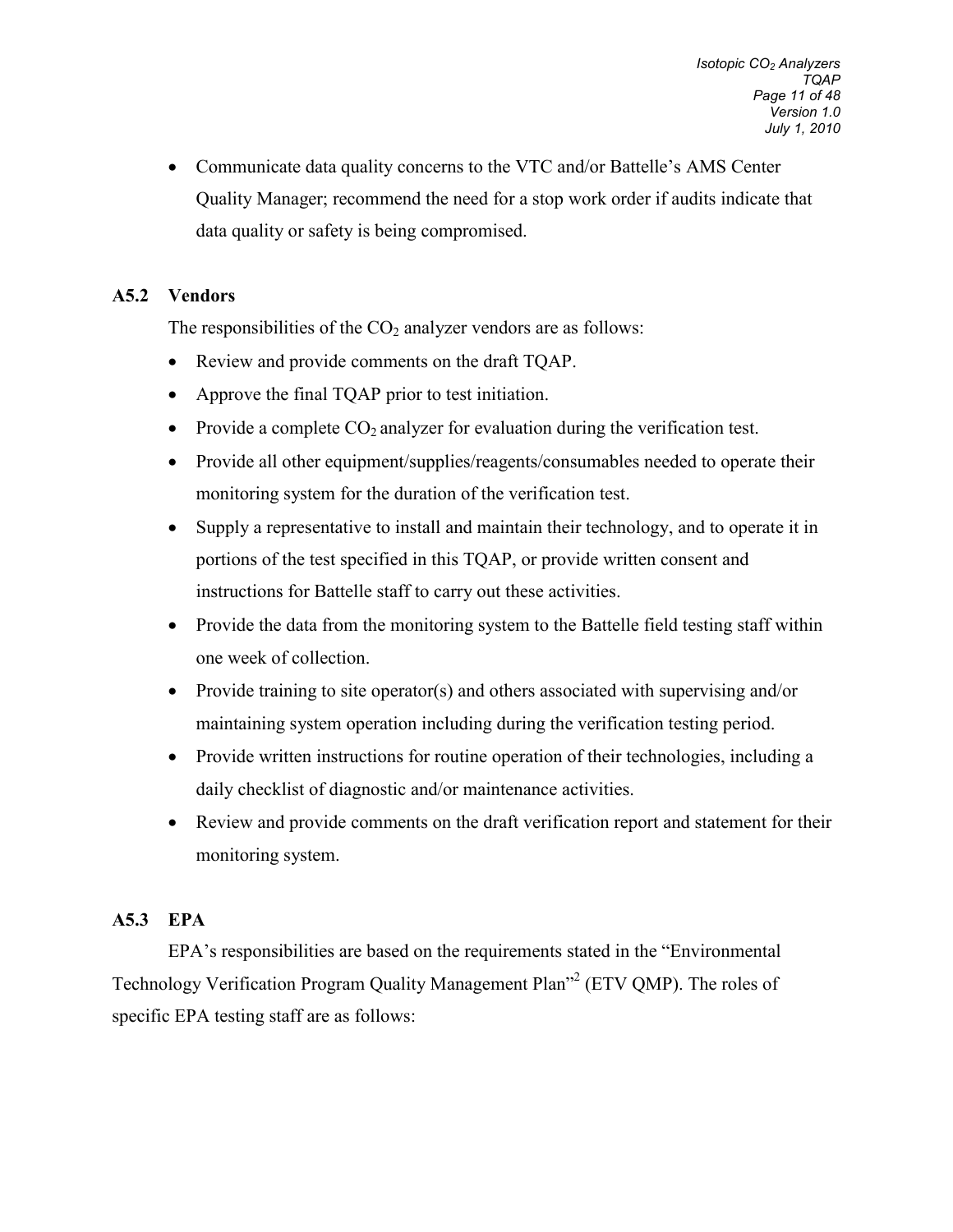Ms. Michelle Henderson is EPA's AMS Center QA Manager. Ms. Henderson will:

- Review the draft TQAP.
- Review the first day of data from the verification test and provide immediate comments if concerns are identified.
- Perform at her option one external technical systems audit and/or audit of data quality during the verification test.
- Notify the EPA AMS Center Manager of the need for a stop work order if the external audit indicates that data quality or safety is being compromised.
- Prepare and distribute an assessment report summarizing results of the external audit.
- Review the draft verification report(s) and statement(s).

Dr. John McKernan is EPA's Project Officer for the AMS Center. Dr. McKernan will:

- Review the draft TQAP.
- Approve the final TQAP.
- Review and approve deviations to the approved final TQAP.
- Appoint a delegate to review and approve deviations to the approved final TQAP in his absence, so that testing progress will not be delayed. Review the first day of data from the verification test and provide immediate comments if concerns are identified.
- Review the draft verification report(s) and statement(s).
- Oversee the EPA review process for the verification report(s) and statement(s).
- Coordinate the submission of verification report(s) and statement(s) for final EPA approval.

# **A5.5. Verification Test Stakeholders**

This TQAP and the verification report(s) and verification statement(s) based on testing described in this document will be reviewed by experts in the fields related to carbon sequestration and/or analytical instrumentation. The following experts have been providing input to this TQAP and have agreed to provide a peer review:

- Sally M. Benson, Stanford University, Global Climate and Energy Project Director
- Chuck Dene, Electric Power Research Institute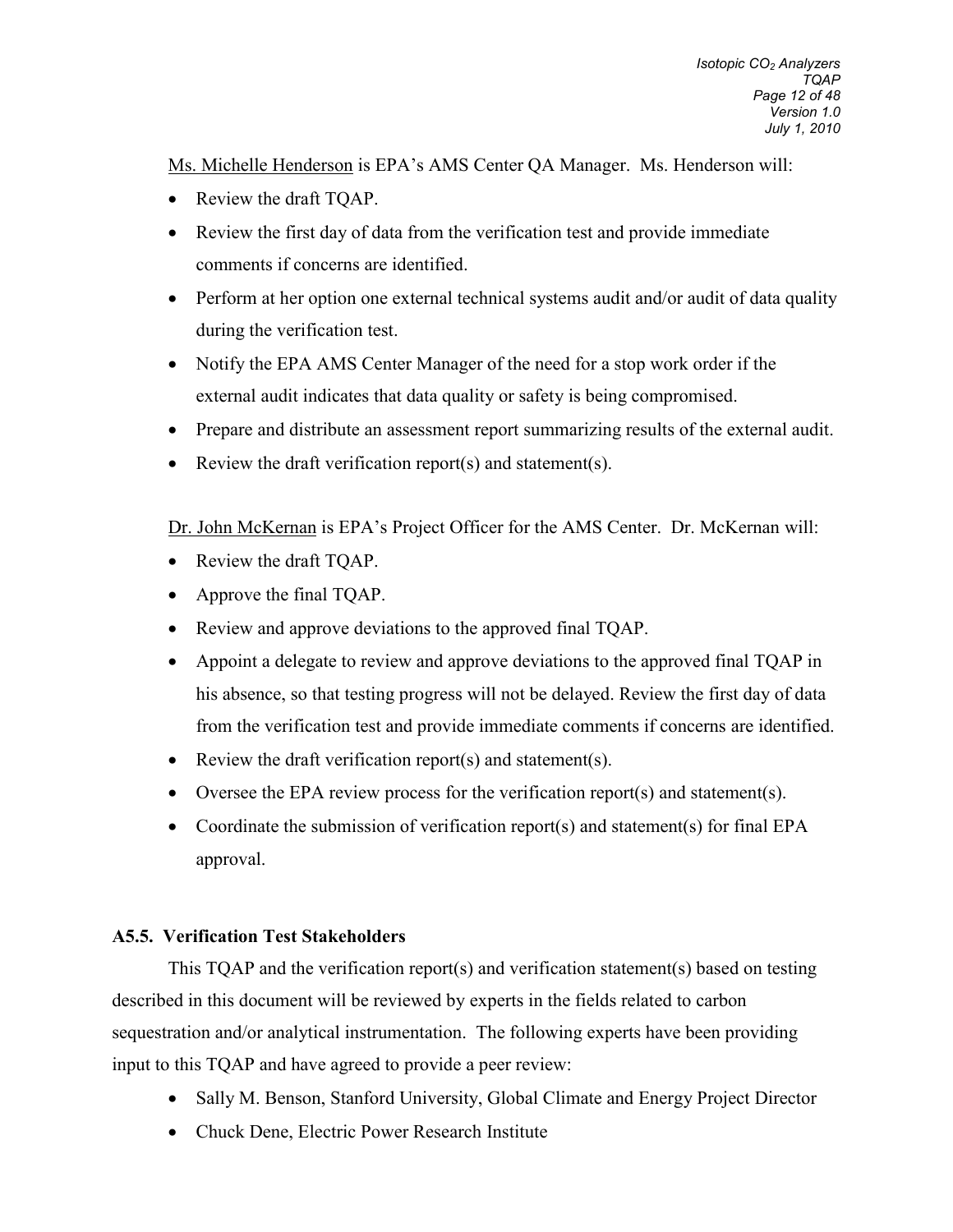- Dominic C. DiGiulio, US EPA
- Bruce J. Kobelski, US EPA
- Eben Thoma, US EPA

The responsibilities of verification test stakeholders include:

- Participate in technical panel discussions (when available) to provide input to the test design.
- Review and provide input to the TQAP
- Review and provide input to the verification report(s)/verification statement(s).

In addition, the TQAP in general was reviewed with the broader AMS Center Stakeholder Committee as a presentation during regular stakeholder teleconferences, including the November 5, 2009 meeting, and input from the committee was solicited.

#### <span id="page-14-0"></span>**A6 BACKGROUND**

#### **A6.1 Technology Need**

The ETV Program's AMS Center conducts third-party performance testing of commercially-available technologies that detect or monitor natural species or contaminants in air, water, and soil. Stakeholder committees of buyers and users of such technologies recommend technology categories, and technologies within those categories, as priorities for testing. Among the technology categories recommended for testing are isotopic  $CO<sub>2</sub>$  analyzers. In particular, the use of isotopic  $CO<sub>2</sub>$  analyzers for the monitoring of carbon sequestration sites for possible leakage was identified as an area of interest for technology verification.

Research on carbon storage in geologic reservoirs such as saline formations, coal seams, and depleted oil and gas fields, has gained momentum in recent years as interest in mitigation of greenhouse gases, such as  $CO<sub>2</sub>$ , has increased and a number of pilot-studies have recently been brought online. Capture and geologic sequestration of  $CO<sub>2</sub>$  involves capturing emissions at a power plant or other large source, separating the emissions to isolate  $CO<sub>2</sub>$ , and compressing the gas. The compressed  $CO<sub>2</sub>$  is injected into a deep underground rock formation. Potential sites are carefully evaluated for adequacy of containment layers, seismic stability, and other factors. As pilot- and full-scale geologic sequestration programs continue to be implemented, so do the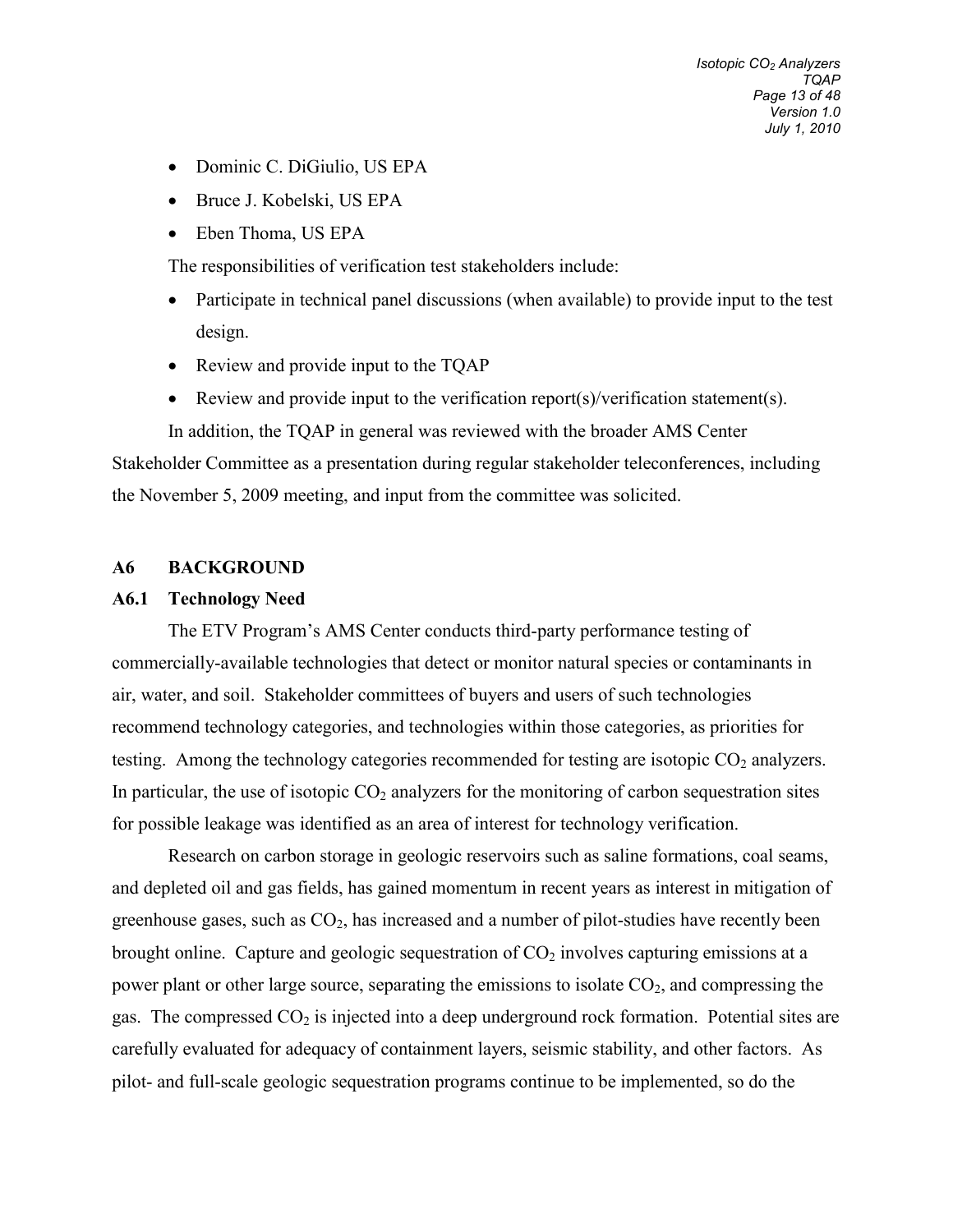needs to monitor leakage. GCS sites are expected to have several types of monitoring needs, as presented in Table 1.

| Location                                                                        | <b>Hazard</b>                                           | <b>Monitoring Needs</b>                                                                                                                                                       | <b>Practical Considerations</b>                                                                                                                                                                       |  |
|---------------------------------------------------------------------------------|---------------------------------------------------------|-------------------------------------------------------------------------------------------------------------------------------------------------------------------------------|-------------------------------------------------------------------------------------------------------------------------------------------------------------------------------------------------------|--|
| High risk areas<br>(transmissions                                               | Subsurface<br>emissions                                 | May result in high $CO2$ in<br>$\bullet$<br>adjacent area (depending on                                                                                                       | Ability to detect subsurface<br>$\bullet$<br>leak above ground                                                                                                                                        |  |
| lines, wells,<br>etc.)                                                          | Above<br>surface<br>equipment<br>leaks                  | magnitude of leak)<br>$CO2$ source easily identified<br>$\bullet$<br>Portable single-point analyzer<br>$\bullet$<br>for conducting surveys<br>Remote survey tool<br>$\bullet$ | High sensitivity analyzers<br>$\bullet$<br>provide early detection<br>Ability to pinpoint leak location<br>$\bullet$<br>Variability in ambient CO <sub>2</sub><br>$\bullet$<br>concentrations         |  |
| Sensitive<br>ecosystems/<br>population<br>centers near<br>sequestration<br>site | Intrusion from<br>nearby well<br>or geologic<br>feature | Sensitive ambient monitoring<br>$\bullet$<br>Ability to identify or<br>$\bullet$<br>characterize CO <sub>2</sub> source                                                       | Ability to detect leaks in<br>$\bullet$<br>ambient air<br>Variability in ambient CO <sub>2</sub><br>$\bullet$<br>concentrations<br>High sensitivity analyzers<br>$\bullet$<br>provide early detection |  |
| Sequestration<br>field                                                          | Quantify total<br>emissions                             | Survey tools<br>$\bullet$<br>Open path systems<br>٠<br>Flux chambers<br>$\bullet$                                                                                             | Ability to quantify emissions<br>$\bullet$<br>over large geographic area<br>Trace mapped emissions to<br>$\bullet$<br>source                                                                          |  |

<span id="page-15-0"></span>**Table 1. Anticipated Monitoring Needs for the GCS Sites** 

Stable isotope analysis can be used in environmental forensics, for example to aid in determining the source of carbon dioxide. Deviations in the ratio of <sup>13</sup>C to <sup>12</sup>C (<sup>13</sup>C/<sup>12</sup>C) in atmospheric  $CO<sub>2</sub>$  relative to that in ambient air can be used to identify input from other carbon sources, such as fossil fuel combustion, since atmospheric, carbonate, and plant-derived carbon differ in their  ${}^{13}C/{}^{12}C$  relative to the Pee Dee Belemnite (PDB) standard. The relative difference in stable carbon isotope from the PDB standard, referred to as  $\delta^{13}C$ , is calculated as shown in Equation A-1 and expressed in per mil  $(\%$ o), or part per thousand.

$$
\delta^{13} C_{\rm Sample} = \left(\frac{^{13}C/~^{12}C_{\rm Sample}}{^{13}C/~^{12}C_{\rm PDB}} - 1\right) \times 1000\tag{A-1}
$$

Since the PDB standard was highly enriched in  $^{13}C$ , most naturally occurring carbon sources have a negative  $\delta^{13}C$  value. For example, ambient air CO<sub>2</sub> has a global average  $\delta^{13}C$ close to −8 per mil (i.e., parts per thousand) (cf., ref 3) and the global mean value from a 1991 inventory of fossil fuel types was −28.5 per mil.<sup>4,5</sup> Stable isotope measurements are traditionally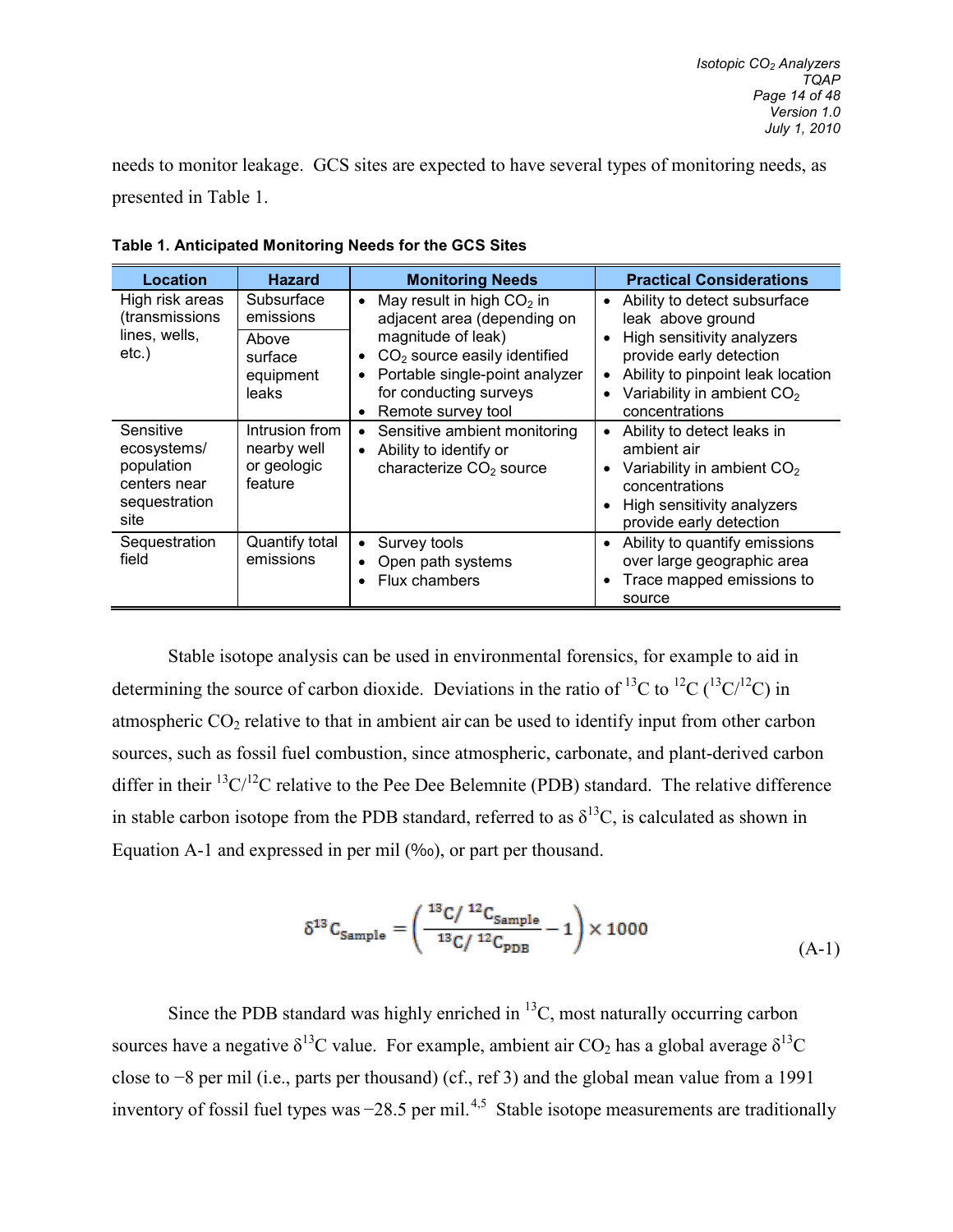conducted on discrete samples, such as air collected in canisters, in the laboratory using isotope ratio mass spectrometry (IRMS), but recent advances in spectroscopic monitoring technology have made it possible to conduct in situ measurements of stable isotope ratios with high frequency and precision. 6,7

The use of isotopic  $CO_2$  analyzers for ambient air monitoring in areas near GCS sites, for example, could be used to identify intrusion of non-ambient  $CO<sub>2</sub>$  and provide information about its source. Large-scale leaks in high risk areas where the source is well-understood can be detected by conventional  $CO<sub>2</sub>$  analyzers. Fast-response, portable analyzers, including infrared "cameras," could be useful as a survey tool to quickly assess larger geographic areas for largescale leaks. The high sensitivity and fast response of isotopic  $CO<sub>2</sub>$  analyzers have the potential to detect smaller leaks and identify larger subsurface leaks before exceeding the detection limits of less sensitive techniques. Spectroscopic isotopic  $CO<sub>2</sub>$  analyzers have been proposed as a potentially viable technology for monitoring GCS sites, nearby communities, and sensitive ecosystems for  $CO<sub>2</sub>$  leaks, where analyzers would need to have sufficient accuracy and precision to detect background ambient air concentrations (~350 ppm) and  $\delta^{13}$ C values (~ −8 per mil) and capture daily/seasonal variability.

#### **A.6.2 Technology Description**

One technique for isotopic  $CO<sub>2</sub>$  detection is cavity ring down spectroscopy (CRDS), in which sensitivity to target analytes is enhanced through the use of multi-pass optical cells that vastly increase the effective pathlength of the absorbing radiation over typical absorption techniques.<sup>8,9</sup> In CRDS, the beam from a laser enters a cavity defined by two or more highly reflective mirrors. As the light in the cavity reflects back and forth between the mirrors, a small portion of the light exits the cavity since the mirrors are not completely reflective. The amount of light exiting the cavity is directly proportional to the intensity in the cavity. Thus, by monitoring the intensity of light exiting the cavity, the intensity of the light in the chamber can be deduced.

In the absence of an absorbing species in the cavity, once the laser is turned off the light intensity inside the cavity will steadily leak out and decay (or "ring down") to zero in an exponential fashion. If a gas species that absorbs the laser light is introduced into the cavity, a portion of the light will be absorbed and the ring-down time will shorten compared to that in a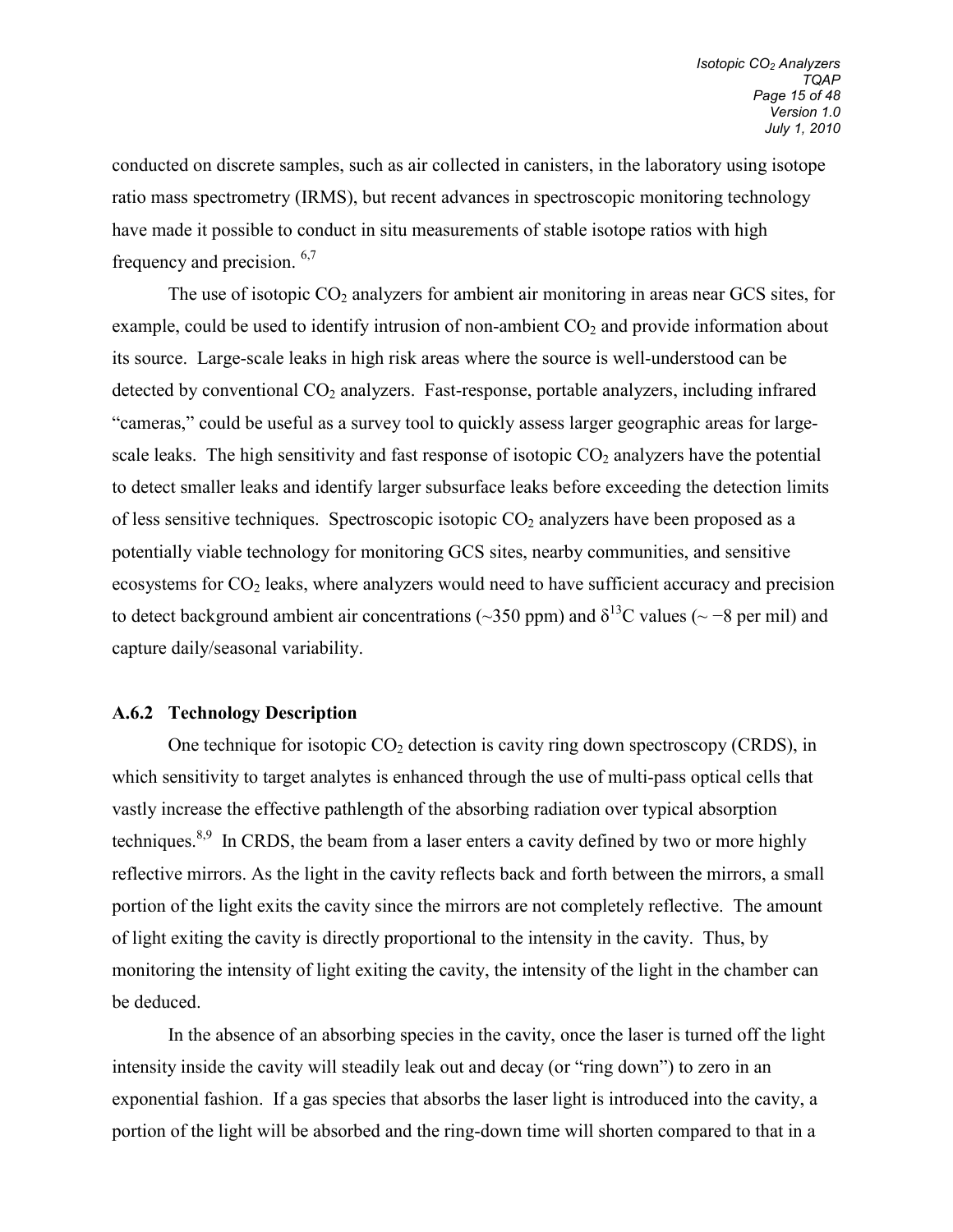cavity without any additional absorption due to a targeted gas species. Measurement of the respective ring-down times thus allows for an accurate determination of the concentration of the absorbing gas, in this case, both the <sup>13</sup>C and <sup>12</sup>C isotopes of  $CO_2$  in the cavity.

#### <span id="page-17-0"></span>**A7 VERIFICATION TEST DESCRIPTION AND SCHEDULE**

The purpose of this verification test is to generate performance data on isotopic  $CO<sub>2</sub>$ analyzers with a particular focus on applications relevant to GCS monitoring applications, specifically for the sequestration of  $CO<sub>2</sub>$  from a coal-fired power plant. The data generated from this verification test are intended to provide organizations and users interested in GCS monitoring with information on the potential use of these analyzers for that application and on their performance under such conditions.

#### **A7.1 Verification Test Description**

Battelle testing staff will conduct the test over a period of approximately 5 weeks, which will involve three distinct activities, or phases, as summarized in Table 2. In Phase 1, the analytical performance of the  $CO<sub>2</sub>$  analyzers will be evaluated under controlled laboratory conditions with respect to  $CO_2$  isotopic composition and  $CO_2$  concentration. Gas standards of known isotopic composition and concentration will be used to generate test samples over a range of  $CO_2$  concentrations and a minimum of two isotopic compositions. During Phase 2, the  $CO_2$ analyzers will be installed in a chamber in which  $CO<sub>2</sub>$  leaks will be simulated in ambient air under controlled conditions and the minimum detectable leak rate will be determined for  $^{13}$ Cdepleted CO2. Phase 3 will include mobile surveys of the GCS site transmission lines and infrastructure and continuous monitoring at the GCS site. If feasible within test site operating requirements, captured  $CO<sub>2</sub>$  will intentionally be released to simulate an above-ground leak in a high-risk area. The  $CO<sub>2</sub>$  analyzers will be evaluated on the following performance parameters:

- Accuracy and bias
- Linearity
- Precision
- Response time
- Minimum detectable leak rate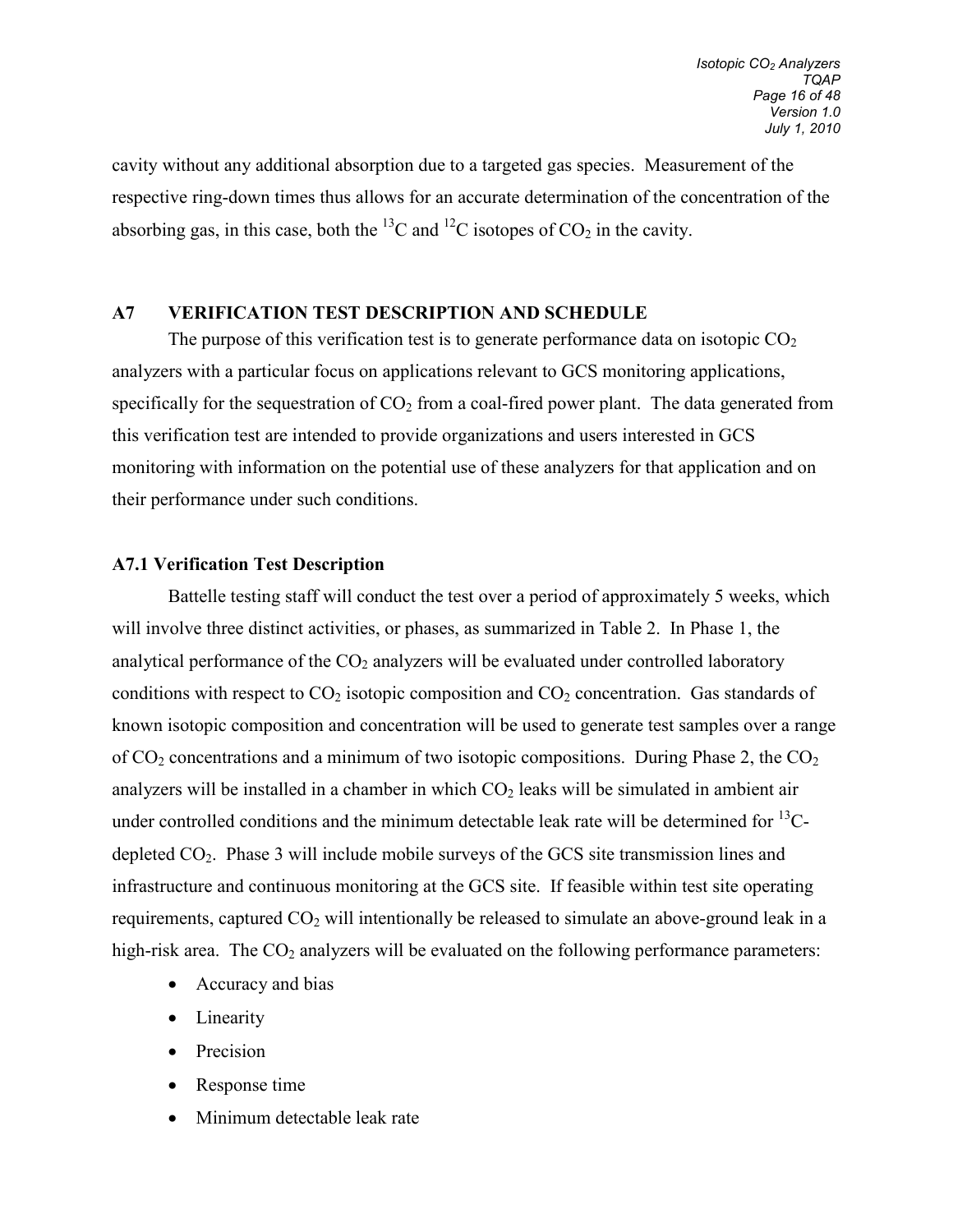| <b>Phase</b>        | Location                                     | <b>Testing Activities</b>                                                                                                       |
|---------------------|----------------------------------------------|---------------------------------------------------------------------------------------------------------------------------------|
|                     | <b>Battelle Laboratories</b><br>Columbus, OH | Installation<br>Analyzer operation training<br>Gas standard challenges                                                          |
| 2                   | ABT<br><b>Battelle</b><br>West Jefferson, OH | Controlled leak simulations                                                                                                     |
| GCS site<br>3<br>WV |                                              | Mobile surveys<br>Intentional CO <sub>2</sub> release<br>Continuous ambient monitoring<br>Remove $CO2$ analyzers from test site |

<span id="page-18-0"></span>**Table 2. Planned Verification Test Activities**

- Data completeness
- Operational factors.

When possible, parameters will be assessed with respect to  $CO<sub>2</sub>$  concentration and isotopic composition. Accuracy and bias will be assessed for the  $CO<sub>2</sub>$  analyzers being verified by determining the degree of agreement with known concentrations and isotopic ratios of  $CO<sub>2</sub>$ from compressed gas standards. Precision will be assessed in terms of the repeatability of the  $CO<sub>2</sub>$  concentration and isotopic ratio measurements under stable test conditions using  $CO<sub>2</sub>$ compressed gas standards. Linearity and response time will also be assessed using commercial compressed gas standards of  $CO<sub>2</sub>$ . Minimum detectable leak rate will be assessed by simulating CO2 leaks under controlled and ambient conditions. Data completeness will be determined from a review of the valid data collected during the verification testing period and evaluated separately for mobile/survey data collection efforts. Operational performance parameters such as maintenance requirements, ease of use, and field portability will be determined from observations by the Battelle testing staff. Information on costs will be provided by the technology vendor. This test is not intended to simulate long-term performance of these technologies at a monitoring site, but rather assess the feasibility of their use for various GCS monitoring scenarios, such as those suggested by the GEO-SEQ Project Team,<sup>8</sup> who recommend that monitoring plans be tailored to address the specific conditions and risks for a given site.

Subsequent to the verification test, Battelle will draft a separate verification report for each analyzer tested. The reports will be reviewed by the respective technology vendor and by peer reviewers, revised, and submitted to EPA for final approval. In performing the verification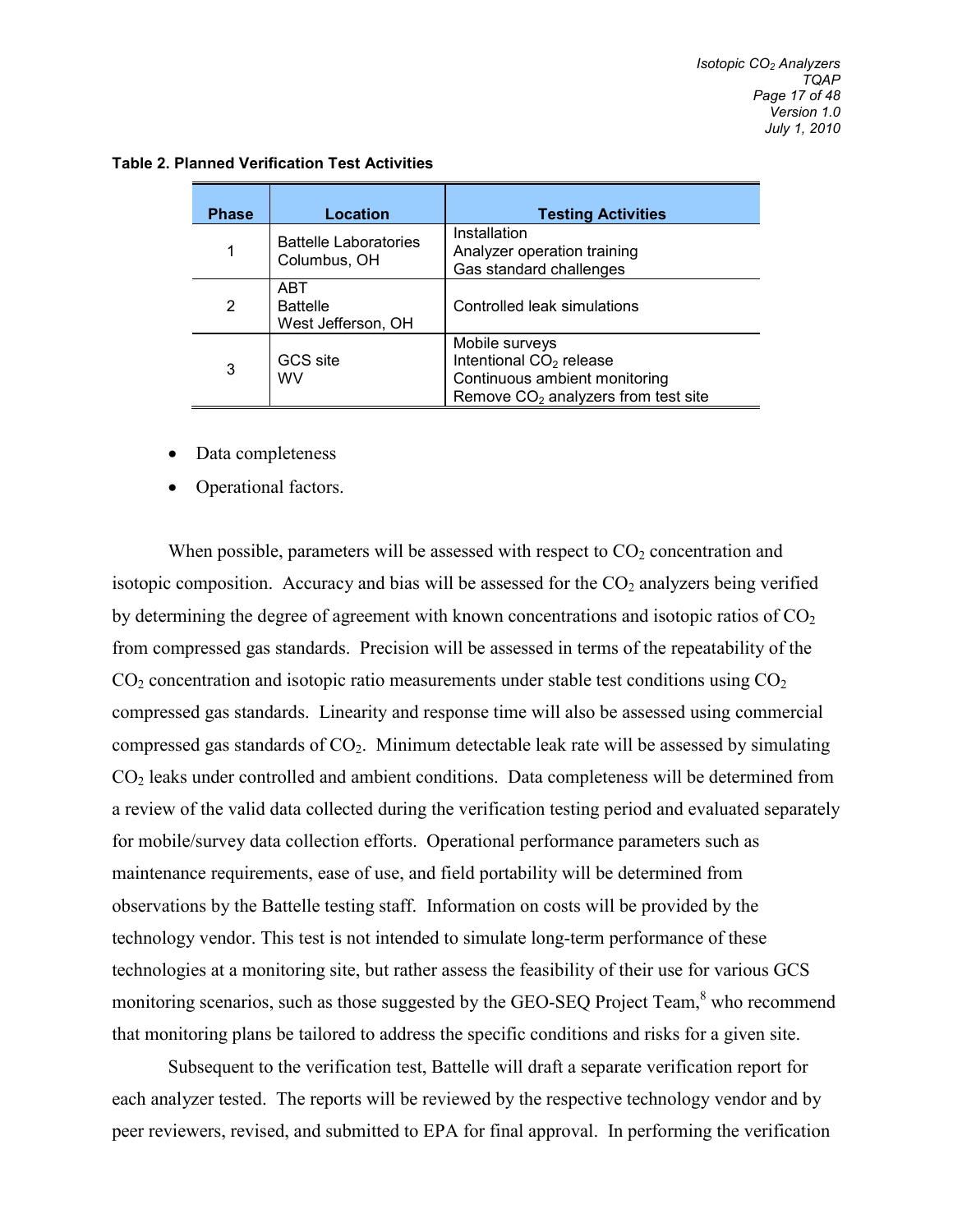test, Battelle will follow the technical and QA procedures specified in this TQAP and will comply with the data quality requirements in the AMS Center QMP.<sup>1</sup>

# **A7.2 Proposed Testing Schedule**

Table 3 shows the planned schedule of testing and data analysis/reporting activities to be conducted in this verification. The verification process is planned to begin in June 2010 and be completed in July 2010. Each phase of the test is expected to span approximately one to three weeks.

<span id="page-19-0"></span>

|  | <b>Table 3. Planned Verification Test Schedule</b> |  |
|--|----------------------------------------------------|--|
|--|----------------------------------------------------|--|

| <b>Phase</b>   | Approximate<br>Date(s), | <b>Location</b>                                        | <b>Testing Activities</b>                                                                                                                       | <b>Data Analysis and Reporting</b>                                                                                                       |
|----------------|-------------------------|--------------------------------------------------------|-------------------------------------------------------------------------------------------------------------------------------------------------|------------------------------------------------------------------------------------------------------------------------------------------|
| 1              | July $6 - 16$           | <b>Battelle</b><br>Columbus, OH                        | Installation<br>Analyzer operation<br>training<br>Gas standard challenges                                                                       | Begin preparation of report<br>template<br>Review and summarize testing<br>staff observations<br>Compile data from $CO2$<br>analyzer(s)  |
| $\overline{2}$ | July $19 - 22$          | <b>ABT</b><br><b>Battelle</b><br>West<br>Jefferson, OH | Controlled leak<br>simulations                                                                                                                  | Review and summarize testing<br>staff observations<br>Compile data from $CO2$ analyzer<br>Begin data analysis                            |
| 3              | July $27 - 30$          | GCS site<br><b>WV</b>                                  | Mobile surveys<br>Intentional CO <sub>2</sub> release<br>Continuous ambient<br>monitoring<br>Remove CO <sub>2</sub> analyzers<br>from test site | Review and summarize testing<br>staff observations<br>Compile data from $CO2$ analyzer<br>Perform data analysis<br>Begin draft report(s) |
|                | August 13               |                                                        |                                                                                                                                                 | Complete draft report(s)                                                                                                                 |
|                | August 27               |                                                        |                                                                                                                                                 | Complete peer review of draft<br>report(s)                                                                                               |
|                | September<br>10         |                                                        |                                                                                                                                                 | Revise draft report(s)<br>Submit final report for EPA<br>approval                                                                        |

# **A7.3 Battelle Laboratory Testing Facilities**

Phase 1 testing will be conducted in Battelle laboratories in Columbus, Ohio. Battelle staff will conduct testing in laboratories that are fully equipped for the production and delivery of CO2 in test atmospheres of controlled temperature and humidity.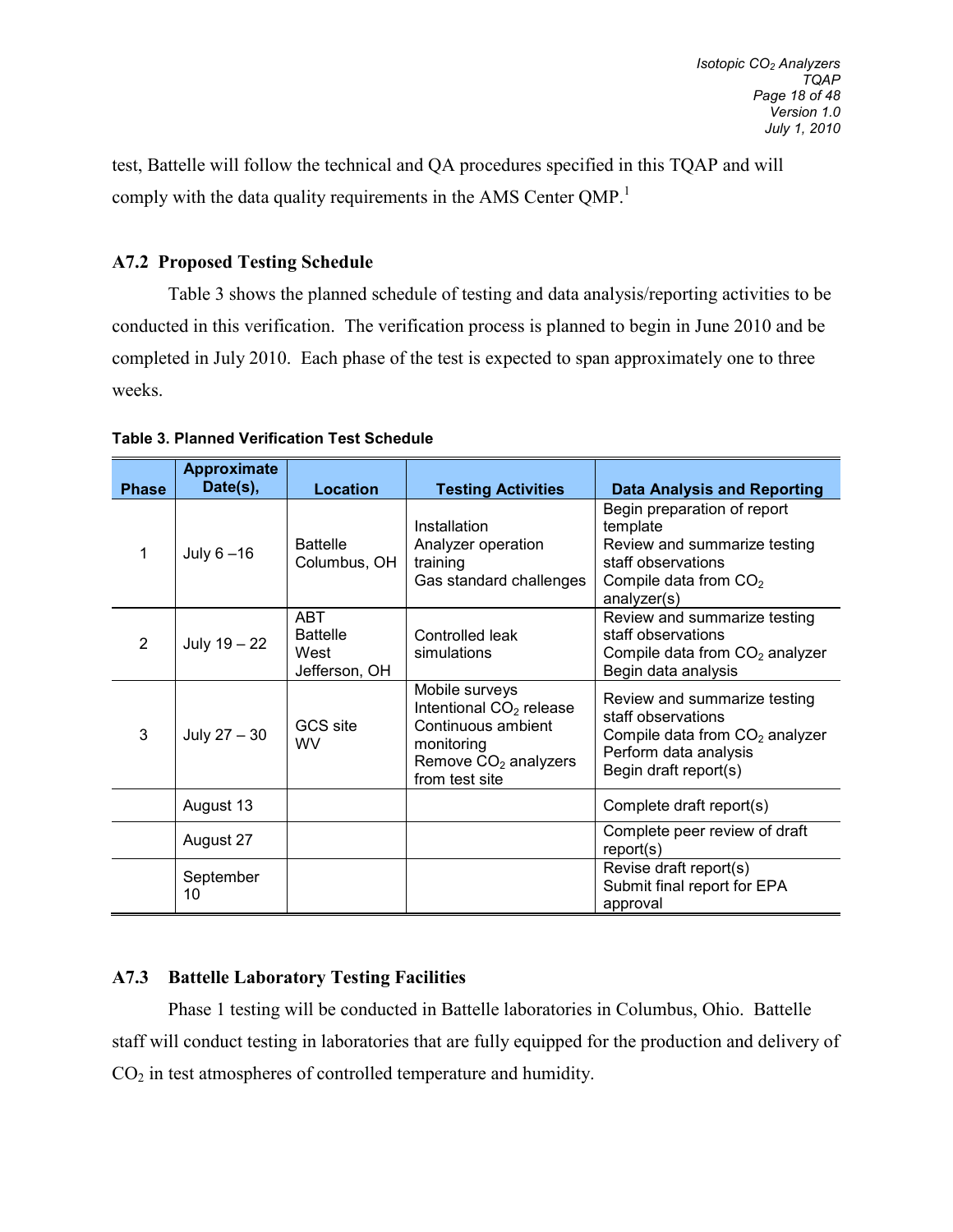#### **A7.4 Ambient Breeze Tunnel**

The Ambient Breeze Tunnel (ABT) facility is located at the Battelle West Jefferson campus. It will be used to generate and deliver  $CO<sub>2</sub>$  leaks in ambient air for the purpose of characterizing the minimum detectable leak rate of the  $CO<sub>2</sub>$  analyzers. The ABT has physical dimensions of approximately  $150 \times 20 \times 20$  feet (L  $\times$  W  $\times$  H), while the entire facility area measures approximately  $190 \times 60$  feet. Included in the facility are test trailers that can be used to conduct tests, analyze test data, and provide storage. The area is secured by a gated fence to offer a protected location for test equipment and related materials. The site provides a secure location to set up and conduct tests or perform maintenance, while allowing operators access to all the amenities of the facility (storage, power, air compressor, internet access, etc.).

As shown in Figure 2, the ABT itself is divided into five major sections. Although it will be used for this test to release  $CO<sub>2</sub>$  as a controlled leak, the facility was designed to generate aerosol. The aerosol generation section is the segment of the test system where the challenge aerosol is generated, but in this case where the  $CO<sub>2</sub>$  gas will be released. The baffles in the mixing section of the ABT enhance mixing of the  $CO<sub>2</sub>$  gas with the ambient air by creating mixing inducing vortices. Whereas the inlet baffle upstream of the aerosol generation section creates relatively large mixing vortices, the "checkerboard" baffle plane generates smaller mixing vortices. The result is a series of mixing vortices starting out relatively large at the ABT inlet and growing increasingly smaller through the length of the ABT mixing section. In the



**Figure 2. Schematic Diagram of the ABT**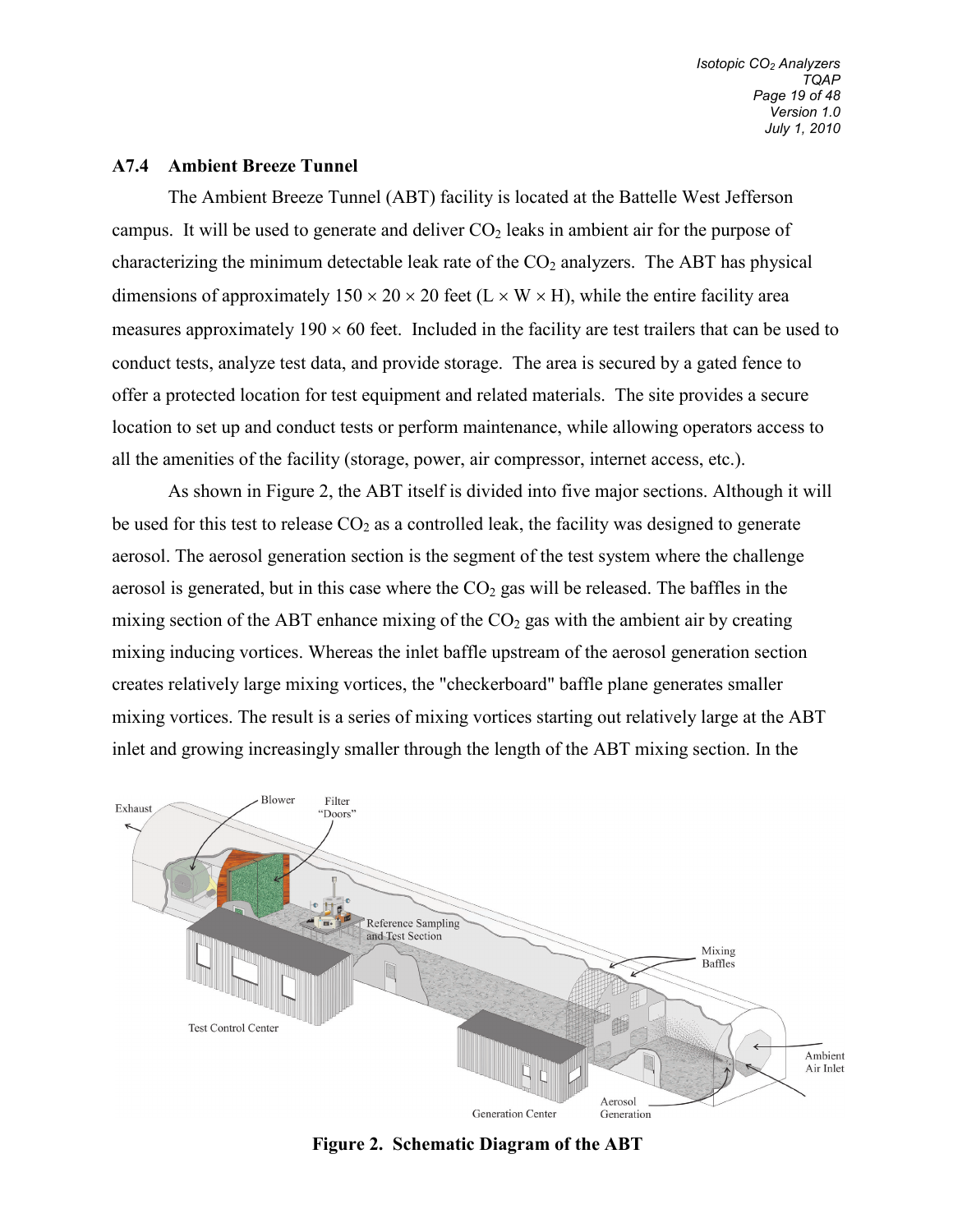transition section, the flow velocity across the cross section is fairly consistent, and the air continues to mix with the intentionally generated material due to turbulence. The sampling section is the portion of the ABT where sampling instrumentation, including the systems being tested and those instruments used to characterize the challenge, are located. The exhaust section of the ABT contains the large blower that pulls air through the test system at volumetric flow rates of up to about 120,000 cubic feet per minute (cfm). The blower is contained within a wooden structure called the blower house, which is essentially a large room with a cement floor, wooden ceiling and walls, and two large "filter doors" designed to hold a total of 56 filters (28 filters per door) with standard nominal dimensions of  $2 \times 2$  feet. During testing, the amount of  $CO<sub>2</sub>$  released is expected to increase the  $CO<sub>2</sub>$  concentration in the ABT by only a small amount (i.e., 1 ppm). A photograph of the ABT is shown in Figure 3.



**Figure 3. Photograph of the ABT**

# **A7.5 GCS Test Site**

Field testing will be conducted at a coal-fired power plant in West Virginia, where  $CO<sub>2</sub>$ from the flue gas is being captured, separated, compressed, and stored in a geologic formation over 7,000 feet below the surface. Figure 4 shows a diagram of the GCS site (not to scale). When operational, approximately 100,000 metric tons per year (tonnes/year) (~274 tonnes/day)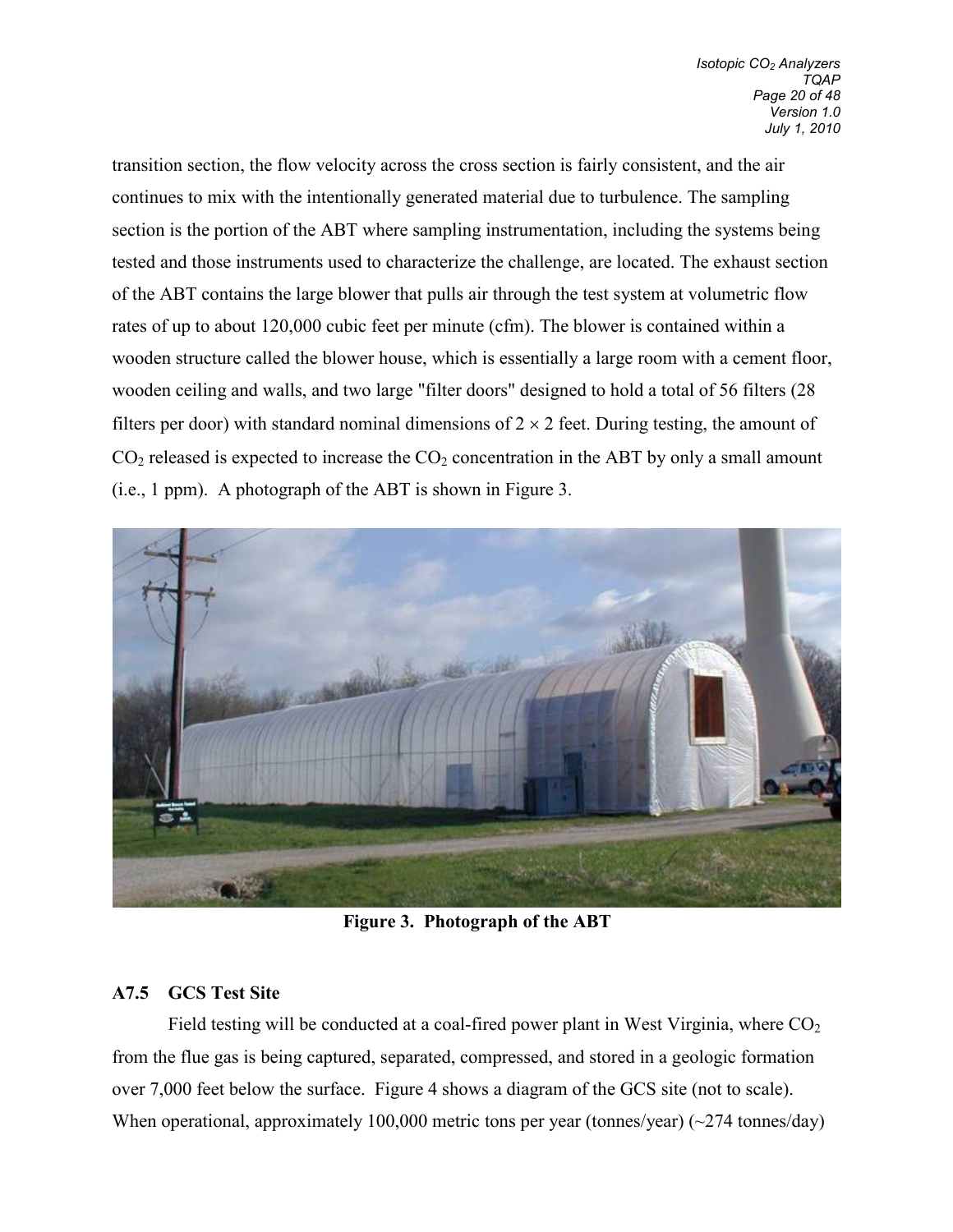of captured and compressed CO2 will be provided for injection into the two deep wells. The injection wells, monitoring wells, above-ground transmission pipeline, and other site features are accessible by vehicle for conducting mobile surveys and as sites for continuous monitoring. Battelle staff will position a shed near the main injection well to provide shelter for the  $CO<sub>2</sub>$ analyzers; power is available at the injection well site.

<span id="page-22-0"></span>

**Figure 4. Diagram of GCS Site**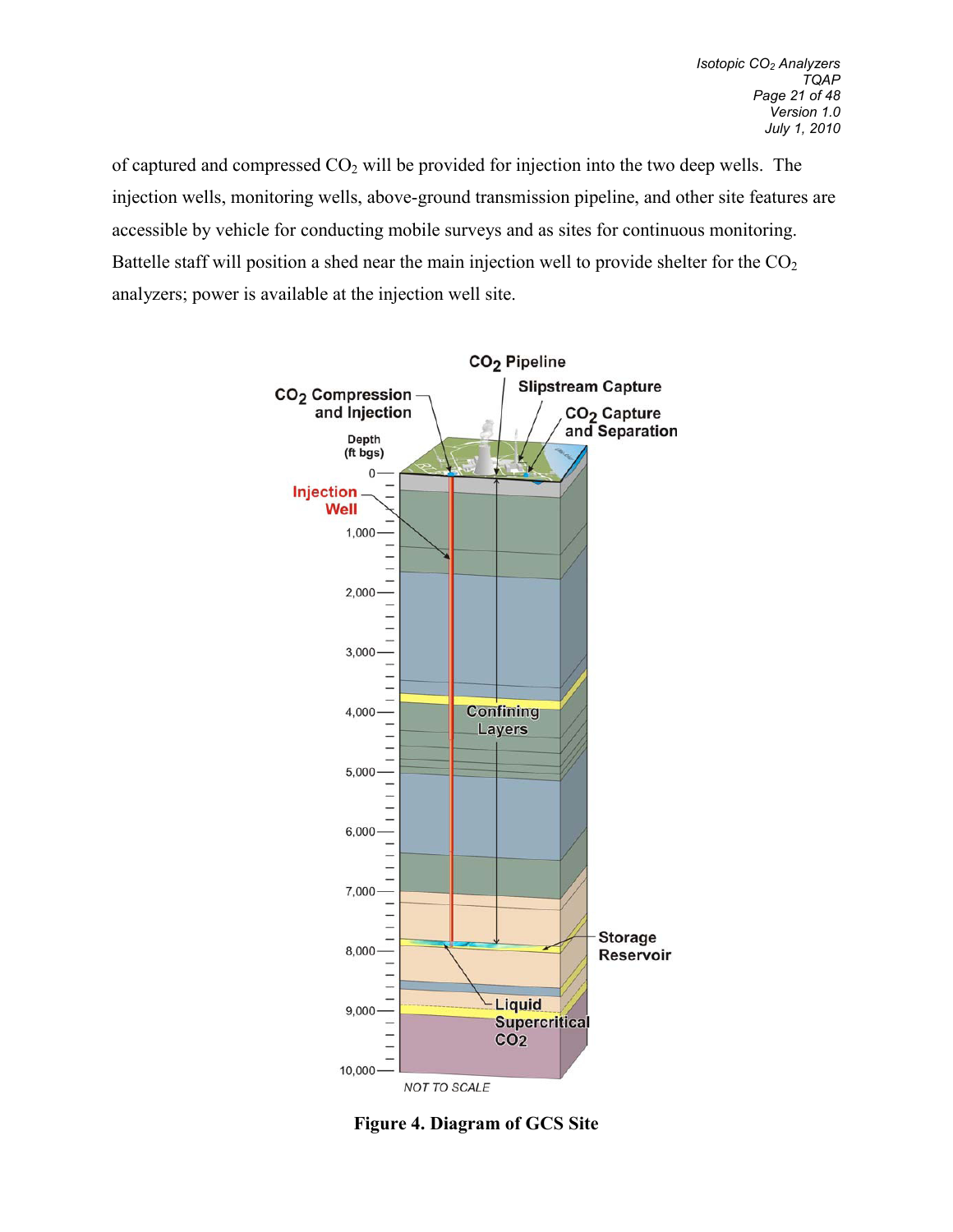#### **A8 QUALITY OBJECTIVES AND CRITERIA FOR MEASUREMENT DATA**

The objective of this verification test is to evaluate the performance of the  $CO<sub>2</sub>$  analyzers under potential scenarios relevant to GCS monitoring. This evaluation will in part assess the capabilities of the  $CO<sub>2</sub>$  analyzers for determining the  $CO<sub>2</sub>$  concentration and isotope ratio in the ambient air and to detect leaks of  $CO<sub>2</sub>$  gas with isotope ratios different from ambient air. Additionally, this verification test will include instrument challenges using  $CO<sub>2</sub>$  gas standards to assess performance under controlled and repeatable test conditions. The verification test will also rely upon operator observations to assess other performance characteristics of the  $CO<sub>2</sub>$ analyzers being tested including data completeness, ease of use, and maintenance requirements.

DQIs indicate the minimum quality of data required to meet the objectives of the verification test and are different than the QA/QC requirements. To ensure that this verification test provides suitable data for a robust evaluation of performance, a data quality indicator (DQI) has been established for leak flow rate accuracy in Phase 2. The DQI was established to ensure that data used to support the quantitative performance evaluations of the  $CO<sub>2</sub>$  analyzers are of sufficient quality. The DQI for these supporting measurements is quantitatively defined in Table 4 along with the acceptance criteria. Quantitative performance parameters for vendor technology performance are discussed in Section B.

|              |                            | <b>Method of</b>                                       |                                | <b>Acceptance</b> | <b>Corrective</b>                                                                   |
|--------------|----------------------------|--------------------------------------------------------|--------------------------------|-------------------|-------------------------------------------------------------------------------------|
| <b>Phase</b> | DQI                        | <b>Assessment</b>                                      | <b>Frequency</b>               | <b>Criteria</b>   | <b>Action</b>                                                                       |
| 2            | Leak flow rate<br>accuracy | Comparison to<br>independent flow<br>transfer standard | Each<br>simulated leak<br>test | ±10%              | Investigate<br>discrepancy.<br>Inspect meter and<br>replace meter box<br>as needed. |

**Table 4. DQI and Criteria for Critical Supporting Measurements**

During Phase 2, the accuracy of the leak flow rate will be verified using an independent flow transfer standard. If greater than 10% relative percent difference is found, Battelle will investigate the discrepancy and replace the flow transfer standard as needed. Additionally, the verification test relies in part on observations of the Battelle field testing staff for assessment of the performance of the  $CO<sub>2</sub>$  analyzers being tested. The requirements for these observations are described in the discussion of documentation requirements and data review, verification, and validation requirements for this verification test.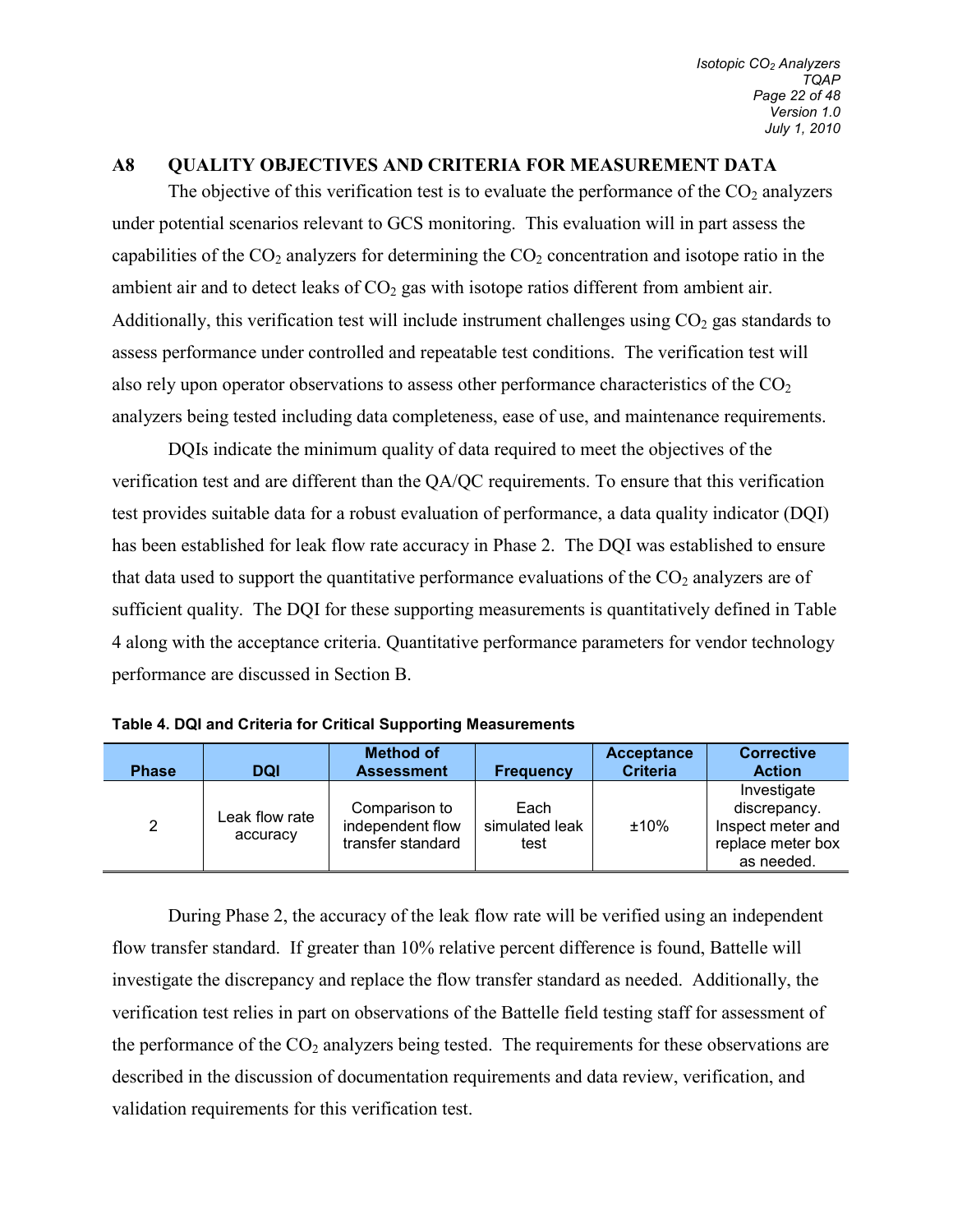The Battelle QAO will perform a technical systems audit (TSA) of laboratory and fieldbased testing activities to augment these QA/QC requirements. A TSA of Phase 1 laboratorybased testing activities will be performed within the first week of the verification test. A TSA of field testing activities will be performed within the first week of the Phase 3 GCS field testing. The EPA Quality Manager also may conduct an independent TSA, at her discretion.

### <span id="page-24-0"></span>**A9 SPECIAL TRAINING/CERTIFICATION**

Documentation of training related to technology testing, field testing, data analysis, and reporting is maintained for all Battelle technical staff in training files at their respective locations. The Battelle Quality Manager may verify the presence of appropriate training records prior to the start of testing. Battelle technical staff supporting this verification test has a minimum of a bachelor's degree in science/engineering.

Portions of the verification test described in this TQAP will be performed at a GCS site. All participants in this verification test (i.e., Battelle, EPA, and vendor staff) will adhere to the health and safety requirements of the GCS site and in Battelle facilities. For example, personal  $CO<sub>2</sub>$  monitors will be used in locations where high  $CO<sub>2</sub>$  levels may be encountered. Vendor staff will operate only their  $CO<sub>2</sub>$  analyzers during parts of the verification test. They are not responsible for, nor permitted to, operate the test site equipment or perform any other verification activities identified in this TQAP.

Battelle testing staff will give a site-specific safety briefing to all staff visiting the test site or Battelle laboratories/facilities. This briefing will include a description of emergency operating procedures (i.e., in case of fire, tornado, laboratory accident), identification, location, and operation of safety equipment (e.g., fire alarms, fire extinguishers, eye washes, exits), and host site PPE requirements and site-specific procedures.

#### <span id="page-24-1"></span>**A10 DOCUMENTATION AND RECORDS**

The documents and records for this verification test include the TQAP, certificates of analysis (COA), chain-of-custody forms, laboratory record books (LRB), data collection forms, electronic files (both raw data and spreadsheets), and the final verification report(s). All of these documents and records will be maintained in the Verification Test Coordinator's office during the test and will be transferred to permanent storage at Battelle's Records Management Office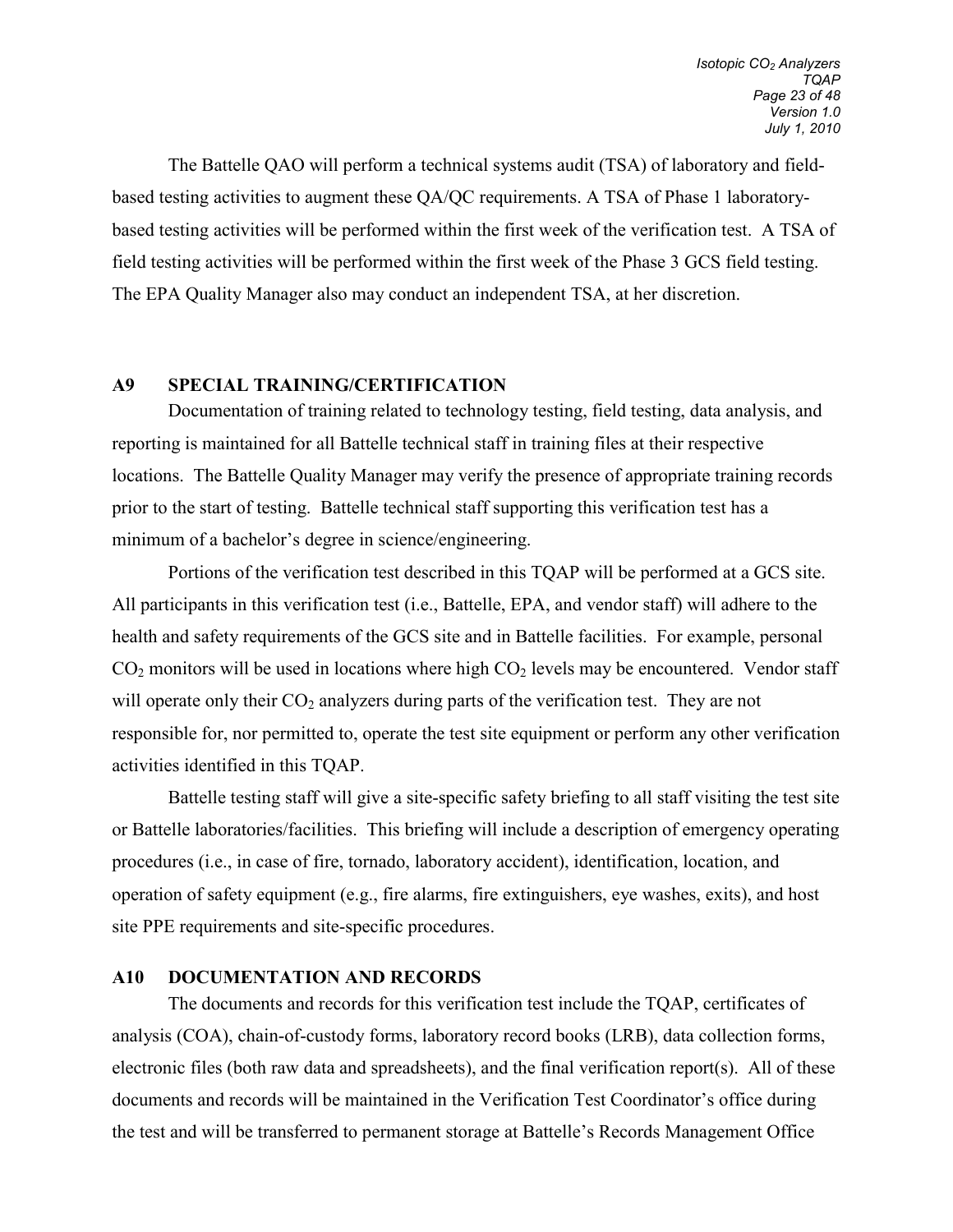(RMO) at the conclusion of the verification test. Documents and records generated at the ABT and GCS test site will be stored in a secure location until they can be transferred to the Verification Test Coordinator (within one week of generation). Electronic documents and records will also be uploaded to a SharePoint site designated for this test and will be provided to EPA upon request. All Battelle LRBs are stored indefinitely, either by the Verification Test Coordinator or Battelle's RMO. EPA will be notified before disposal of any files. Section B10 further details the data recording practices and responsibilities.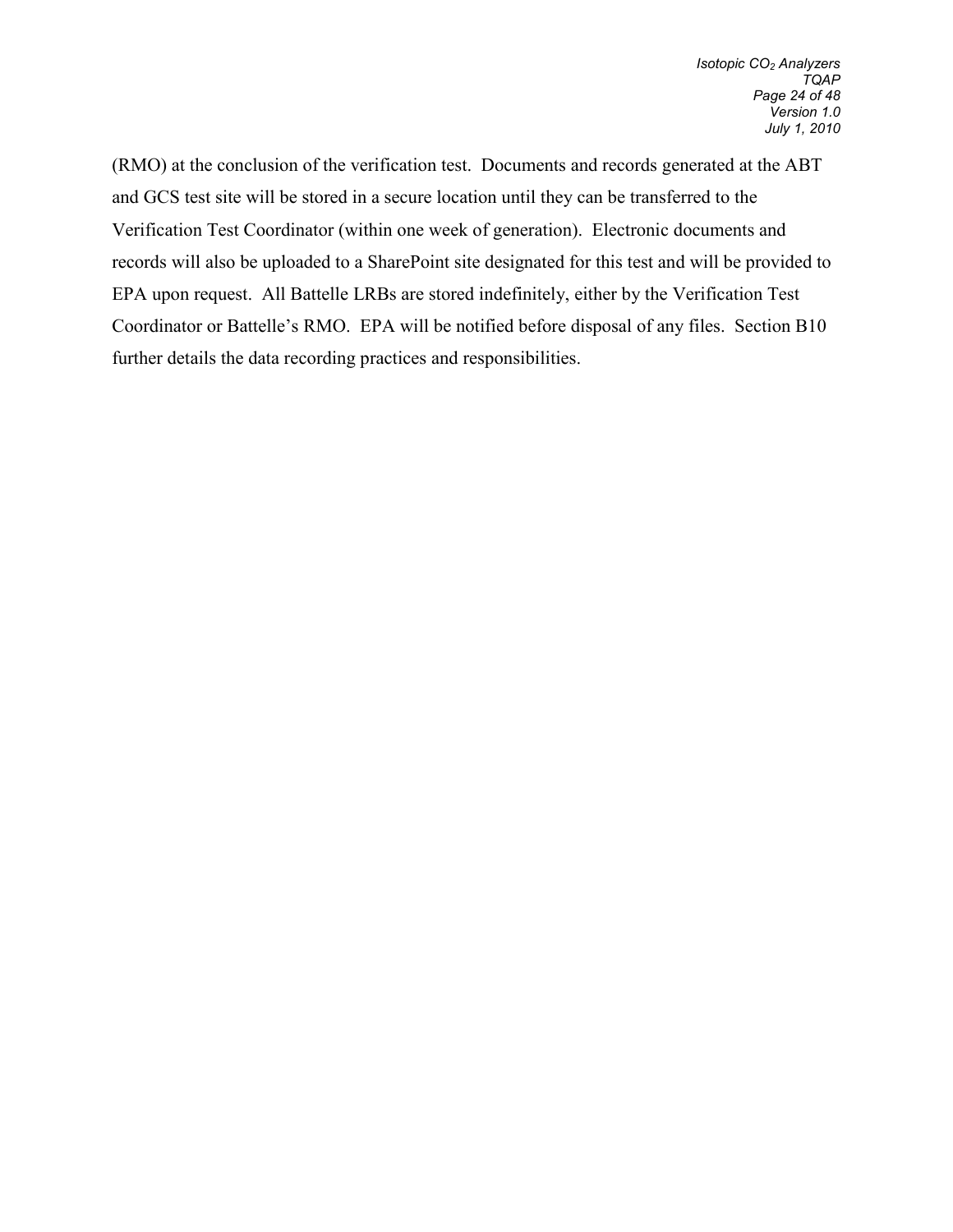#### **SECTION B**

#### **MEASUREMENT AND DATA ACQUISITION**

#### <span id="page-26-1"></span><span id="page-26-0"></span>**B1 EXPERIMENTAL DESIGN**

The verification test described in this TQAP will specifically address verification of isotopic  $CO<sub>2</sub>$  analyzers for GCS monitoring applications by evaluating the following performance factors:

- Accuracy and bias
- Linearity
- Precision
- Response time
- Minimum detectable leak rate
- Data completeness
- Operational factors.

The verification test will be conducted over a period of approximately 5 weeks. A window of approximately one week prior to testing will be available for installing the  $CO<sub>2</sub>$ analyzers at the facility, and conducting a trial run of the  $CO<sub>2</sub>$  analyzers before the verification test begins. The installation and training period is scheduled to begin in late June, 2010. The analyzers undergoing verification will report total  $CO_2$  concentrations ( ${}^{12}CO_2 + {}^{13}CO_2$ ) and isotopic composition ( $\delta^{13}$ C) for all testing activities. The verification testing will involve a combination of controlled gas challenges in an indoor laboratory environment and a sheltered ambient breeze tunnel, survey measurements for above-ground leak detection, and continuous ambient monitoring, conducted in three distinct phases:

- Phase  $1$  Battelle will evaluate the analytical performance of the  $CO<sub>2</sub>$  analyzers under controlled laboratory conditions. The  $CO<sub>2</sub>$  analyzers will be challenged with gas standards of known isotopic composition and concentration to generate test samples over a range of  $CO<sub>2</sub>$  concentrations and isotopic compositions. Bias with respect to ambient temperature and relative humidity (RH) will also be assessed.
- Phase 2 –Battelle will evaluate the minimum detectable  $CO<sub>2</sub>$  leak rate for <sup>13</sup>Cdepleted  $CO<sub>2</sub>$ . Battelle will install the  $CO<sub>2</sub>$  analyzers in the ABT where  $CO<sub>2</sub>$  leaks will be simulated in ambient air under controlled conditions by releasing pure  ${}^{12}CO_2$ .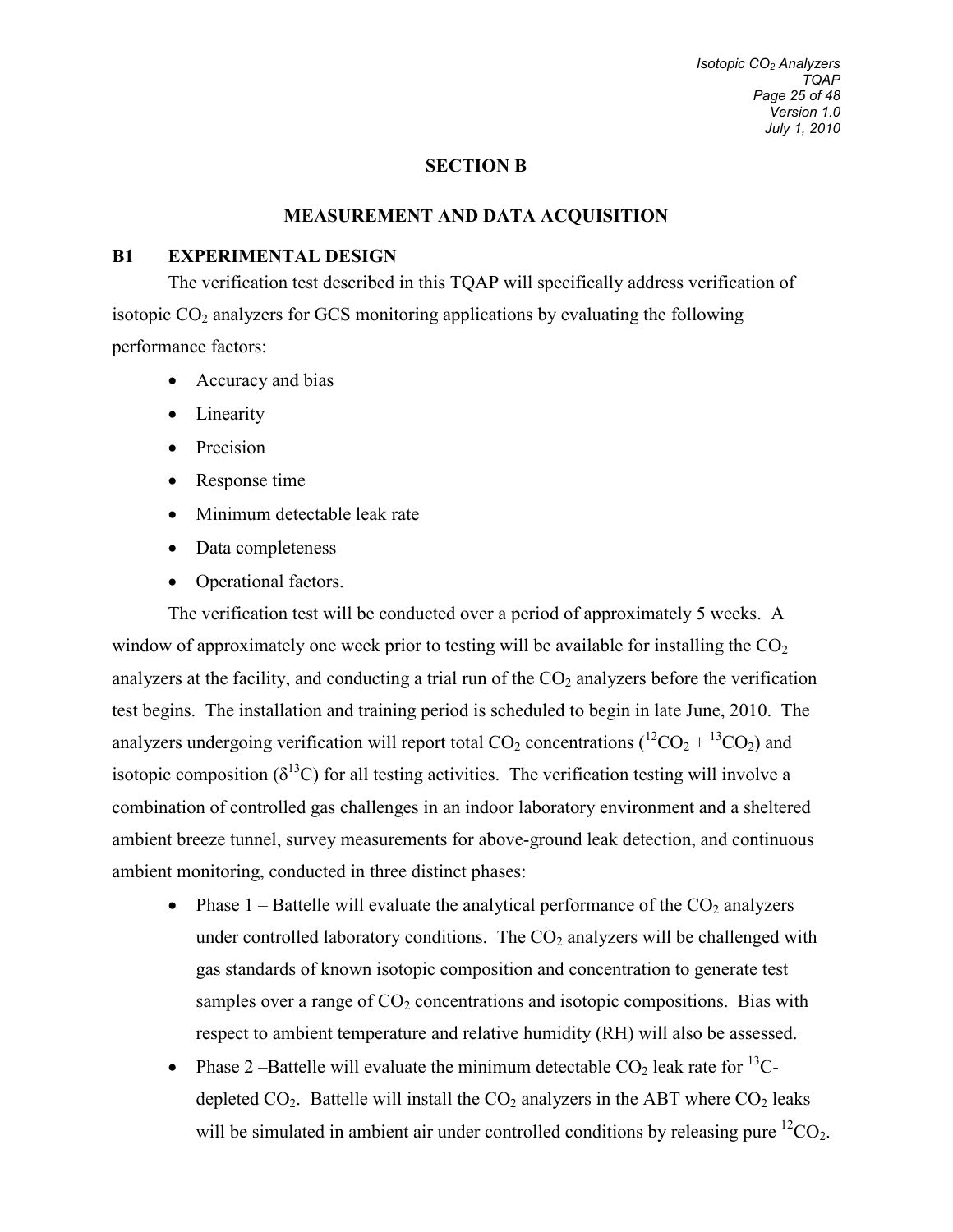• Phase  $3$  – Battelle will evaluate the ability of the  $CO<sub>2</sub>$  analyzers to survey GCS site transmission lines and infrastructure for leaks and be used for continuous monitoring at the GCS site. If feasible within test site operating requirements, captured  $CO<sub>2</sub>$  will intentionally be released to simulate a high risk area, above ground leak.

The  $CO<sub>2</sub>$  analyzer readings during Phase 1 will be compared to the delivered concentrations and isotopic ratios as calculated based on dilution ratios and concentration and isotopic ratio of the certified gas standards used for testing. For Phases 2 and 3, the  $CO<sub>2</sub>$ analyzers will be evaluated based on a determination of the minimum detectable  $CO<sub>2</sub>$  leak, where the leak source gas is pure (99.95%) <sup>12</sup>CO<sub>2</sub>. The leak rate at a range of  $\delta^{13}$ C values between ambient air (approximately −8 per mil) and those expected for fossil fuel combustion (approximately −30 per mil) will be calculated based on the results of the minimum detectable leak determination from Phase 1 and the actual concentration of  ${}^{12}CO_2$  in the gas standard. If an intentional release of captured  $CO<sub>2</sub>$  is conducted, the time elapsed before the leak is detected by the  $CO<sub>2</sub>$  analyzers will be reported.

Table 5 presents a summary of the tests to be performed. The time durations specified in the following sections were set assuming the  $CO<sub>2</sub>$  analyzers are operated with 1-minute time resolution. If higher time resolution settings are used, the test durations may be shortened provided that a minimum of five  $CO<sub>2</sub>$  analyzer measurements could be reported during a given test condition. The Verification Test Coordinator will determine what time resolution will be used during the verification test to balance practical considerations against the requirements described in this TQAP, with input from the technology vendor.

Throughout the verification test, each  $CO<sub>2</sub>$  analyzer undergoing testing will be operated by the vendor's own staff or by Battelle staff trained by the vendor. However, the intent of the testing is for the  $CO<sub>2</sub>$  analyzers to operate in a manner simulating use by GCS site operators to monitor and/or survey a facility on a continuous basis or to monitor ambient air nearby a GCS site with little user intervention. As a result, once the verification test has begun, no adjustment or recalibration will be performed, other than what would be conducted automatically by the  $CO<sub>2</sub>$ analyzer in normal unattended operation. Repair or maintenance procedures may be carried out at any time, but testing may not be interrupted, and data completeness will be reduced if such activities prevent collection of  $CO<sub>2</sub>$  analyzer data required for verification.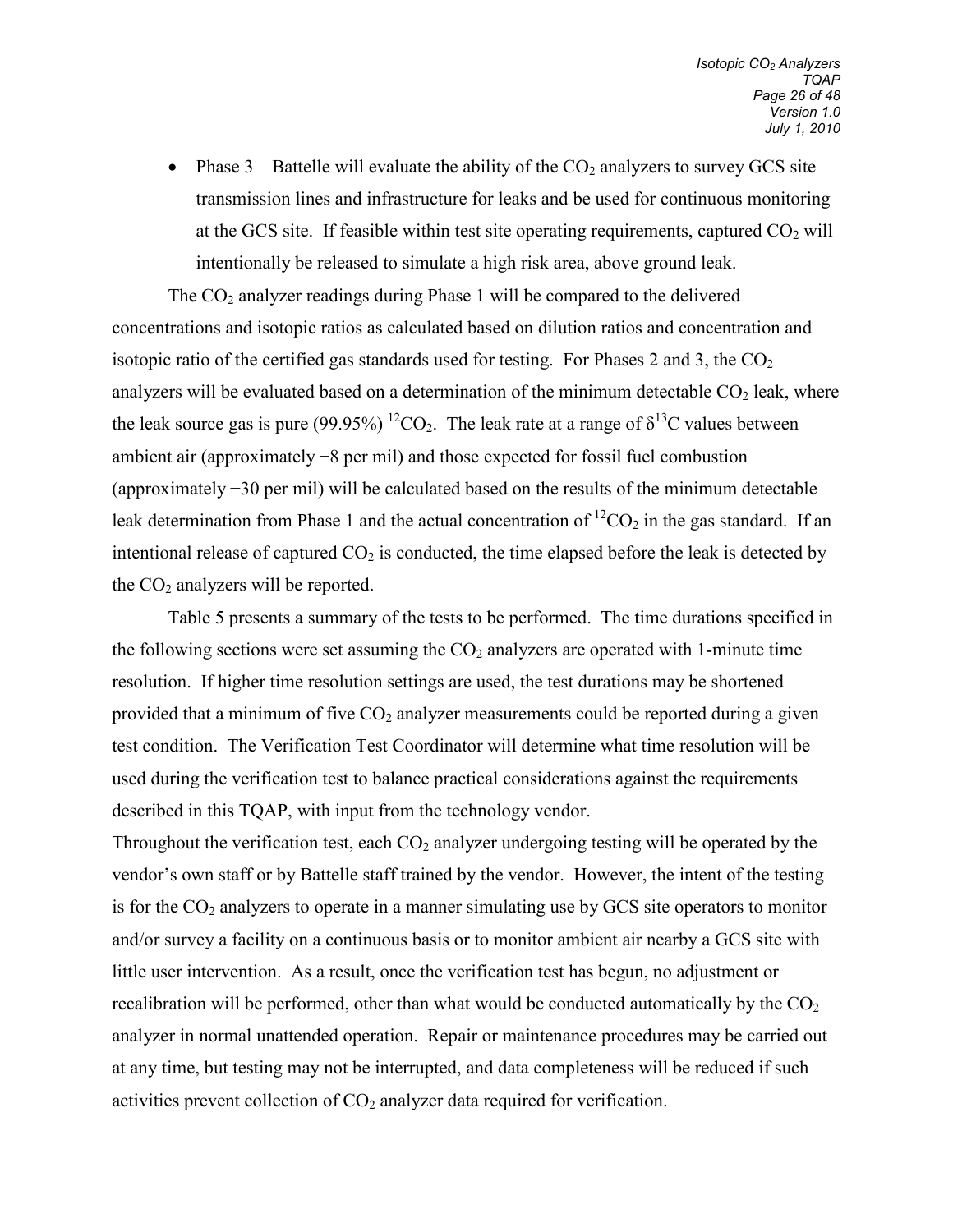*Isotopic CO2 Analyzers TQAP Page 27 of 48 Version 1.0 July 1, 2010*

|                | <b>Performance</b>                 |                                                                                                                                                               | <b>Comparison</b>                                                                                             | <b>Testing</b>                                                                                                                                                                                                                                                                                          | <b>Number of</b><br><b>Data</b> |
|----------------|------------------------------------|---------------------------------------------------------------------------------------------------------------------------------------------------------------|---------------------------------------------------------------------------------------------------------------|---------------------------------------------------------------------------------------------------------------------------------------------------------------------------------------------------------------------------------------------------------------------------------------------------------|---------------------------------|
| <b>Phase</b>   | <b>Parameter</b>                   | <b>Objective</b>                                                                                                                                              | <b>Based On</b>                                                                                               | <b>Frequency</b>                                                                                                                                                                                                                                                                                        | <b>Points</b>                   |
| 1              | Accuracy and<br><b>Bias</b>        | Determine degree<br>of quantitative<br>agreement with<br>compressed gas<br>standard                                                                           | Challenges with<br>$CO2$ gas<br>standards of<br>known $\delta^{13}$ C at 3<br>RH levels and 3<br>temperatures | -3 runs at each of<br>12 nominal<br>concentrations<br>(one $\delta^{13}$ C value)<br>-1 run at each of<br>15 combinations<br>of RH,<br>temperature, and<br>$CO2$ concentration<br>(one $\delta^{13}$ C value)<br>-3 runs at each of<br>9 combinations of<br>$CO2$ concentration<br>and $\delta^{13}$ C) | 78                              |
| 1              | Linearity                          | Determine linearity<br>of response over a<br>range of $CO2$<br>concentrations                                                                                 | Dynamic spiking<br>with gas standards                                                                         | -3 runs at each of<br>12 nominal<br>concentrations<br>(one $\delta^{13}$ C value)<br>-3 runs at each of<br>9 combinations of<br>$CO2$ concentration<br>and $\delta^{13}$ C)                                                                                                                             | 36                              |
| 1              | Precision                          | Determine<br>repeatability of<br>successive<br>measurements at<br>fixed $CO2$ levels                                                                          | Repetitive<br>measurements<br>under constant<br>facility conditions<br>measured                               | -3 runs at each of<br>12 nominal<br>concentrations<br>(one $\delta^{13}$ C value)                                                                                                                                                                                                                       | 36                              |
| 1              | Response<br>Time                   | Determine 95%<br>rise and fall time                                                                                                                           | Recording<br>successive<br>readings at start<br>and end of<br>sampling CO <sub>2</sub> gas<br>standard        | Once during each<br>day of dynamic<br>spiking testing                                                                                                                                                                                                                                                   | 3                               |
| $\overline{c}$ | Minimum<br>Detectable<br>Leak Rate | Determine the<br>minimum<br>detectable $CO2$<br>leak rate under<br>controlled and<br>ambient conditions                                                       | Repetitive<br>measurements of<br>a low-level ${}^{12}CO_2$<br>leak                                            | Once                                                                                                                                                                                                                                                                                                    | 1                               |
| 3              | Leak<br>Response<br>Rate           | Determine the<br>amount of time<br>between an<br>intentional release<br>of captured CO <sub>2</sub><br>and detection of<br>the leak by the<br>$CO2$ analyzers | Recording the<br>elapsed time<br>between start of<br>release and<br>positive detection                        | Once (optional)                                                                                                                                                                                                                                                                                         | 1                               |

# <span id="page-28-0"></span>**Table 5. Summary of Tests and Testing Frequency**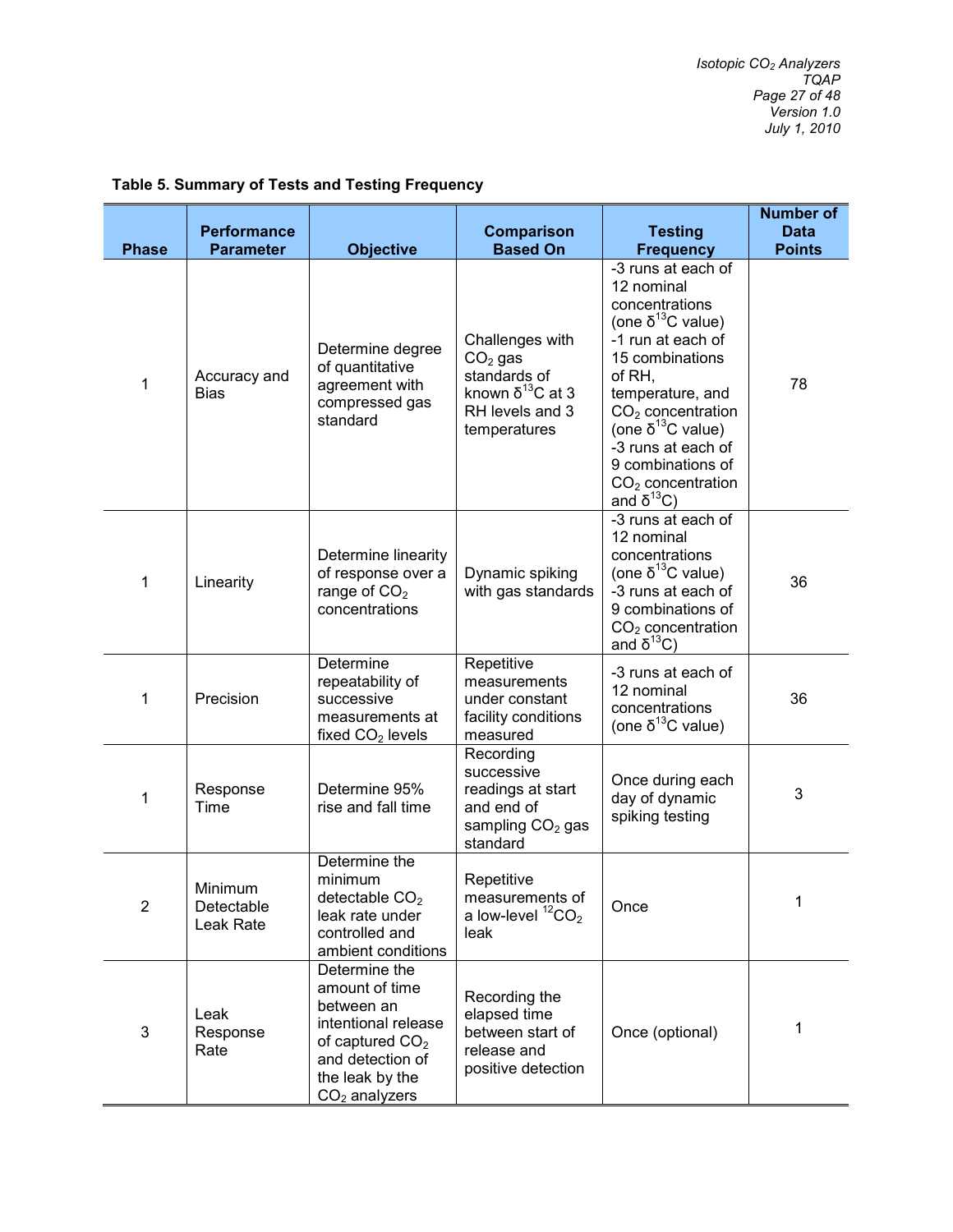#### **B1.1 Test Procedures**

The  $CO<sub>2</sub>$  analyzers undergoing verification will be installed at an appropriately sheltered location at each test site and/or on a mobile platform for conducting surveys. For gas standard challenges, the inlet port for the  $CO<sub>2</sub>$  analyzers will be connected to a manifold to which gas standards will be delivered and that is equipped with an ambient pressure vent. Excess  $CO<sub>2</sub>$  and instrument exhaust will be vented to a hood or outside inhabited areas. A broad range of concentrations will be tested at a single  $\delta^{13}$ C to establish basic concentration-based performance of the  $CO<sub>2</sub>$  analyzers; however, fewer concentrations will be tested for bias tests involving different  $\delta^{13}$ C values due to schedule and resource limitations.

#### *B1.1.1 CO2 Concentration Accuracy, Bias, Precision, and Linearity*

During Phase 1, each of the  $CO<sub>2</sub>$  analyzers will be challenged with a series of compressed  $CO<sub>2</sub>$  gas standards diluted in  $CO<sub>2</sub>$ -free zero air to achieve measurements in the range of expected ambient air concentrations (i.e., 350 ppm) and also at higher concentrations (up to 5000 ppm  $CO<sub>2</sub>$ ) to simulate concentrations that could be observed in high hazard areas. Three nonconsecutive measurements will be recorded at each of twelve different nominal concentration levels at one  $\delta^{13}$ C value. Each concentration will be supplied to the analyzers for at least twenty minutes. A calibrated programmable dilution system may be used to automatically supply the diluted gas standards to the  $CO<sub>2</sub>$  analyzers. Table 6 shows the approximate  $CO<sub>2</sub>$  concentration values to be supplied to the analyzers being tested, and the order in which the concentrations will be supplied. As Table 6 indicates, the  $CO<sub>2</sub>$  concentrations will first be supplied to the analyzers in increasing order, then in random order, and finally in decreasing order. Dilutions will be prepared from a certified compressed mixture of  $11\%$  CO<sub>2</sub> in air (Air Liquide Acublend Master Class,  $11.0\% \pm 1\%$ ). These tests will be conducted at room temperature without added humidity. The room temperature will be recorded daily using a calibrated thermometer.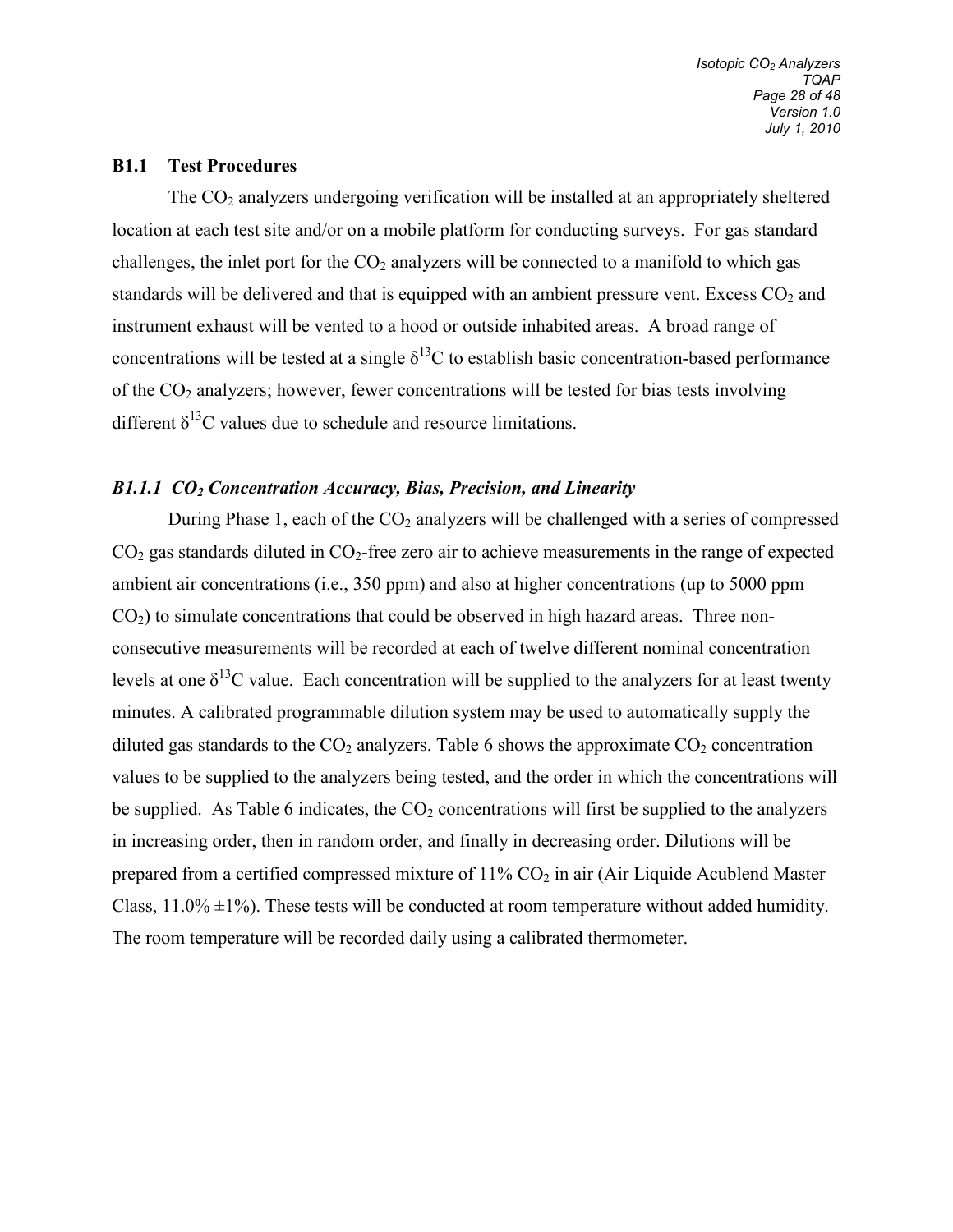| <b>Nominal CO<sub>2</sub></b><br><b>Concentration (ppm)</b> | <b>Measurement Number</b> |    |    |
|-------------------------------------------------------------|---------------------------|----|----|
|                                                             |                           | 16 | 36 |
| 100                                                         | 2                         | 22 | 35 |
| 200                                                         | 3                         | 18 | 34 |
| 300                                                         | 4                         | 14 | 33 |
| 400                                                         | 5                         | 23 | 32 |
| 500                                                         | 6                         | 20 | 31 |
| 750                                                         |                           | 15 | 30 |
| 1600                                                        | 8                         | 17 | 29 |
| 2450                                                        | 9                         | 21 | 28 |
| 3300                                                        | 10                        | 19 | 27 |
| 4150                                                        | 11                        | 24 | 26 |
| 5000                                                        | 12                        | 13 | 25 |

#### <span id="page-30-0"></span>Table 6. Approximate CO<sub>2</sub> Concentrations for Multi-point Challenges

#### *B1.1.2 Isotopic Ratio Bias*

During Phase 1, the analyzer response to the series of  $CO<sub>2</sub>$  gas standards will be used to evaluate accuracy, bias, precision, and linearity with respect to  $CO<sub>2</sub>$  concentration. Section B1.2 presents the statistical procedures that will be used. Accuracy will be calculated at each concentration and for each replicate relative to the nominal  $CO<sub>2</sub>$  concentration. Bias will be calculated for each series of multi-point  $CO<sub>2</sub>$  challenges. The analyzer precision will be demonstrated by the reproducibility of the analyzer response at each nominal  $CO<sub>2</sub>$  concentration after a stable reading is achieved. Linearity will be assessed by establishing a multi-point calibration curve from the analyzer response.

Analyzer bias with respect to the  $\delta^{13}$ C value will be assessed by challenging the analyzers with dilutions from three  $CO<sub>2</sub>$  isotope mixtures [SMU Stable Isotope Laboratory, through Oztech Trading Corporation, -3.61; -10.41; and -40.80 per mil (0.01 standard deviation)], each at three CO<sub>2</sub> concentrations (see Table 7). Bias will be calculated for each  $\delta^{13}$ C value. Each CO<sub>2</sub> concentration/ $\delta^{13}$ C pair will be delivered to the analyzers three times for a total of 27 data points.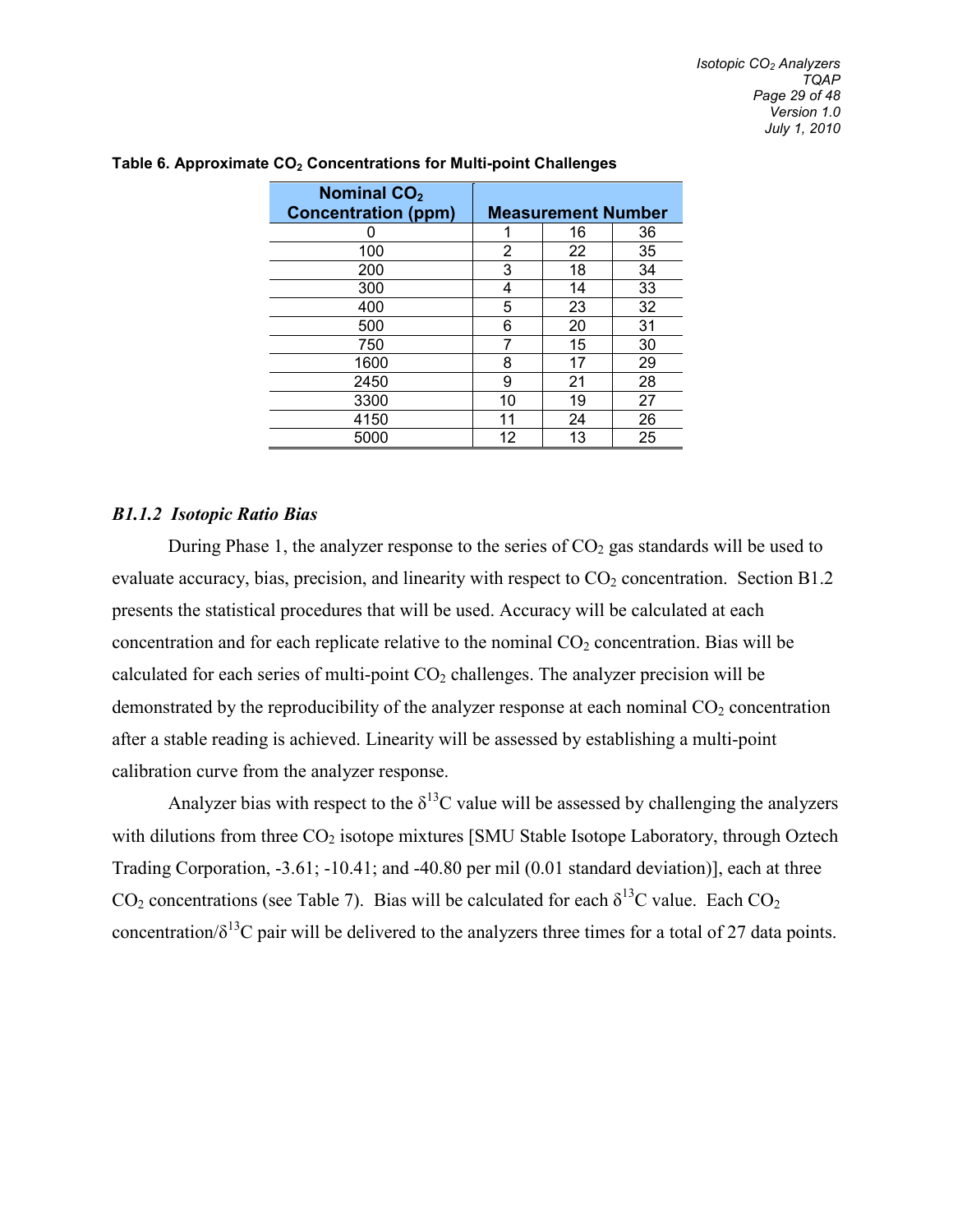| Approximate $δ^{13}C$ (per mil) | <b>Nominal CO<sub>2</sub> Concentrations (ppm)</b> |
|---------------------------------|----------------------------------------------------|
| $-3.61 \pm 0.01^{(a)}$          | 350                                                |
|                                 | 500                                                |
|                                 | 1000                                               |
| $-10.41 \pm 0.01$               | 350                                                |
|                                 | 500                                                |
|                                 | 1000                                               |
| $-40.8 \pm 0.01$                | 350                                                |
|                                 | 500                                                |
|                                 | 1000                                               |

<span id="page-31-0"></span>Table 7. Approximate CO<sub>2</sub> Concentrations and Isotope Ratios for Bias Tests

(a) Uncertainties are standard deviations reported on COAs for each gas standard.

#### *B1.1.3 Temperature and RH Bias*

Assessments of bias due to the ambient and sample temperature and RH will be assessed during Phase 1 by installing the analyzers in a temperature and RH-controlled chamber and delivering dilutions of a  $CO<sub>2</sub>$  gas standard to the chamber at three concentrations under varying temperature and RH conditions. The  $CO<sub>2</sub>$  gas dilutions will pass through a coil placed within the chamber so the sample temperature will match ambient temperatures. Battelle staff will adjust the RH of the  $CO<sub>2</sub>$  gas dilutions by humidifying all or a portion of the gas stream using water bubblers or similar apparatus. The RH of the sample will be verified using an independent calibrated sensor. The specific target conditions are listed in Table 8. If possible, a high RH/high temperature (i.e.,  $>90\%$  RH and  $>30\degree$ C) condition will also be included. The analyzers will be subjected to each condition once for a minimum of twenty minutes. One  $\delta^{13}$ C value will be used for these tests. Bias will be calculated as described in Section B1.2.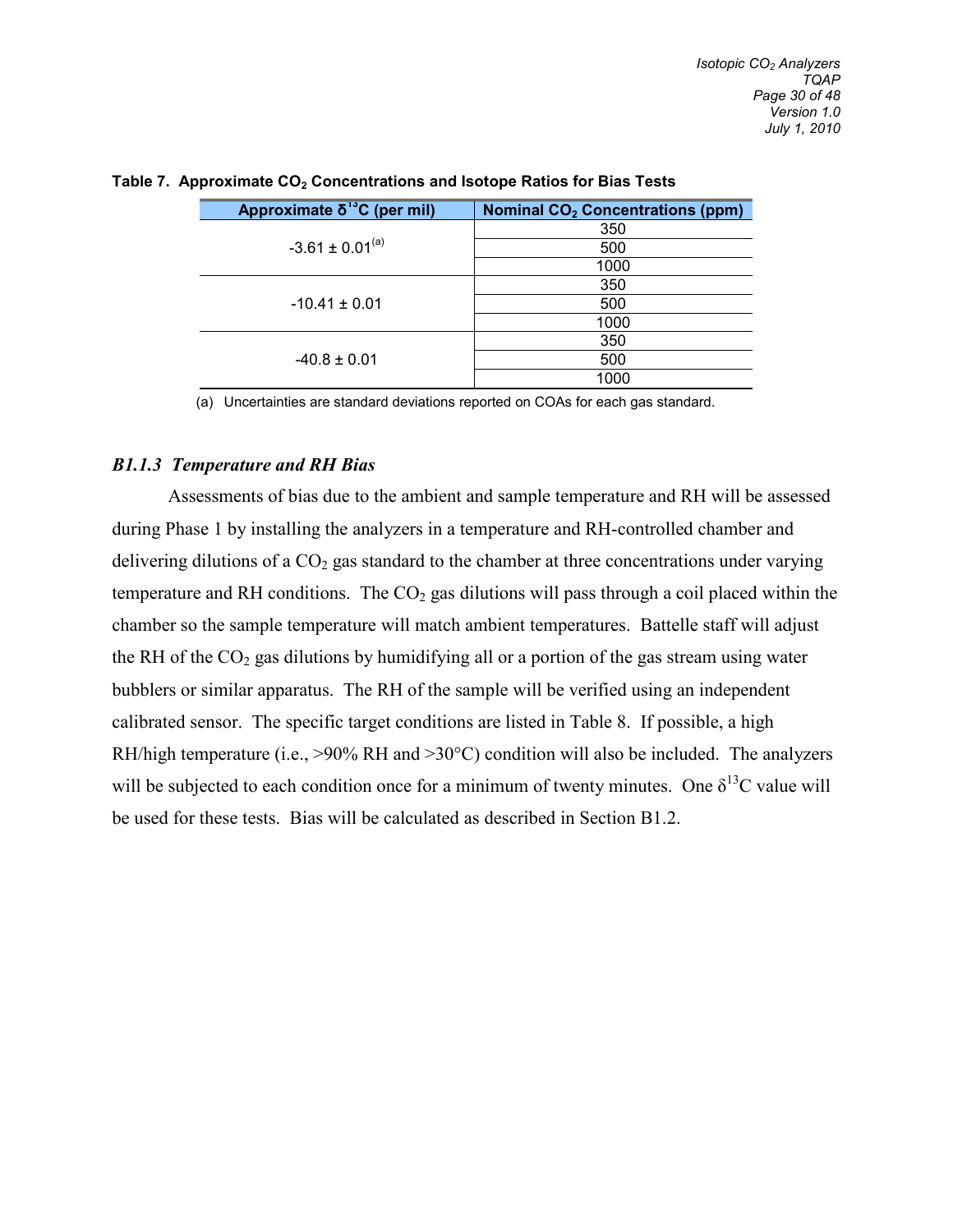| <b>Approximate RH</b><br>$(\%)$ | <b>Approximate</b><br>Temperature (°C) | Nominal CO <sub>2</sub><br><b>Concentration (ppm)</b> |
|---------------------------------|----------------------------------------|-------------------------------------------------------|
| 0±10%                           |                                        | 350                                                   |
|                                 | $20 \pm 2^{\circ}$ C                   | 500                                                   |
|                                 |                                        | 1000                                                  |
| $50 + 10%$                      |                                        | 350                                                   |
|                                 | $4 \pm 2^{\circ}$ C                    | 500                                                   |
|                                 |                                        | 1000                                                  |
|                                 | $20 \pm 2^{\circ}$ C                   | 350                                                   |
|                                 |                                        | 500                                                   |
|                                 |                                        | 1000                                                  |
|                                 |                                        | 350                                                   |
|                                 | $32 \pm 2^{\circ}$ C                   | 500                                                   |
|                                 |                                        | 1000                                                  |
| $90 + 10%$                      |                                        | 350                                                   |
|                                 | $20 \pm 2^{\circ}$ C                   | 500                                                   |
|                                 |                                        | 1000                                                  |
|                                 |                                        | 350                                                   |
|                                 | $32 \pm 2^{\circ}$ C (optional)        | 500                                                   |
|                                 |                                        | 1000                                                  |

#### <span id="page-32-0"></span>**Table 8. Approximate Conditions for Temperature and RH Bias Tests**

#### *B1.1.4 Response Time*

The data collected for the multi-point  $CO<sub>2</sub>$  challenges (Section B1.1.2) during Phase 1 will also be used to determine the analyzer response time. The 95% rise time and 95% fall times will be calculated for the consecutive concentration steps (Table 6, measurements 1-12 and 25-36). Calculations for response time are described in Section B1.2.6.

#### *B1.1.4 Minimum Detectable Leak Rate*

The minimum leak rate that can be detected above ambient variability and the precision of the CO2 analyzers will be determined under controlled conditions during Phase 2. The analyzers will be installed in the Reference Sampling and Test Section of the ABT. A leak will be considered to be successfully identified if an increase or decrease in the measured  $\delta^{13}C$ , greater than 2 times the variability in ambient  $\delta^{13}$ C, is measured by the CO<sub>2</sub> analyzer for at least three consecutive measurement points. The ambient air  $\delta^{13}$ C variability will be determined from one hour of ambient air  $CO<sub>2</sub>$  analyzer data measured on the day of testing. Injection of pure  $(99.95\%)$  <sup>12</sup>CO<sub>2</sub> into the ambient air diluent being drawn into the ABT will be used to simulate a low-level leak of <sup>13</sup>C-depleted  $CO<sub>2</sub>$ . This approach assumes that a low-level leak would be well-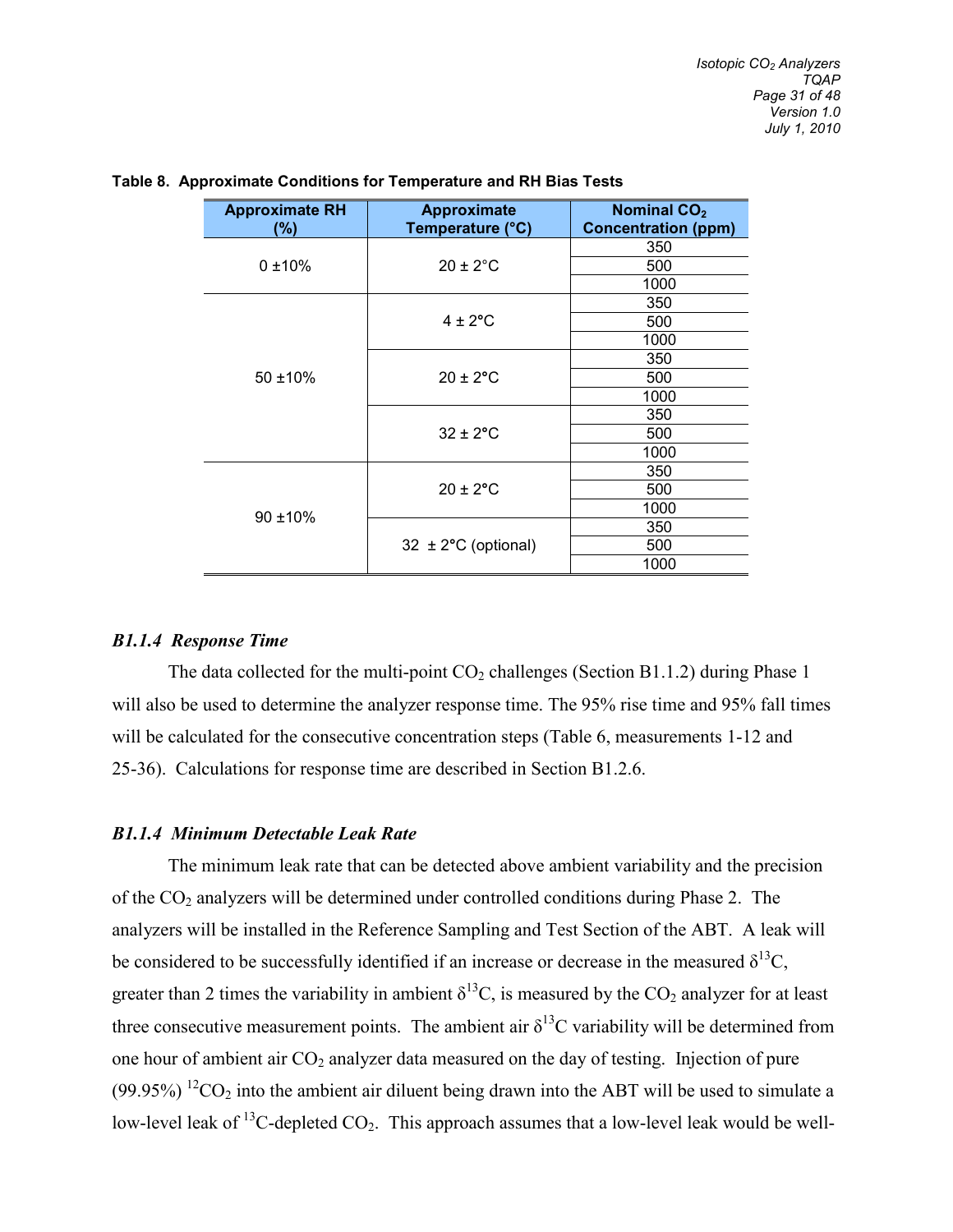mixed in the ambient air diluent before reaching the  $CO<sub>2</sub>$  analyzers undergoing verification, which is expected for a flow rate of approximately 30,000 cfm (approximately 5 miles per hour velocity). The equivalent leak rate as a function of source  $\delta^{13}$ C will be back-calculated for several relevant  $\delta^{13}$ C values, including the expected value for the GCS field site. This calculation will assume that the magnitude of the measured changes in  $\delta^{13}$ C values from ambient levels will be the same for the pure (99.95%) <sup>12</sup>CO<sub>2</sub> and for the calculated leak levels for <sup>13</sup>Cdepleted  $CO<sub>2</sub>$ . This assumption allows the calculation of  $CO<sub>2</sub>$  release rate necessary to achieve the overall  $\delta^{13}$ C change for a given  $\delta^{13}$ C source value, knowing the ambient  $\delta^{13}$ C value and the flow rate of air through the ABT. It should be noted that the use of a pure  ${}^{12}C$  source for leakage (i.e., -1000 per mil) maximizes instrument sensitivity to  $\delta^{13}C$ , although not to total CO<sub>2</sub> concentration; thus, conditions during an actual leak would be different with respect to both  $\delta^{13}C$ and total  $CO<sub>2</sub>$  concentration. Although it would be preferable to simulate leaks using a mixture of  ${}^{13}CO_2$  and  ${}^{12}CO_2$  at a ratio that would be realistic for fossil fuel combustion, a substantial quantity of  $CO<sub>2</sub>$  source gas would be needed to meet the low-level leak conditions described above and falls outside the limitations of this verification test.

The initial  ${}^{12}CO_2$  leak rate will be set at a nominally detectable level that is twice the standard deviation (*s*) in  $\delta^{13}$ C measured by the analyzer for a period of at least one hour on the day of testing or the vendor's reported  $\delta^{13}$ C precision, whichever is greater. Leaks at that rate will be introduced three times for approximately 20 minutes with at least 15 minutes of ambient air flow between simulated leaks. If all three leaks are successfully detected, the leak rate will be reduced at the discretion of the testing staff. At each leak rate, the  $CO<sub>2</sub>$  analyzer will report at least 4 data points during each of three trials, for a minimum of 12 data points. Once a leak rate that is not identified for each of the three trials has been reached, the rate will be increased to a level where all three replicates are successfully identified. This leak rate is the minimum detectable limit for the technology under the test conditions. If time permits, this process may be repeated during the Phase 2 test period. A conventional CO<sub>2</sub> analyzer will be used to monitor the  $CO<sub>2</sub>$  concentration in the ambient air diluent to assist in identifying changes in air mass or nearby  $CO_2$  sources that could impact the  $CO_2$  concentration or  $\delta^{13}C$ . Keeling plots may also be used to evaluate the  $CO_2$  analyzer's ability to detect  $CO_2$  leaks. Specifically, uncertainty in the intercept of the Keeling plot will be determined.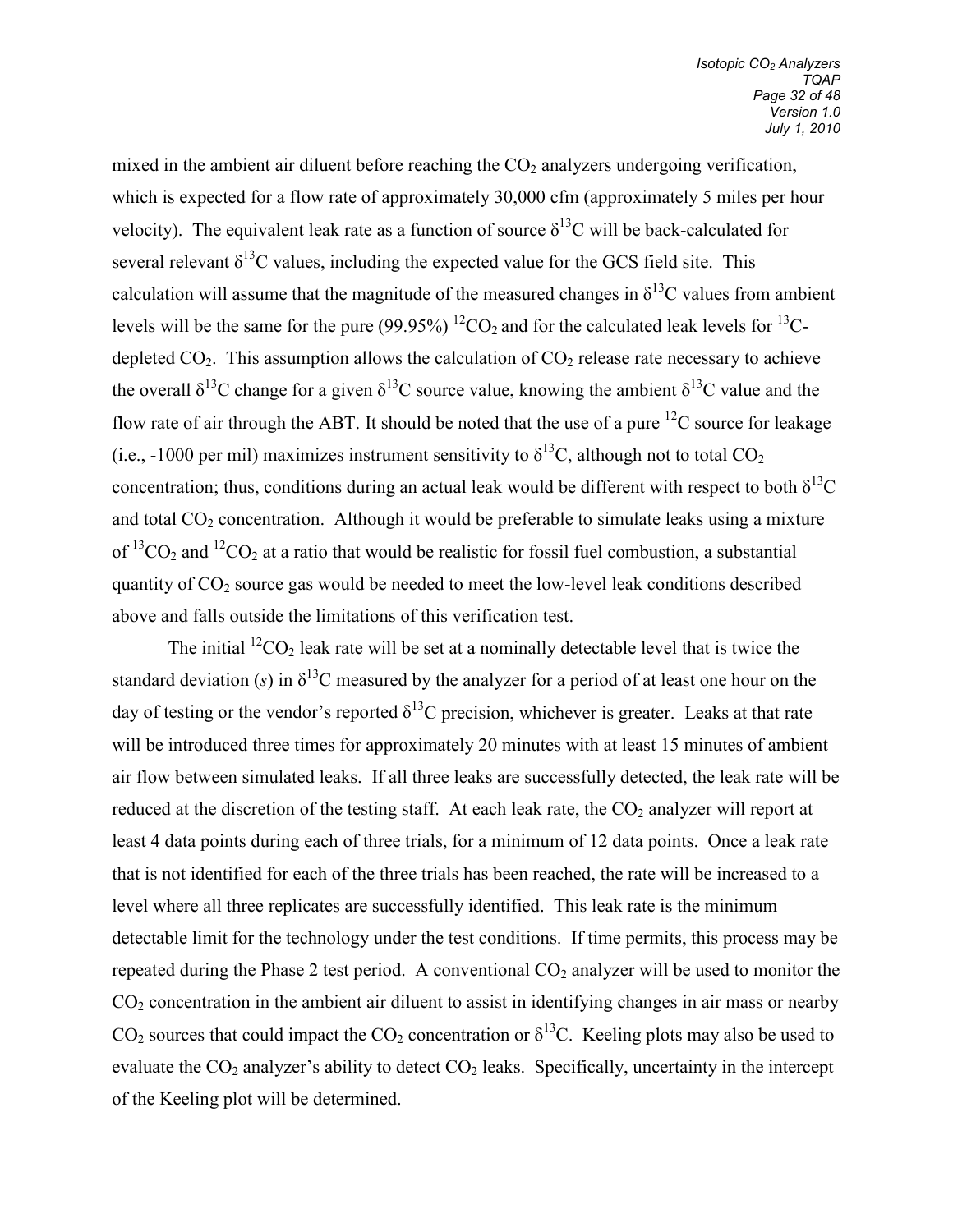#### *B1.1.5 Ambient Air Monitoring*

In the evenings and when the  $CO<sub>2</sub>$  analyzers are not undergoing testing during Phase 3, they will be installed in a shelter near the GCS wellhead and set up to monitor ambient air. The purpose of this activity is to evaluate data completeness and operational factors during deployment for ambient monitoring. The ambient air measurements  $(CO<sub>2</sub>$  concentration and  $\delta^{13}$ C) and meteorological conditions will be reported with summary statistics (average and standard deviation). While the analyzers are installed at the wellhead, a planned release of captured  $CO<sub>2</sub>$  will be conducted if feasible within plant operations. The leak rate response time, the time between initiation of the release and when the leak is detected by the  $CO<sub>2</sub>$  analyzers as described in Section B1.1.4, will be determined.

#### *B1.1.6 Mobile Surveys*

During Phase 3, the  $CO<sub>2</sub>$  analyzers will be transported to road-accessible features of the GCS, such as transmission lines, monitoring wells, and abandoned wells. The purpose of these tests is to evaluate the ease of use and operational factors of the analyzers during use in a mobile survey mode. Analyzers will be installed on a mobile platform, such as a pick-up truck, and set up to sample continuously as the analyzers are moved to and between target features. In addition to the above-ground transmission lines, a minimum of three groundwater monitoring wells and 6 soil gas monitoring wells will be surveyed. Features will be selected at the discretion of testing staff based on access, atmospheric/meteorological conditions, and potential of specific features to leak captured or sequestered  $CO<sub>2</sub>$ . The feature locations will be documented in a manner that will not identify the GCS site location, but provide descriptive information about the type of feature and its role in carbon capture or sequestration. Ambient air  $CO_2$  concentrations and  $\delta^{13}C$ values will be recorded as the feature is approached, while in the immediate vicinity of the feature, and as the analyzer is moved away from the feature. Approximate survey location and speed data will be collected using a common GPS devices (e.g., GPS equipped cellular telephone); GPS coordinates will not be reported. Since meteorology can influence the level of detection, meteorological conditions near each feature will be recorded and reported. During testing, the vehicle speed will be recorded and maintained as constant as possible and care will be taken to ensure that exhaust from the vehicle transporting the analyzers does not contribute to the measured  $CO<sub>2</sub>$  signal. A sampling line will be used to supply the analyzers with ambient air.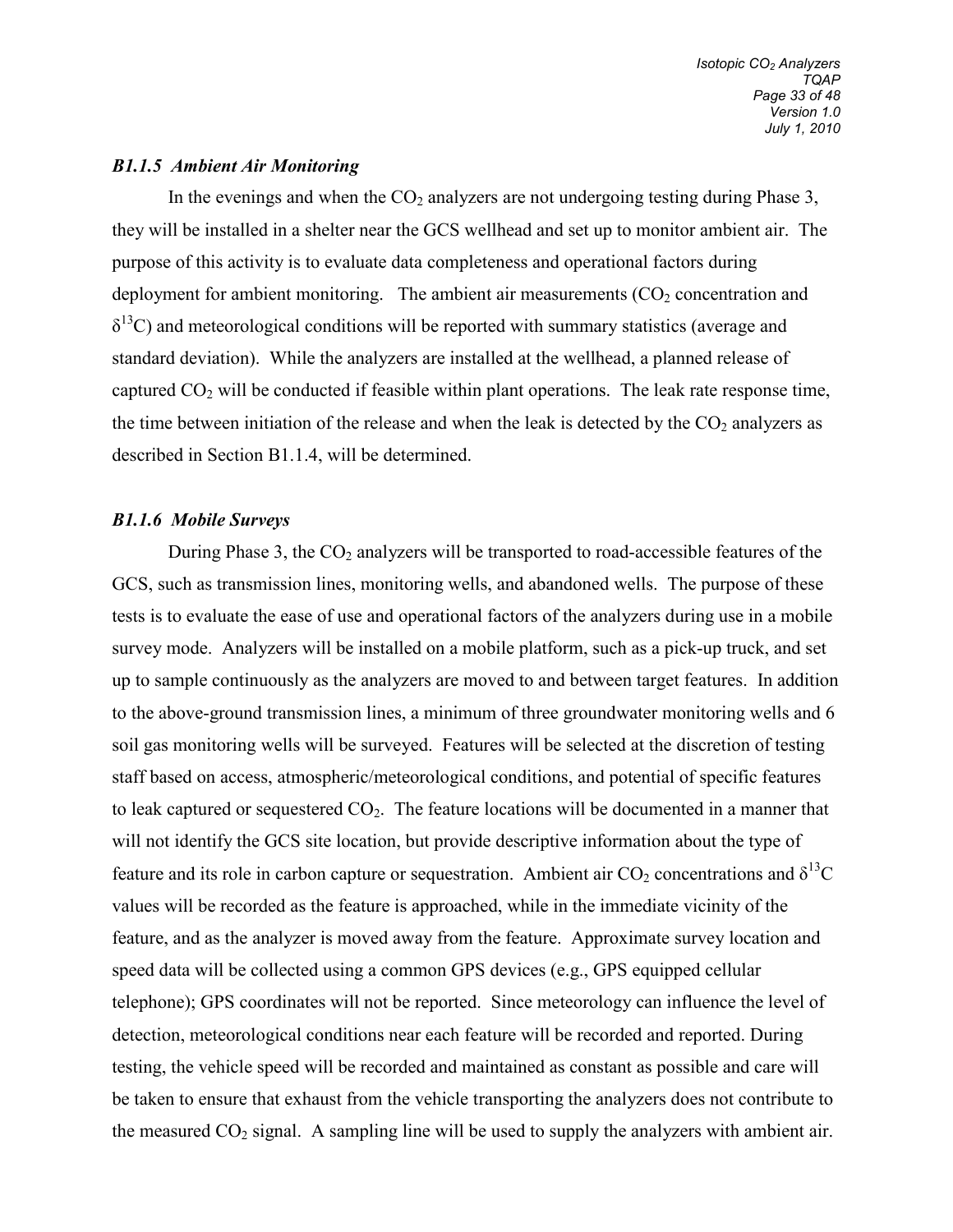To the extent possible, the vehicle will be driven such that the exhaust is downwind of the sampling line. Measurements recorded during the mobile surveys, particularly while the vehicle is idling, will be closely investigated to assess if there is any potential interference from the vehicle exhaust. If evidence of interference is suspected, the suspect data will be flagged and reported accompanied by an explanation.

#### *B1.1.7 Data Completeness*

No additional test procedures will be carried out specifically to address data completeness. This parameter will be assessed based on the overall data return achieved by each analyzer.

#### *B1.1.8 Operational Factors*

Operational factors such as maintenance needs, calibration frequency, data output, consumables used, ease of use, repair requirements, and sample throughput will be evaluated based on operator observations. Battelle testing staff will document observations in a laboratory record book (LRB) or data sheets. Examples of information to be recorded include the daily status of diagnostic indicators for the technology, use or replacement of any consumables, the effort or cost associated with maintenance or repair, vendor effort (e.g., time on site) for repair or maintenance, the duration and causes of any technology down time or data acquisition failure, operator observations about technology startup, ease of use, clarity of the vendor's instruction manual, user-friendliness of any needed software, overall convenience of the technologies and accessories/consumables, or the number of samples that could be processed per hour or per day. Battelle will summarize these observations to aid in describing the technology performance in the verification report on each technology.

#### **B1.2 Statistical Evaluation**

The statistical methods and calculations used for evaluation of the quantitative performance parameters are described in the following sections.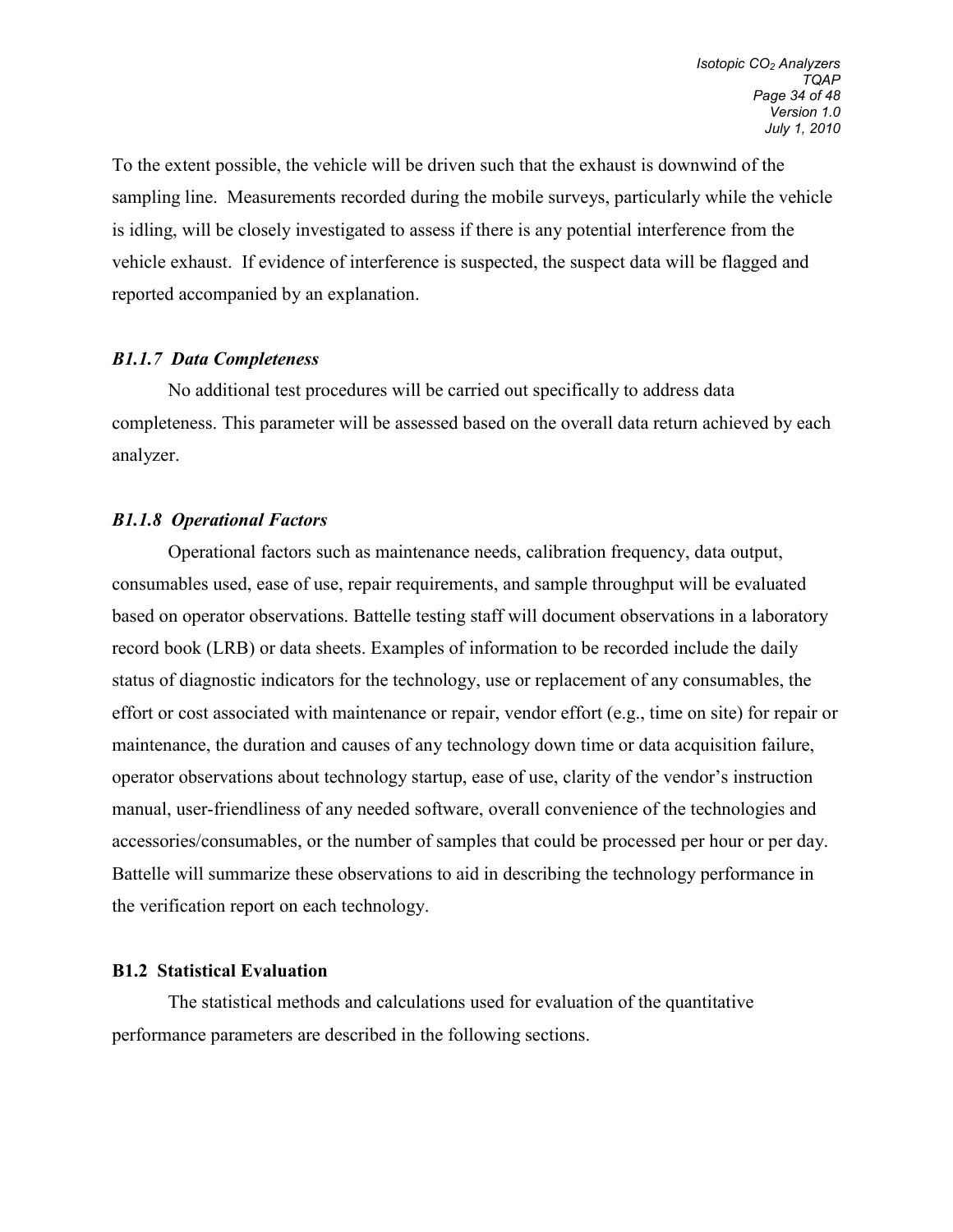#### *B1.2.1 Accuracy*

Accuracy of the  $CO_2$  analyzers with respect to the individual  $CO_2$  gas standards will be assessed as the percent recovery  $(^{9}{/}6R)$ , using Equation B-1:

$$
\%R = \left[1 + \left(\frac{Y - X}{X}\right)\right] \times 100\tag{B-1}
$$

where Y is the average measured  $CO_2$  analyzer value and X is the nominal  $CO_2$  gas standard concentration. The average, minimum, and maximum %R values will be reported for each series of multi-level CO<sub>2</sub> challenges. The accuracy of the analytical standards, as certified by the manufacturer, will also be reported. Similarly, the accuracy of the  $CO<sub>2</sub>$  analyzers with respect to isotope ratio will be determined where Y is the average measured  $CO_2$  analyzer  $\delta^{13}C$  value and X is the nominal  $\delta^{13}$ C value.

#### *B1.2.2 Bias*

Bias of the  $CO<sub>2</sub>$  analyzers is defined as a systematic error in measurement that results in measured error that is consistently positive or negative compared to the true value. The bias will be calculated as the average percent difference  $(\%D)$  of the  $CO_2$  analyzer compared to the nominal  $CO<sub>2</sub>$  gas standard value (with respect to concentration and isotope ratio) and will be calculated for each series of multi-point  $CO<sub>2</sub>$  challenges and isotope ratio bias tests, using Equation B-2:

$$
\%D = \frac{1}{k} \sum_{j=1}^{k} \left(\frac{Y - X}{X}\right)_j \times 100
$$
\n(B-2)

where  $k$  is the number of valid comparisons, and Y and X are the same as stated in B1.2.1. For temperature and RH bias, the basis of comparison for isotope ratio will be the ratio measured by the  $CO<sub>2</sub>$  analyzer at room temperature without added water vapor (dry conditions).

#### *B1.2.3 Precision*

The precision of the  $CO<sub>2</sub>$  analyzers will be evaluated from the triplicate responses to each  $CO<sub>2</sub>$  gas standard supplied during the multi-point challenges (outlined in Table 6). The precision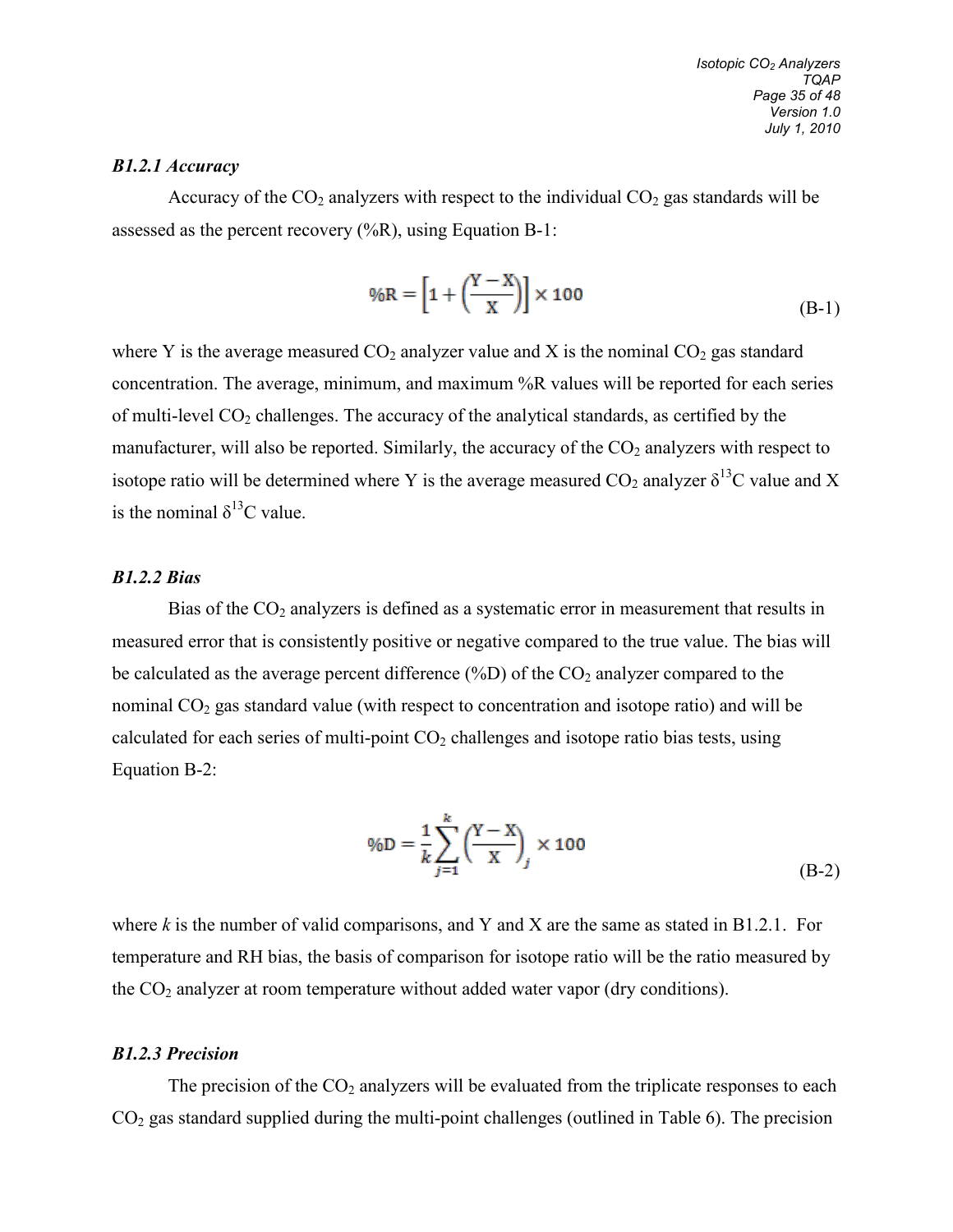will be defined as the percent relative standard deviation (%RSD) of the triplicate measurements and calculated for each  $CO<sub>2</sub>$  concentration and isotope ratio listed in Table 6, using Equation B-3:

$$
\%RSD_i = \frac{s}{\overline{Y}_i} \times 100
$$
 (B-3)

where  $\overline{Y}_i$  is the average analyzer response at  $CO_2$  concentration or isotope ratio *i*, and s the standard deviation of the analyzer responses at that concentration. The overall average %RSD will also be calculated for each series of multi-point  $CO<sub>2</sub>$  challenges (with respect to  $CO<sub>2</sub>$ concentration) and for each gas standard (with respect to  $CO_2 \delta^{13}C$ ) and will include the %RSD for all  $CO<sub>2</sub>$  concentrations tested for each gas source.

#### *B1.2.4 Linearity*

Linearity with respect to concentration and isotopic ratio will be assessed by a linear regression analysis of the gas challenge data using the calculated  $CO_2$  concentrations or  $\delta^{13}C$  as the independent variable and the  $CO<sub>2</sub>$  analyzer results as the dependent variable. The results of the gas challenge tests will be plotted and linearity will be expressed in terms of slope, intercept, and coefficient of determination  $(R<sup>2</sup>)$ .

#### *B1.2.5 Minimum Detectable Leak Rate*

The minimum detectable leak rate that represents the minimum level successfully identified by each of three trials will be determined experimentally; all trial results will be reported. The equivalent leak rate at several  $\delta^{13}$ C values of interest, such as −30 per mil, will be calculated based on the flow rate of  $-30$  per mil CO<sub>2</sub> that would be needed to give the same change in measured  $\delta^{13}$ C with respect to ambient air (−8 per mil). For example, a leak rate of 0.9 Lpm of 99.95% <sup>12</sup>CO<sub>2</sub> would result in a  $\delta^{13}$ C of −11.0 per mil under expected conditions at the ABT. The equivalent final  $\delta^{13}C$  could be achieved with a leak rate of 46.9 Lpm for a -30 per mil  $CO<sub>2</sub>$  source. (Note that the change in total  $CO<sub>2</sub>$  concentration would not be equivalent for the two  $CO_2$  sources.) In addition, the isotopic ratios measured by the  $CO_2$  analyzers will be plotted versus the inverse of the  $CO<sub>2</sub>$  concentration (i.e., in Keeling plots) and the uncertainty in the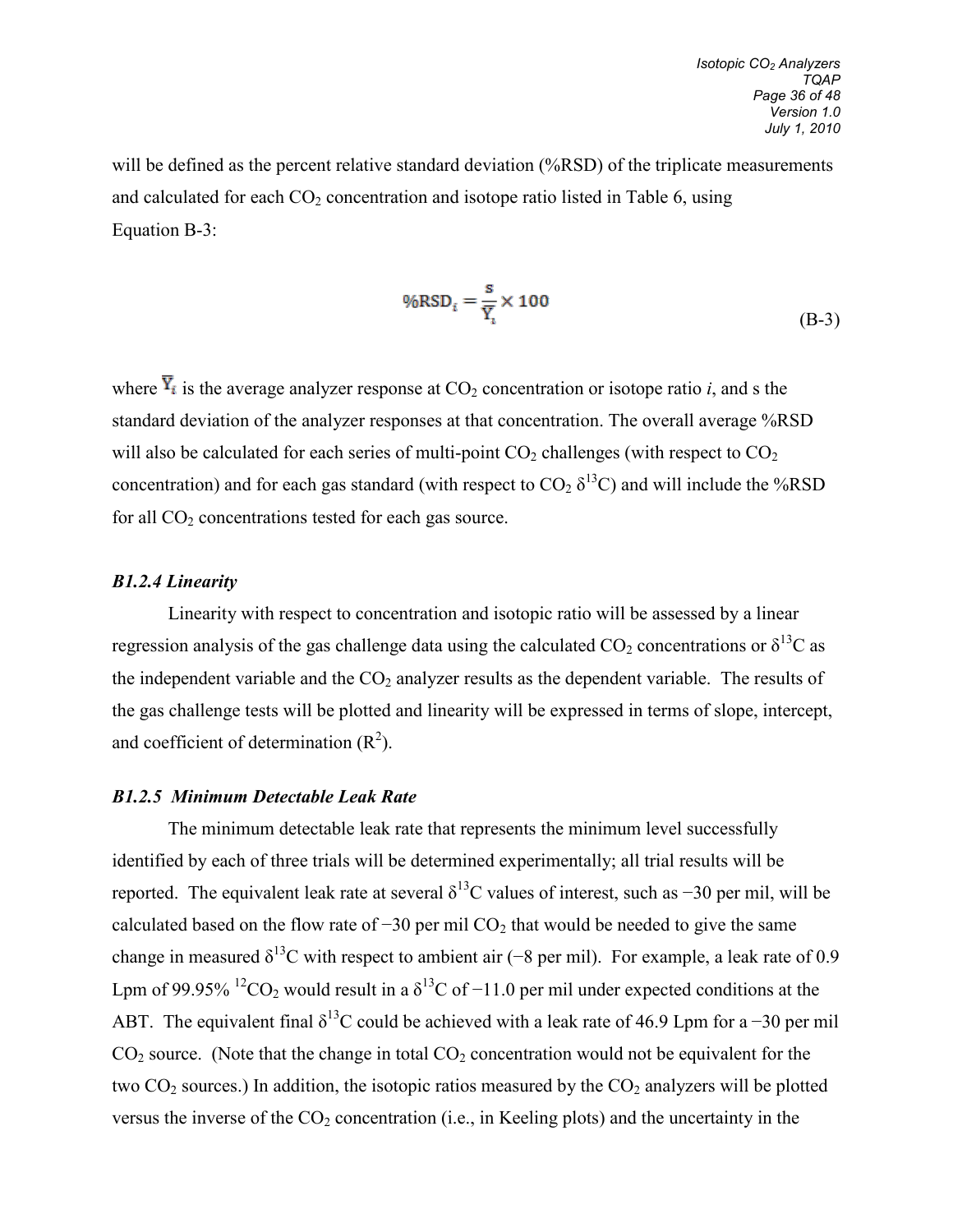intercept determined. The intercept will represent the isotopic ratio of the leak source. When the Keeling plot intercept for a given leak rate is equal to the known value of the leak, within the uncertainty of the intercept, the leak rate would be considered to be "detectable." Keeling plots will also be developed for intentional releases at the GCS site, if conducted.

#### *B1.2.6 Response Time*

Response time will be assessed in terms of both the rise and fall times (with respect to  $CO<sub>2</sub>$  concentration) of each  $CO<sub>2</sub>$  analyzer when sampling  $CO<sub>2</sub>$  gas standards. Rise time (i.e., 0%)  $-95\%$  response time) will be determined by recording all  $CO<sub>2</sub>$  analyzer readings as the gas supplied to the analyzers is switched between increasing concentration  $CO<sub>2</sub>$  standards. Once a stable response has been achieved with the gas standard, the fall time (i.e., the 100% to 5% response time) will be determined in a similar way, by recording all  $CO<sub>2</sub>$  analyzer readings as the  $CO<sub>2</sub>$  concentration in the gas supplied is reduced in concentration. For  $CO<sub>2</sub>$  analyzers which provide periodic rather than continuous readings, determination of rise and fall times may involve interpolation between readings. Rise and fall times will each be determined once during multi-point gas challenges. Rise and fall times will be reported in units of seconds.

#### *B1.2.7 Data Completeness*

Data completeness will be assessed based on the overall data return achieved by each  $CO<sub>2</sub>$  analyzer during the testing period. For each of the  $CO<sub>2</sub>$  analyzers, this calculation will use the total number of apparently valid data points reported by the analyzers divided by the total number of data points potentially available in the entire field period. The causes of any incompleteness of data return will be established from operator observations or vendor records, and noted in the discussion of data completeness results.

#### **B1.3 Reporting**

The statistical comparisons described above will be conducted separately for each  $CO<sub>2</sub>$ analyzer being tested, and information on the operational performance will be compiled and reported. A verification report will be prepared for each  $CO<sub>2</sub>$  analyzer tested, that presents the test procedures and test data, as well as the results of the statistical evaluation of those data.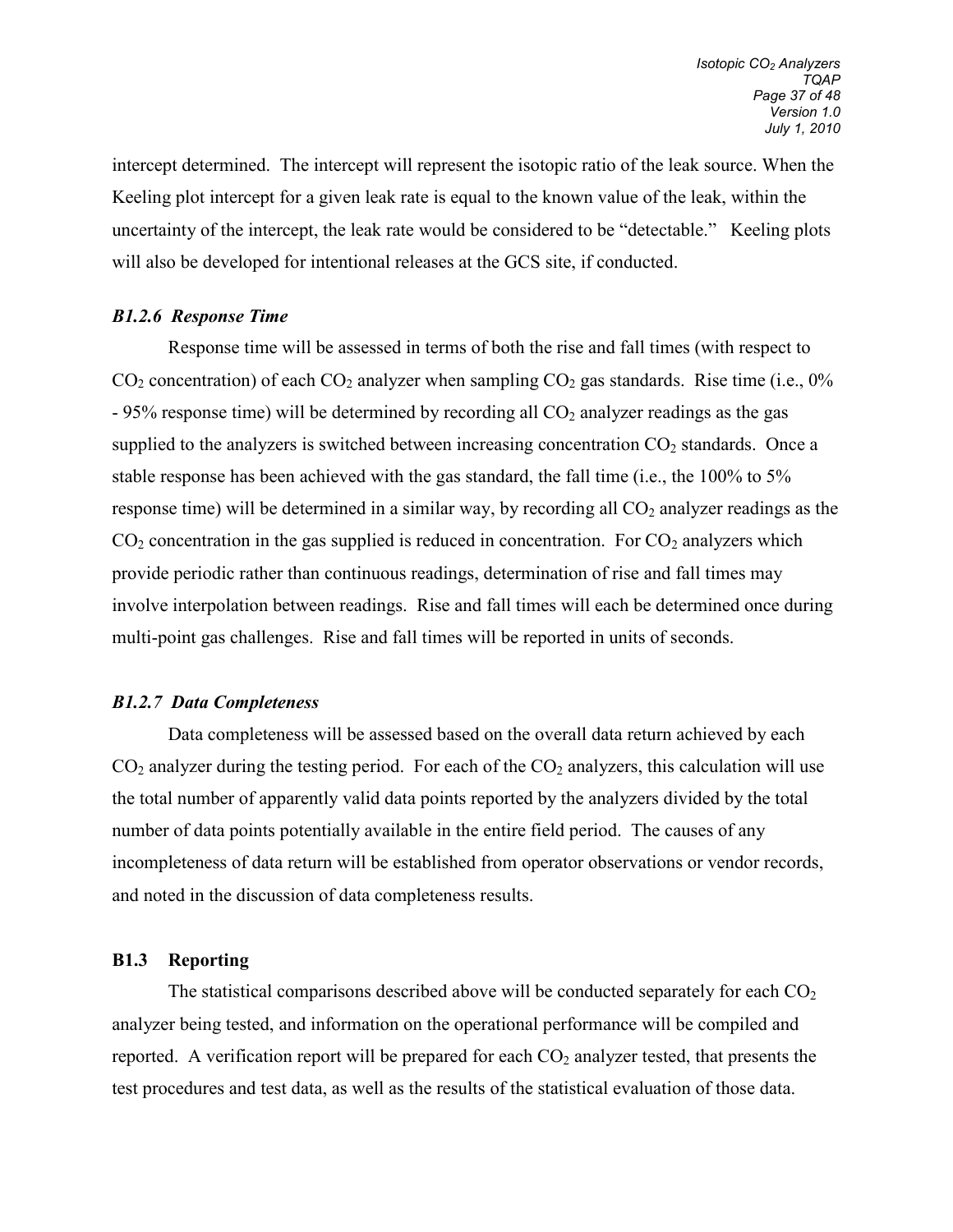Operational aspects of the monitoring systems will be recorded by Battelle testing staff at the time of observation during the field test, and summarized in the verification report. For example, descriptions of the data acquisition procedures, use of vendor-supplied proprietary software, consumables used, repairs and maintenance needed, and the nature of any problems will be presented in the report. The verification report will briefly describe the ETV program, the AMS Center, and the procedures used in verification testing. The results of the verification test regarding  $CO<sub>2</sub>$  analyzer performance will be stated quantitatively. Each draft verification report will be subjected to review by the vendor, EPA, and other peer reviewers. The resulting review comments will be addressed in a subsequent revision of the report, and the peer review comments and responses will be tabulated to document the peer review process and submitted to EPA. The reporting and review process will be conducted according to the requirements of the  $ETV/AMS$  Center OMP.<sup>1</sup>

- <span id="page-39-0"></span>**B2 SAMPLING METHOD REQUIREMENTS**  Reference samples will not be collected during this test.
- <span id="page-39-1"></span>**B3 SAMPLE HANDLING AND CUSTODY REQUIREMENTS** Reference samples will not be collected during this test.

# <span id="page-39-2"></span>**B4 ANALYTICAL METHOD REQUIREMENTS**

No analytical methods are needed for this test.

# <span id="page-39-3"></span>**B5 QUALITY CONTROL REQUIREMENTS**  Reference measurements will not be collected as part of this verification test.

# <span id="page-39-4"></span>**B6 INSTRUMENT/ EQUIPMENT TESTING, INSPECTION, AND MAINTENANCE**  When Battelle staff operate and maintain the  $CO<sub>2</sub>$  analyzers undergoing testing, those activities will be performed as directed by the vendor. Otherwise, operation and maintenance of the analyzers will be the responsibility of the analyzer vendors.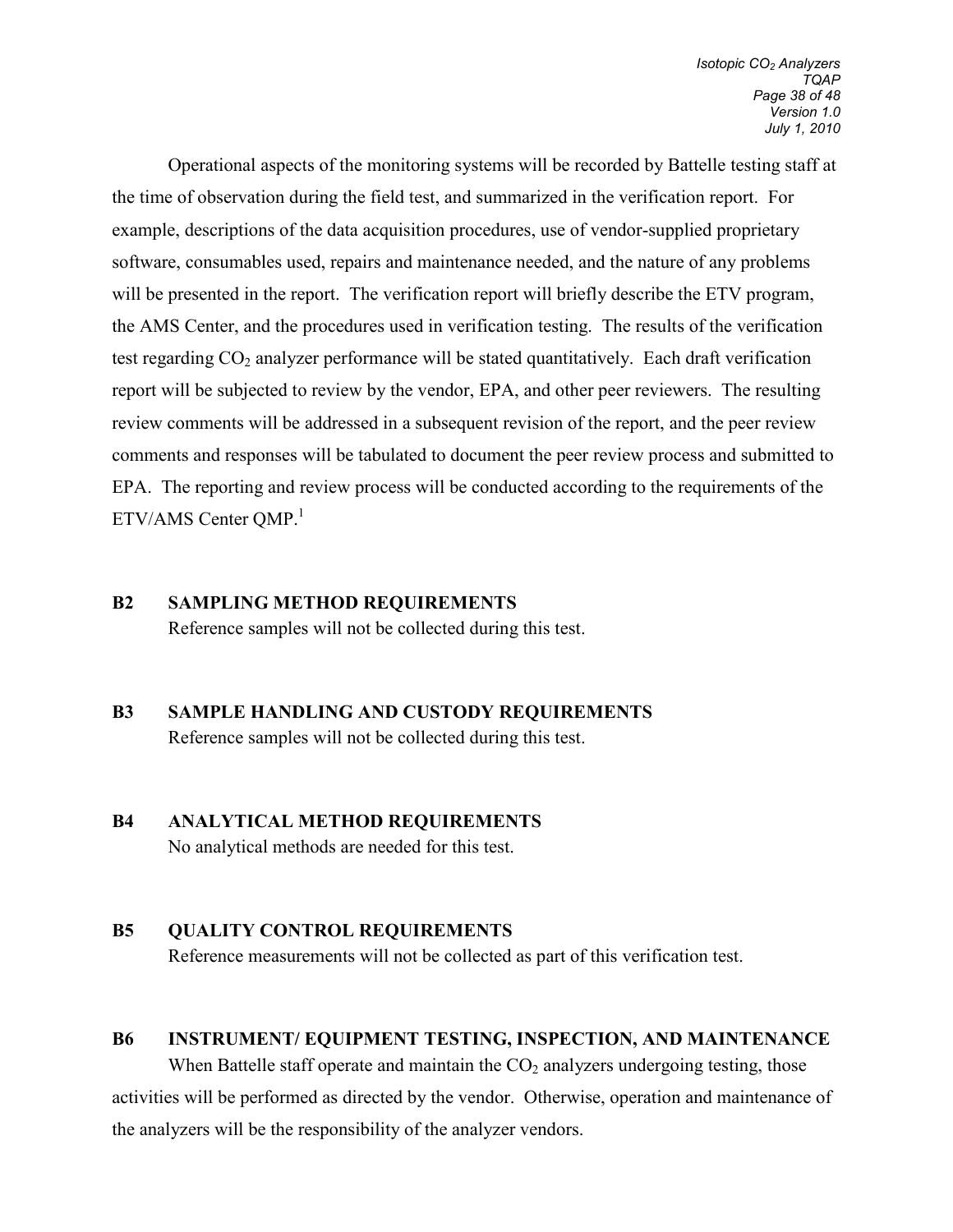#### <span id="page-40-0"></span>**B7 INSTRUMENT CALIBRATION AND FREQUENCY**

The calibration of instrumentation used in this verification test, such as dilution systems and flow controllers, will be verified immediately prior to use in this verification test. A minimum of three flow rates for each flow controller or flow reader will be verified with an independent factory-calibrated flow meter. Calibration of the meteorological station will have been performed within 1 year of the verification test.

The  $CO<sub>2</sub>$  analyzers undergoing testing will be calibrated initially by the respective analyzer vendors at the time of installation, at the vendor's discretion. Calibration gases will not be provided for vendors' use; instrument calibration gases must be independent of those used for testing activities. In the event that recalibration is deemed necessary, that recalibration will be carried out by the analyzer vendor, or by Battelle staff under the direction of the vendor. All calibrations performed will be documented by Battelle staff in the LRB dedicated to the respective analyzer.

#### <span id="page-40-1"></span>**B8 INSPECTION/ACCEPTANCE OF SUPPLIES AND CONSUMABLES**

Upon receipt of any supplies or consumables used for the gas challenges, Battelle will visually inspect and ensure that the materials received are those that were ordered and that there are no visual signs of damage that could compromise the suitability of the materials. If damaged or inappropriate goods are received they will be returned or disposed of and arrangements will be made to receive replacement materials. Certificates of analysis (COA) or other documentation of analytical purity will be checked for all gases, reagents, and standards to ensure suitability for this verification test. Unsuitable materials will be returned or disposed of and arrangements for the receipt of replacement materials will be made.

The air used for diluting  $CO_2$  standards for delivery to the  $CO_2$  analyzers will be commercial ultra-high purity (UHP, i.e., minimum 99.999% purity). Compressed gas standards containing  $CO<sub>2</sub>$  will be obtained for use in the laboratory-based gas standard challenges, for example  $11\%$  CO<sub>2</sub> in air, and obtained from Air Liquide America Specialty Gases LLC (formerly Scott Specialty Gases). Certified mixtures of  ${}^{13}CO_2/{}^{12}CO_2$  will be obtained for the isotope bias testing from Oztech Trading Corporation. Pure  ${}^{12}CO_2$  (99.95%) will be obtained for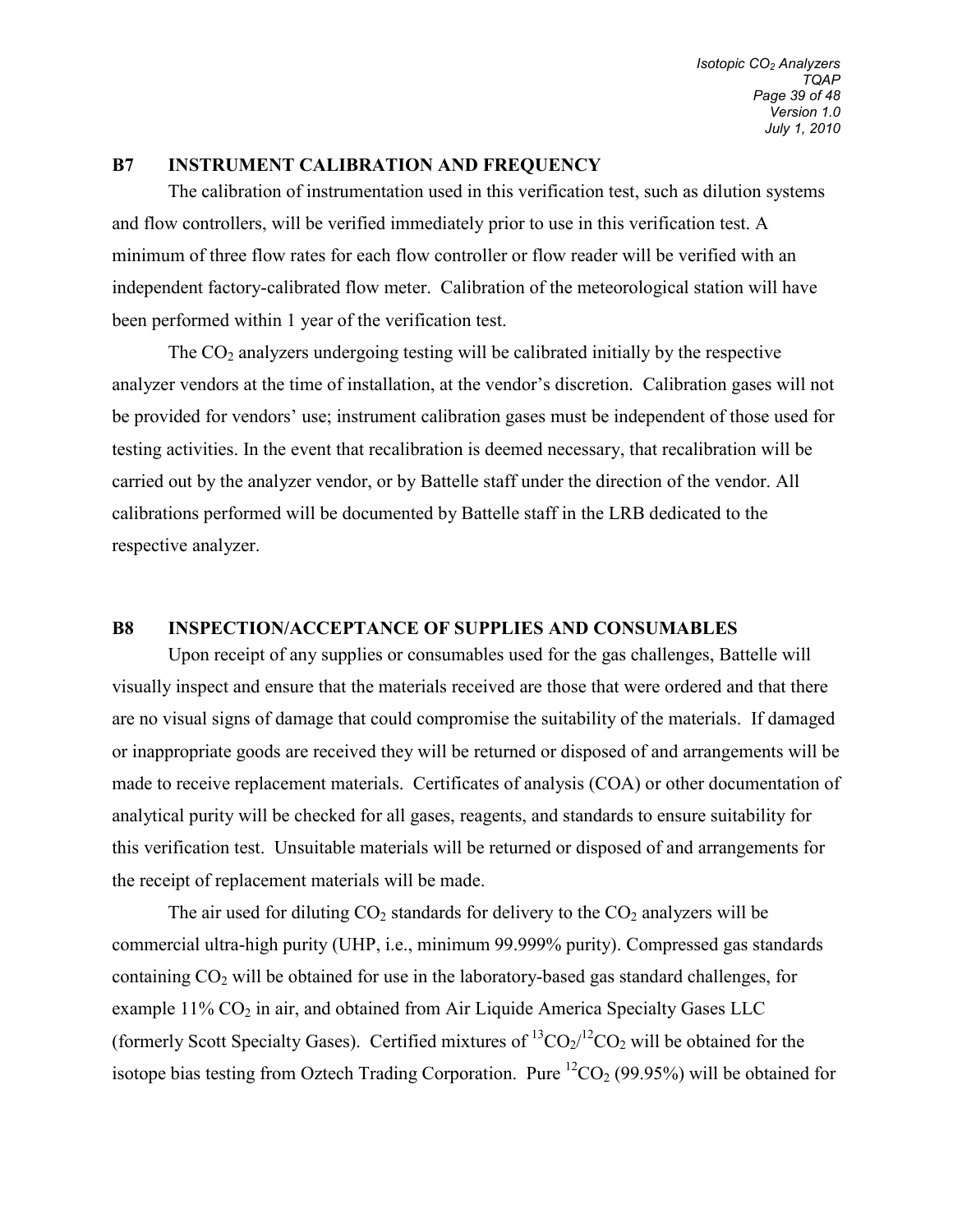leak rate determination testing from Cambridge Isotopes. All cylinders will include a COA specifying analytical purity and the cylinder calibration expiration date.

#### <span id="page-41-0"></span>**B9 NON-DIRECT MEASUREMENTS**

No non-direct measurements will be used during this verification test.

#### <span id="page-41-1"></span>**B10 DATA MANAGEMENT**

Various types of data will be acquired and recorded electronically or manually by Battelle and vendor staff during this verification test. All manually-recorded data will be recorded in permanent ink. Corrections to records will be made by drawing a single line through the entry to be corrected and providing a simple explanation for the correction, along with a date and the initials of the person making the correction. Table 9 summarizes the types of data to be recorded. All maintenance activities, repairs, calibrations, and operator observations relevant to the operation of the monitoring systems being tested will be documented by Battelle or vendor staff in the LRB. Report formats will include all necessary data to allow traceability from the raw data to final results.

Records received by or generated by any Battelle or subcontractor staff during the verification test will be reviewed by a Battelle staff member within five days of receipt or generation, respectively, before the records are used to calculate, evaluate, or report verification results. If a Battelle staff member generated the record, this review will be performed by a Battelle technical staff member involved in the verification test, but not the staff member who originally received or generated the record. The review will be documented by the person performing the review by adding his/her initials and date to the hard copy of the record being reviewed. In addition, any calculations performed by Battelle will be spot-checked by Battelle technical staff to ensure that calculations are performed correctly. Calculations to be checked include any statistical calculations described in this TQAP.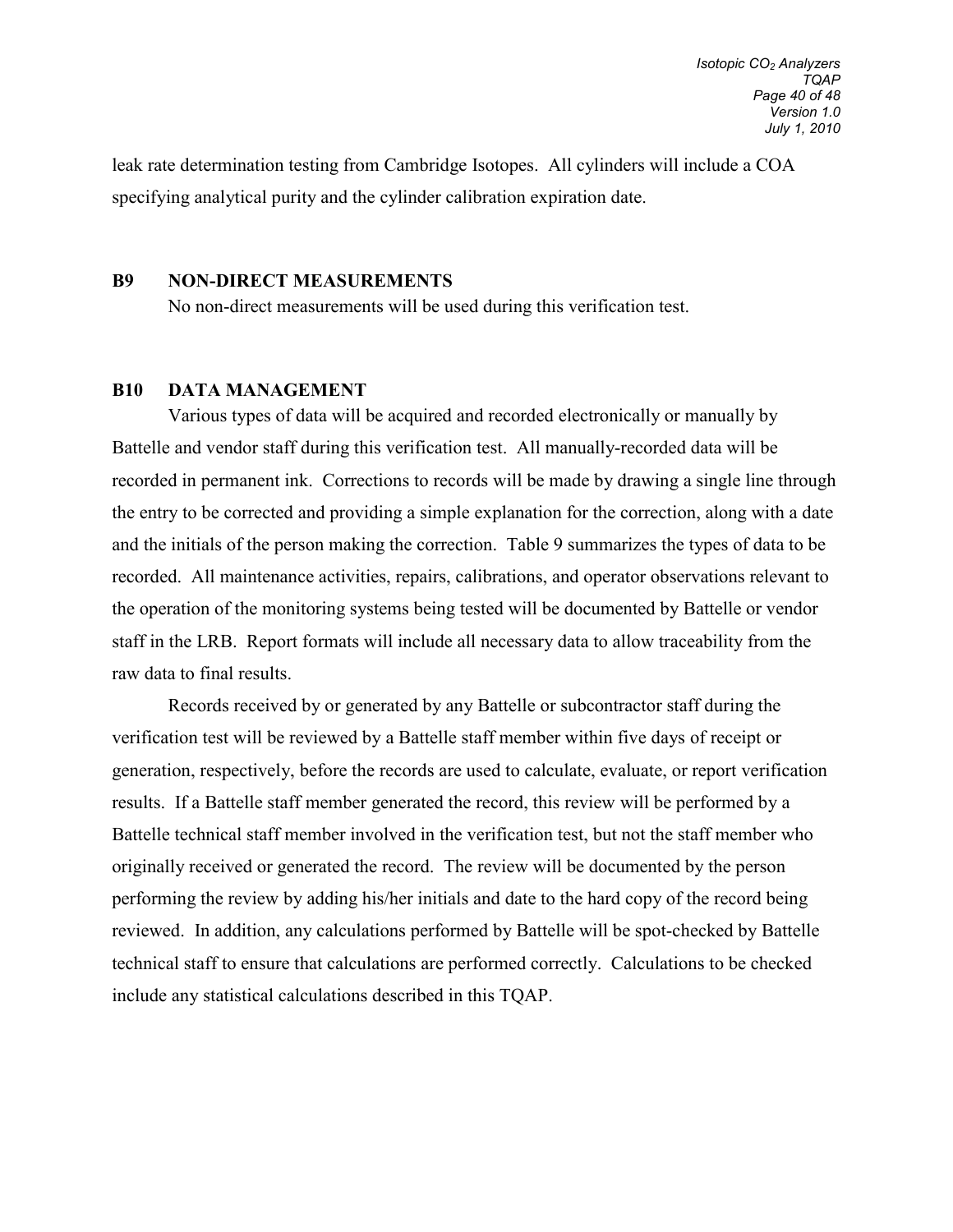| <b>Data to Be Recorded</b>                                                                    | <b>Where</b><br><b>Recorded</b>                                                           | <b>How Often</b><br><b>Recorded</b>                         | <b>By Whom</b>                                     | <b>Disposition of Data</b>                                                                                  |
|-----------------------------------------------------------------------------------------------|-------------------------------------------------------------------------------------------|-------------------------------------------------------------|----------------------------------------------------|-------------------------------------------------------------------------------------------------------------|
| Dates, times, and<br>details of test events                                                   | ETV LRBs, field<br>sampling records                                                       | Start/end of<br>test event                                  | <b>Battelle staff</b>                              | Used to<br>organize/check test<br>results; manually<br>incorporated in data<br>spreadsheets as<br>necessary |
| $CO2$ analyzer<br>calibration information,<br>maintenance, down<br>time, etc.                 | ETV LRBs, or<br>electronically                                                            | When<br>performed                                           | Vendor and<br>Battelle staff                       | Incorporated in<br>verification report as<br>necessary                                                      |
| $CO2$ analyzer readings                                                                       | Recorded<br>electronically by<br>each monitor and<br>then downloaded<br>to computer daily | Recorded<br>continuously by<br>each<br>monitoring<br>system | Vendor staff<br>for transfer to<br><b>Battelle</b> | Converted to<br>spreadsheet for<br>statistical analysis<br>and comparisons                                  |
| Supplemental $CO2$<br>concentration and<br>meteorological<br>parameter<br>measurement results | Electronically<br>from continuous<br>gas analyzers<br>and<br>meteorological<br>station    | Recorded<br>continuously by<br>analyzers                    | <b>Battelle staff</b>                              | Converted to<br>spreadsheets for<br>statistical analysis<br>and comparisons                                 |

<span id="page-42-0"></span>**Table 9. Summary of Data Recording Process** 

Battelle will provide technology test data and associated reference data (including records; data sheets; notebook records) from the first day of testing within one day of receipt to EPA for simultaneous review. The goal of this data delivery schedule is prompt identification and resolution of any data collection or recording issues. These data will labeled as preliminary and will not have had a QA review before their release.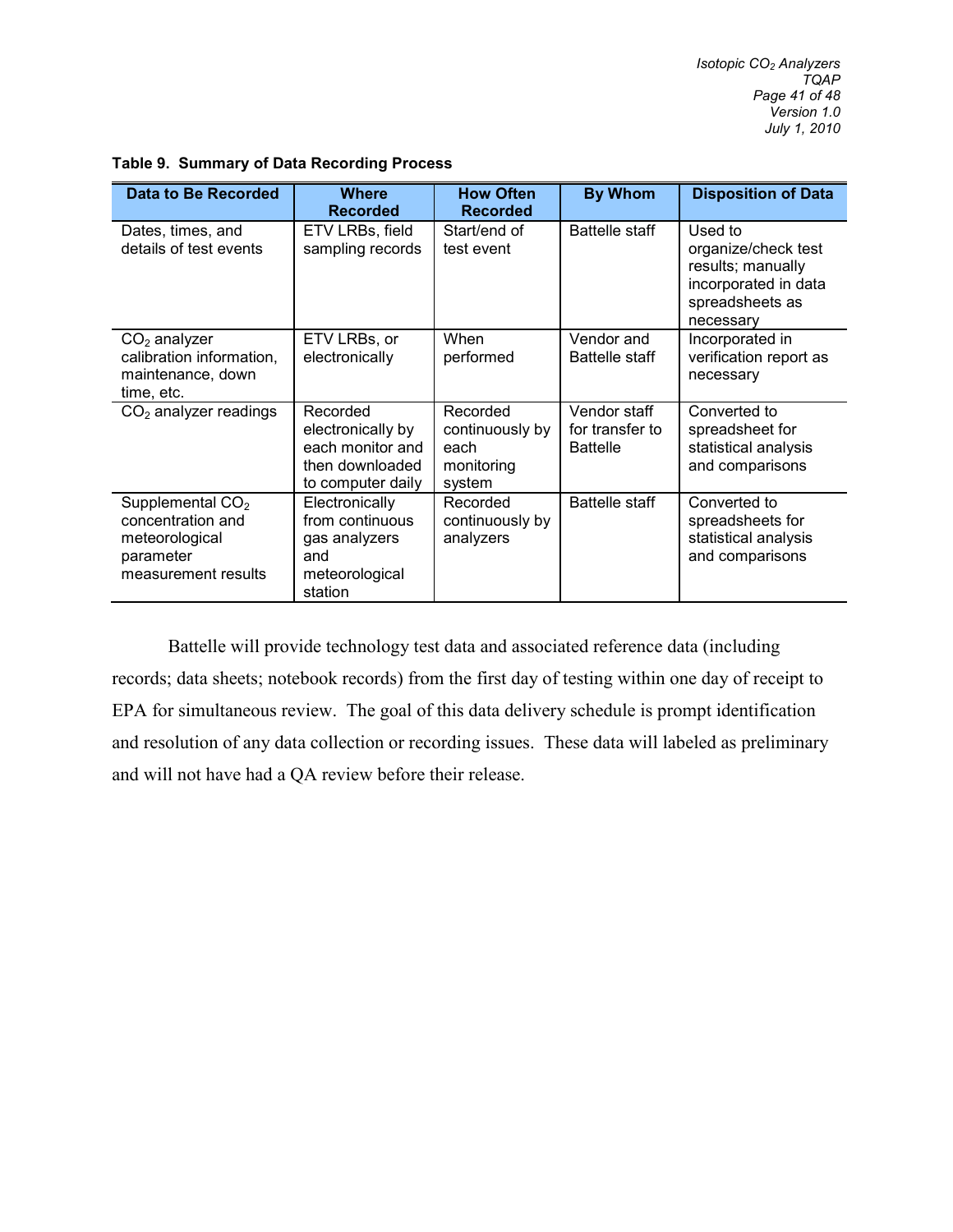#### **SECTION C**

#### **ASSESSMENT AND OVERSIGHT**

#### <span id="page-43-1"></span><span id="page-43-0"></span>**C1 ASSESSMENTS AND RESPONSE ACTIONS**

Every effort will be made in this verification test to anticipate and resolve potential problems before the quality of performance is compromised. One of the major objectives of this TQAP is to establish mechanisms necessary to ensure this. Internal quality control measures described in this TQAP, which is peer reviewed by a panel of outside experts, implemented by the technical staff and monitored by the Verification Test Coordinator, will give information on data quality on a day-to-day basis. The responsibility for interpreting the results of these checks and resolving any potential problems resides with the Verification Test Coordinator, who will contact the Battelle AMS Center Manager, Battelle AMS Center Quality Manager, EPA AMS Center Project Officer, and EPA AMS Center Quality Manager if any deviations from the TQAP are observed. The Verification Test Coordinator will describe the deviation in a teleconference or by email, and once a path forward is determined and agreed upon with EPA, the deviation form will be completed. Technical staff has the responsibility to identify problems that could affect data quality or the ability to use the data. Any problems that are identified will be reported to the Verification Test Coordinator, who will work with the Battelle Quality Manager to resolve any issues. Action will be taken by the Verification Test Coordinator and Battelle testing staff to identify and appropriately address the issue, and minimize losses and correct data, where possible. Independent of any EPA QA activities, Battelle will be responsible for ensuring that the following audits are conducted as part of this verification test.

#### **C1.1 Performance Evaluation Audit**

Since no reference measurements will be conducted, no performance evaluation (PE) audits are planned for this verification test. The certified  ${}^{13}CO_2/{}^{12}CO_2$  gas mixtures to be used in this verification test have COAs and a calibrated dilution system will be used to ensure that test reference gas concentrations are accurate.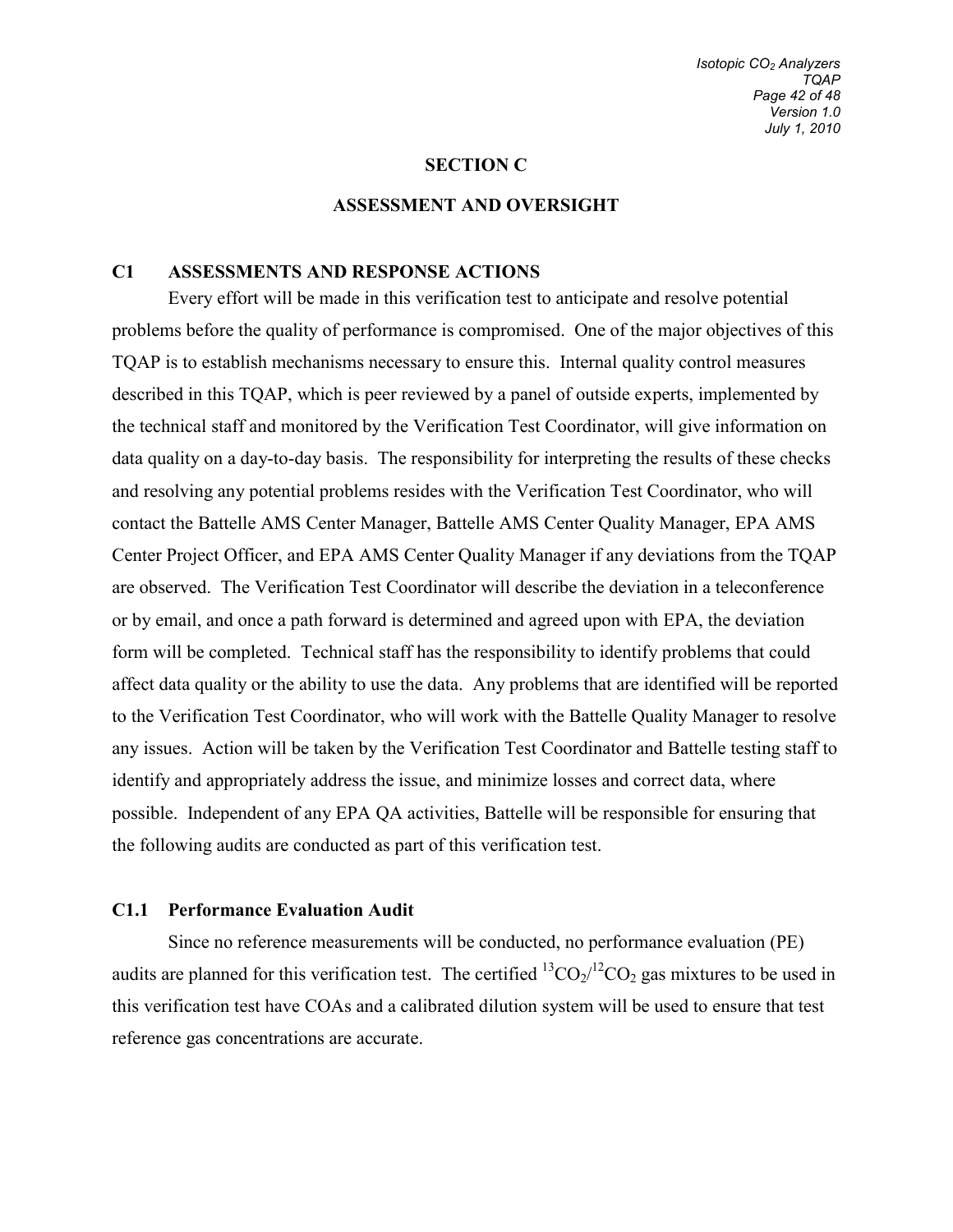#### **C1.2 Technical Systems Audits**

The Battelle QAO will perform a TSA during performance of laboratory and field-testing activities. The purpose of these audits is to ensure that the verification test is being performed in accordance with the AMS Center  $QMP<sup>1</sup>$  and this TQAP. In this TSA, the Battelle QAO may compare actual test procedures to those specified or referenced in this plan, and review data acquisition and handling procedures. The Battelle QAO will prepare a project-specific checklist based on the TQAP requirements to guide the TSA, which will include a review of the test location and general testing conditions; observe the testing activities; and review laboratory record books. She will also check gas standard certifications and data acquisition procedures, and may confer with the vendor staff. The Battelle QAO will prepare an initial TSA report and will submit the report to the EPA Quality Manager (with no corrective actions documented) and Verification Test Coordinator within 10 business days after completion of the audit. A copy of each final TSA report (with corrective actions documented) will be provided to the EPA AMS Center Project Officer and Quality Manager within 20 business days after completion of the audit. At EPA's discretion, EPA QA staff may also conduct an independent on-site TSA during the verification test. The TSA findings will be communicated to technical staff at the time of the audit and documented in a TSA report.

#### **C1.3 Data Quality Audits**

The Battelle QAO, or designee, will audit at least 10% of the sample results data acquired in the verification test and 100% of the calibration and QC data versus the TQAP requirements. Four ADQs will be conducted for this project: The first batch of data will be audited within 10 business days of receipt and assessed using a project-specific checklist. Additional ADQs will be audited within 10 business days of receipt of all Phase 1, 2, and 3 data. During these audits, the Battelle QAO, or designee, will trace the data from initial acquisition (as received from the vendor's technology), through reduction and statistical comparisons, to final reporting. All calculations performed on the data undergoing the ADQ will be checked. Data must undergo a 100% validation and verification by technical staff (i.e. Verification Test Coordinator, or designee) before it will be assessed as part of the data quality audit. All QC data and all calculations performed on the data undergoing the audit will be checked by the Battelle QAO. Results of each ADQ will be documented using the checklist and reported to the Verification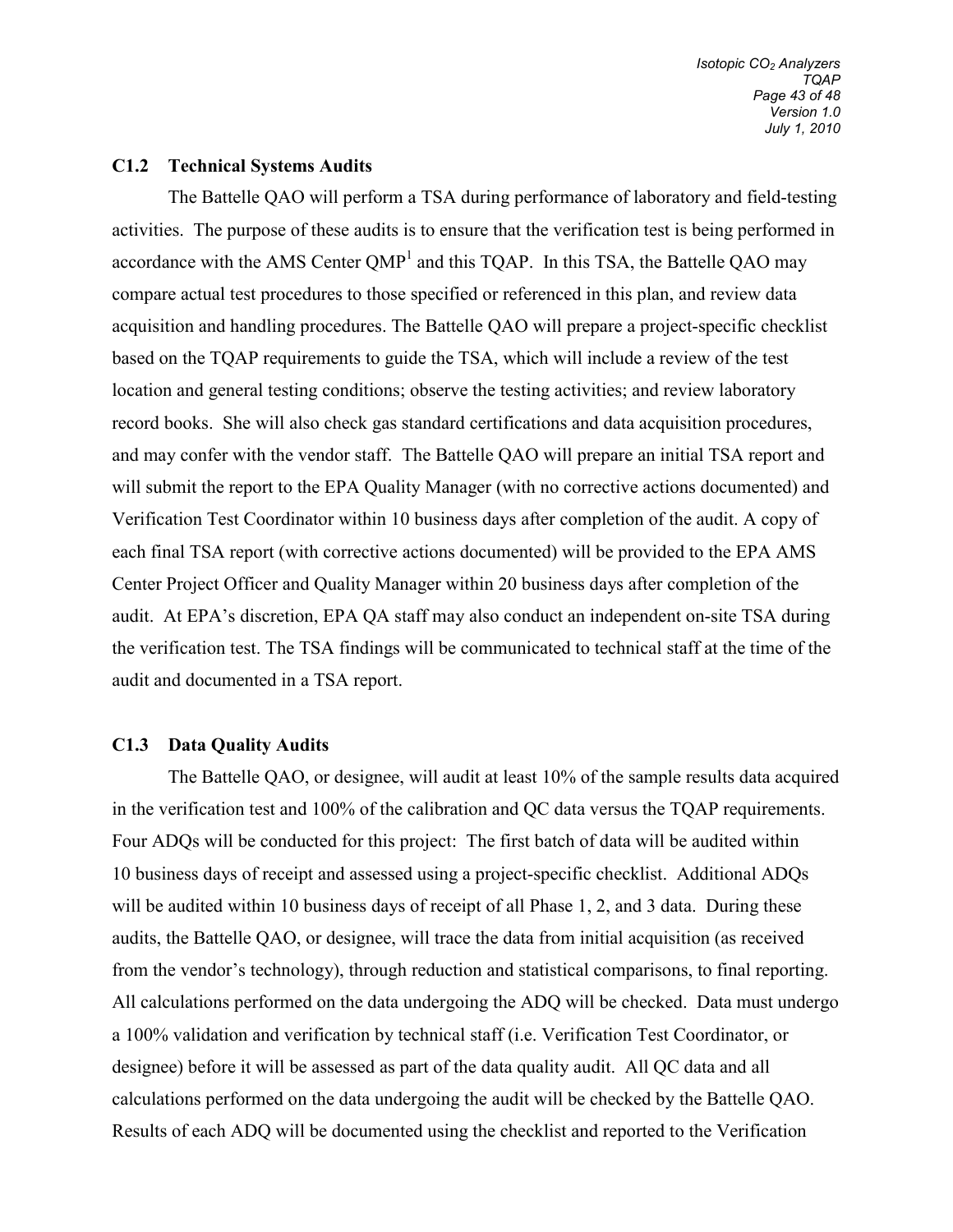Test Coordinator and EPA within 10 business days after completion of the audit. A final ADQ that assesses overall data quality, including accuracy and completeness of the technical report, will be prepared as a narrative and distributed to the Verification Test Coordinator and EPA within 10 business days of completion of the audit.

# **C1.4 QA/QC Reporting**

Each assessment and audit will be documented in accordance with Section 3.3.4 of the AMS Center QMP.<sup>1</sup> The results of all audits will be submitted to EPA within 10 business days as noted above. Assessment reports will include the following:

- Identification of any adverse findings or potential problems
- Response to adverse findings or potential problems
- Recommendations for resolving problems. (If the QA audit identifies a technical issue, the Verification Test Coordinator or Battelle AMS Center Manager will be consulted to determine the appropriate corrective action.
- Confirmation that solutions have been implemented and are effective
- Citation of any noteworthy practices that may be of use to others.

# <span id="page-45-0"></span>**C2 REPORTS TO MANAGEMENT**

During the field and laboratory evaluation, any TQAP deviations will be reported immediately to EPA. The Battelle Quality Manager and/or Verification Test Coordinator, during the course of any assessment or audit, will identify to the technical staff performing experimental activities any immediate corrective action that should be taken. A summary of the required assessments and audits, including a listing of responsibilities and reporting timeframes, is included in Table 10. If serious quality problems exist, the Battelle Quality Manager will notify the AMS Center Manager, who is authorized to stop work. Once the assessment reports have been prepared, the Verification Test Coordinator will ensure that a response is provided for each adverse finding or potential problem and will implement any necessary follow-up corrective action. The Battelle Quality Manager will ensure that follow-up corrective action has been taken. The TQAP and final report are reviewed by the EPA AMS Center Quality Manager and the EPA AMS Center Project Officer. Upon final review and approval, both documents will then be posted on the ETV website [\(www.epa.gov/etv\)](http://www.epa.gov/etv).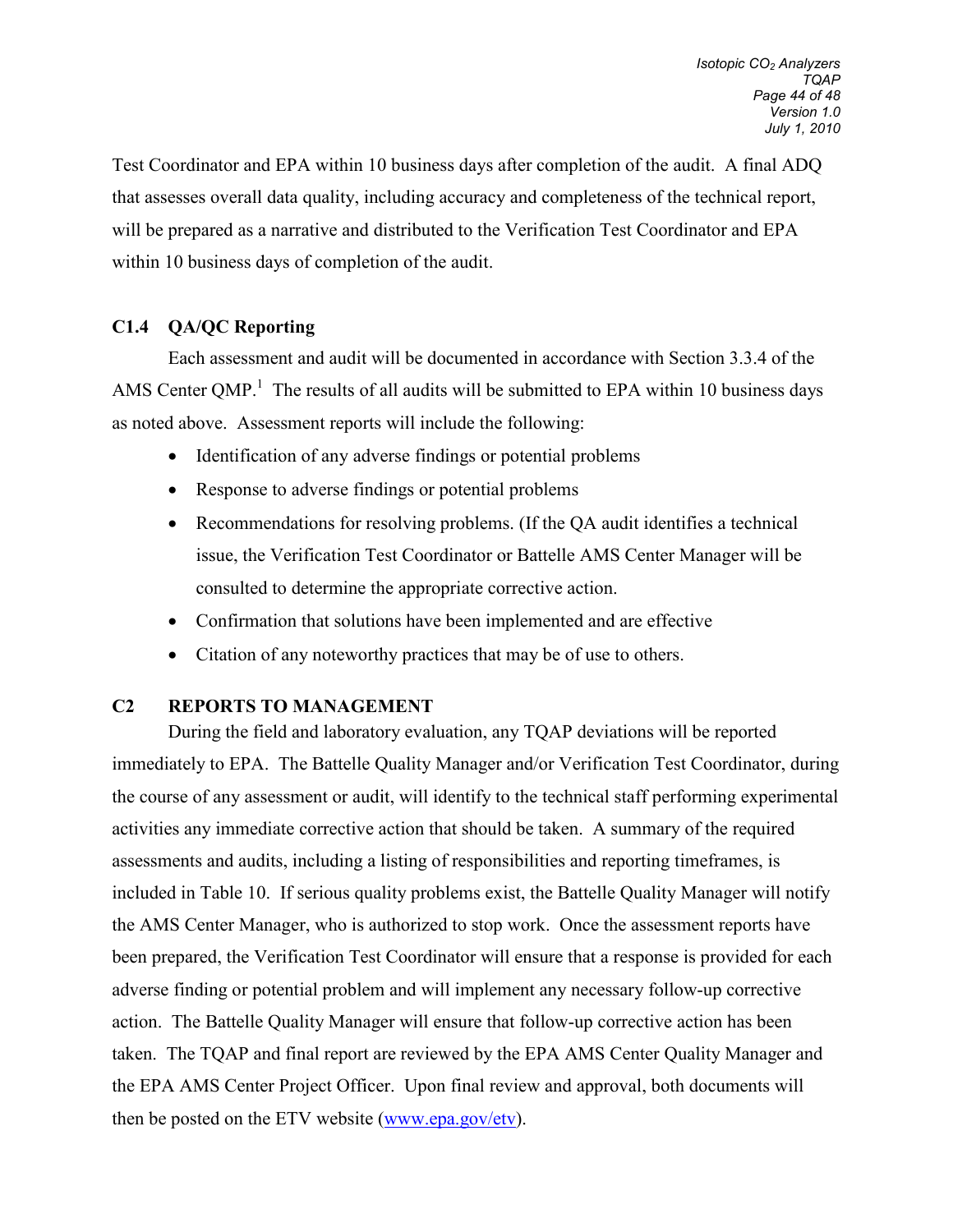| <b>Assessment</b>                | <b>Prepared By</b> | <b>Report Submission</b><br><b>Timeframe</b>                                                                                                                         | <b>Submitted To</b>       |
|----------------------------------|--------------------|----------------------------------------------------------------------------------------------------------------------------------------------------------------------|---------------------------|
| Each TSA<br>(Initial)            | <b>Battelle</b>    | 10 business days after TSA is<br>complete                                                                                                                            | <b>EPA ETV AMS Center</b> |
| Each TSA<br>(Final)              | <b>Battelle</b>    | TSA response is due to QAO<br>within 10 business days of<br>receipt from QAO<br>TSA responses will be verified<br>by the QAO and provided<br>within 20 business days | <b>EPA ETV AMS Center</b> |
| ADQ (Initial)                    | <b>Battelle</b>    | ADQ will be completed within<br>10 business days after receipt<br>of first data set                                                                                  | <b>EPA ETV AMS Center</b> |
| ADQ (Phases 1,<br>$2$ , and $3)$ | <b>Battelle</b>    | ADQ will be completed within<br>10 business days after all data<br>for a phase is submitted                                                                          | <b>EPA ETV AMS Center</b> |
| ADQ.<br>(Final)                  | <b>Battelle</b>    | 10 business days after<br>completion of the verification<br>report review                                                                                            | <b>EPA ETV AMS Center</b> |

# <span id="page-46-0"></span>**Table 10. Summary of Assessment Reports1**

<sup>1</sup> Any QA checklists prepared to guide audits will be provided with the audit report.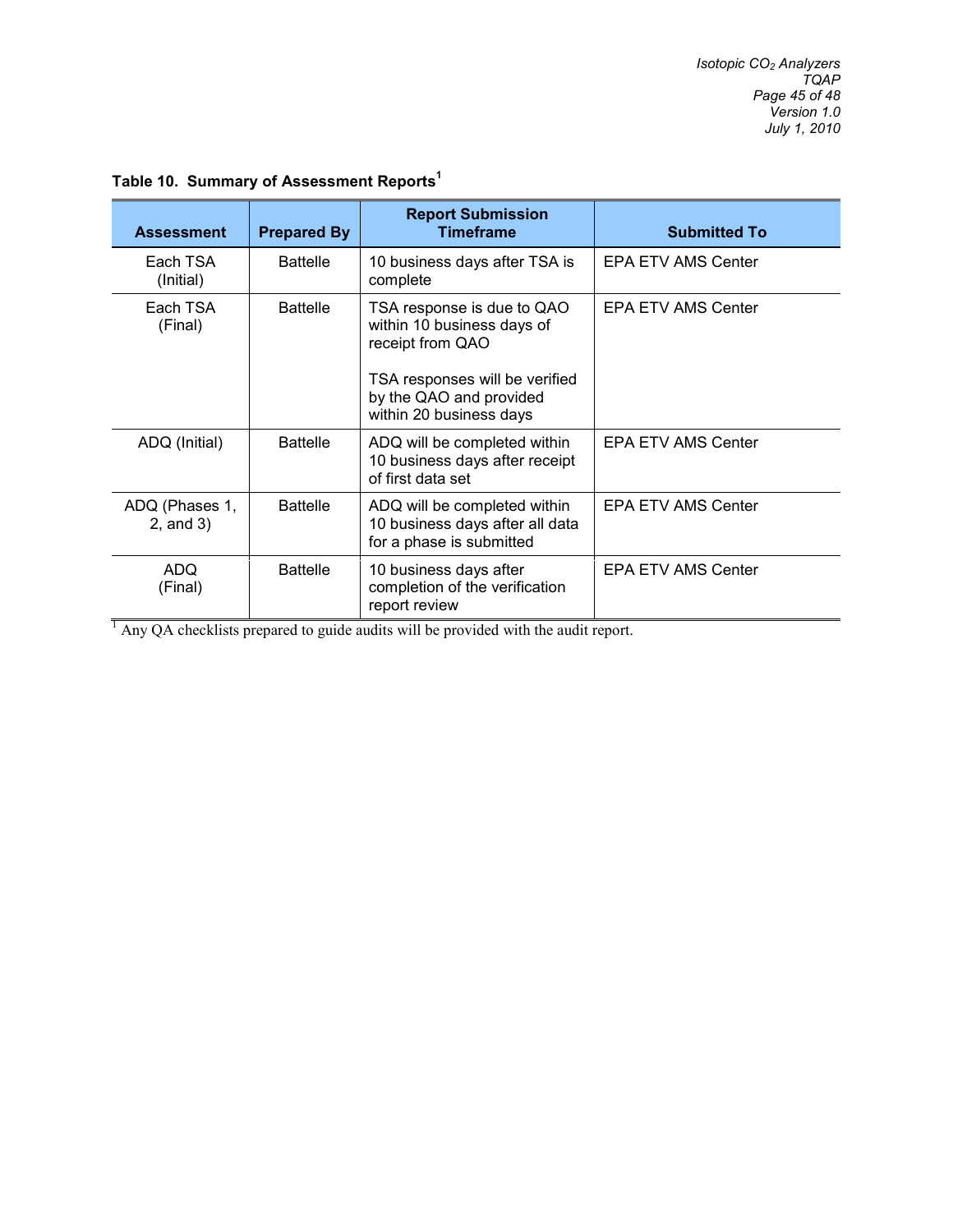#### **SECTION D**

#### **DATA VALIDATION AND USABILITY**

#### <span id="page-47-1"></span><span id="page-47-0"></span>**D1 DATA REVIEW, VERIFICATION, AND VALIDATION REQUIREMENTS**

The key data review and data verification requirements for this test are stated in Section B10 of this TQAP. In general, the data review requirements specify that data generated during this test will be reviewed by a Battelle technical staff member within two weeks of generation of the data. The reviewer will be familiar with the technical aspects of the verification test but will not be the person who generated the data. This process will serve both as the data review and the data verification, and will ensure that the data have been recorded, transmitted and processed properly. Furthermore, this process will ensure that the monitoring systems data were collected under appropriate testing.

The data validation requirements for this test involve an assessment of the quality of the data relative to the DQI for this test referenced in Table 4. Any deficiencies in these data will be flagged and excluded from any statistical comparisons to the CO2 analyzers being tested, unless these deviations are accompanied by descriptions of their potential impacts on the data quality.

#### <span id="page-47-2"></span>**D2 VERIFICATION AND VALIDATION METHODS**

Data verification is conducted as part of the data review as described in Section B10 of this TQAP. A visual inspection of handwritten data will be conducted to ensure that all entries were properly recorded or transcribed, and that any erroneous entries were properly noted (i.e., single line through the entry, with an error code, such as "wn" for wrong number, and the initials of the recorder and date of entry). Electronic data from the CO2 analyzers, continuous gas analyzers, and analytical equipment used during the test will be inspected to ensure proper transfer from the datalogging system. All calculations used to transform the data will be reviewed to ensure the accuracy and the appropriateness of the calculations. Calculations performed manually will be reviewed and repeated using a handheld calculator or commercial software (e.g., Excel). Calculations performed using standard commercial office software (e.g., Excel) will be reviewed by inspection of the equations used for the calculations and verification of selected calculations by handheld calculator. Calculations performed using specialized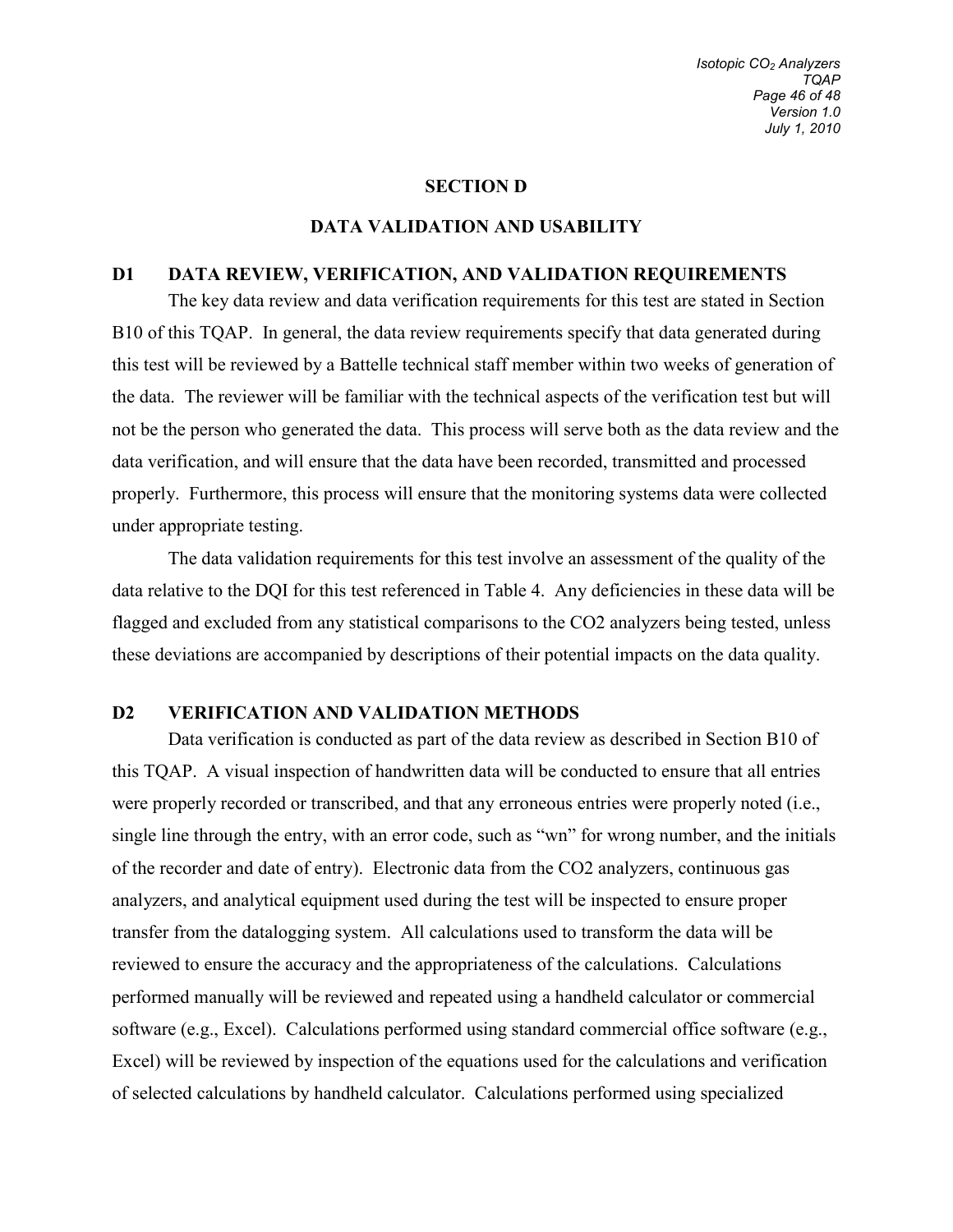commercial software (i.e., for analytical instrumentation) will be reviewed by inspection and, when feasible, verified by handheld calculator, or standard commercial office software.

To ensure that the data generated from this test meet the goals of the test, a number of data validation procedures will be performed. Sections B and C of this TQAP provide a description of the validation safeguards employed for this verification test. Data validation efforts include the completion of QC activities, and the performance of a TSA audit as described in Section C. The data from this test will be evaluated relative to the measurement DQIs described in Section A7 of this TQAP. Data failing to meet these criteria will be flagged in the data set and not used for evaluation of the CO2 analyzers, unless these deviations are accompanied by descriptions of their potential impacts on the data quality.

An audit of data quality will be conducted by the Battelle Quality Manager to ensure that data review, verification, and validation procedures were completed, and to assure the overall quality of the data.

#### <span id="page-48-0"></span>**D3 RECONCILIATION WITH USER REQUIREMENTS**

This purpose of this verification test is to evaluate the performance of isotopic CO2 analyzers for use in GCS monitoring. In part, this evaluation will include demonstrations of the monitoring ability of CO2 analyzers to detect various kinds of leaks from GCS sites. To meet the requirements of the user community, input on the tests described in this TQAP has been provided by external experts. Additional performance data regarding operational characteristics of the CO2 analyzers will be collected by verification test personnel. To meet the requirements of the user community, these data will include thorough documentation of the performance of the monitoring systems during the verification test. The data review, verification, and validation procedures described above will assure that data meeting these requirements are accurately presented in the verification reports generated from this test, and will assure that data not meeting these requirements will be appropriately flagged and discussed in the verification reports.

This TQAP and the resulting ETV verification report(s) will be subjected to review by the vendor, EPA, and expert peer reviewers. The reviews of this TQAP will help to improve the design of the verification test and the resulting report(s) such that they better meet the needs of potential users of these monitoring systems.